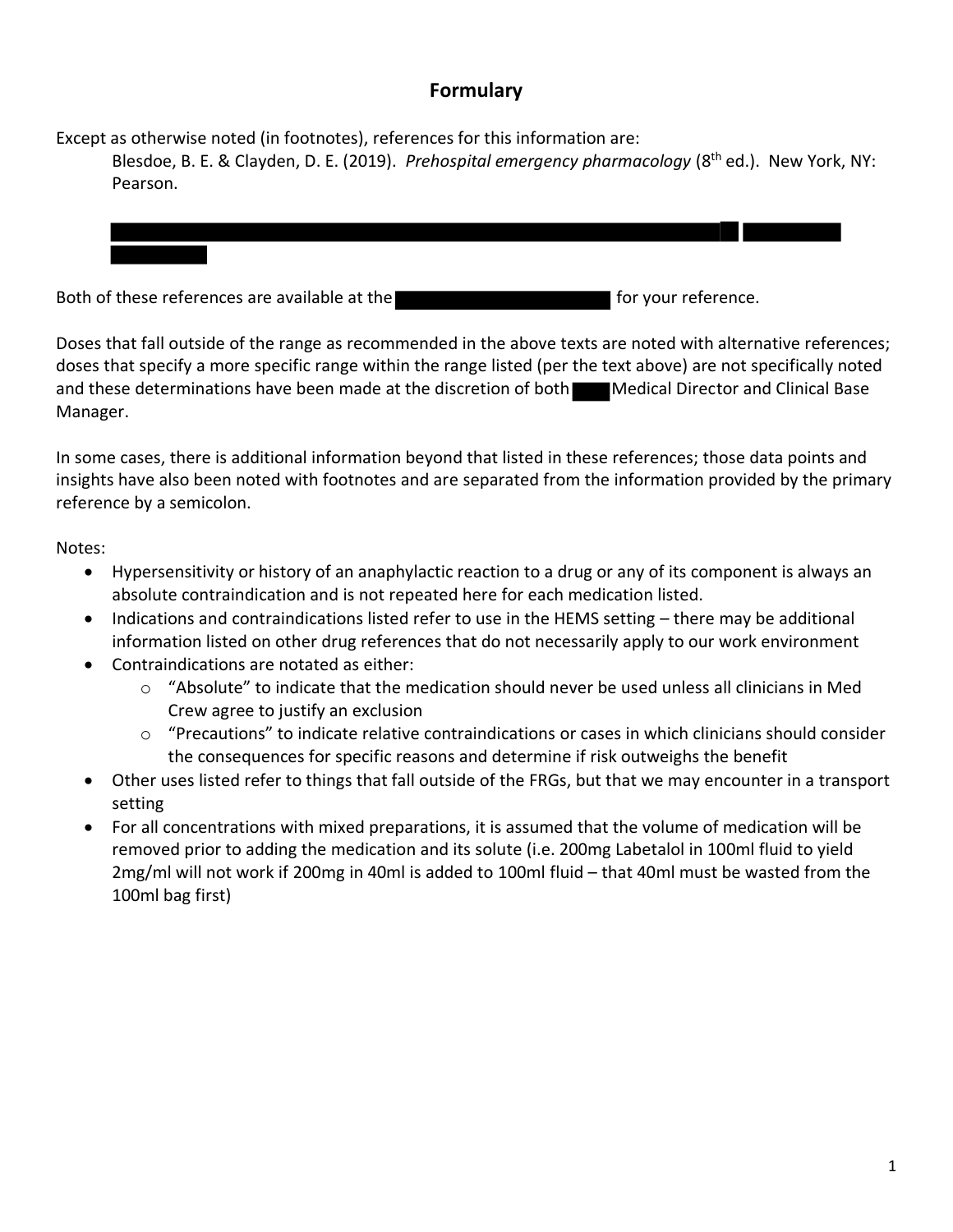| <b>Medications Carried by</b>             |    | Nitroglycerin                                  | 41 |
|-------------------------------------------|----|------------------------------------------------|----|
| (and with profiles in this document)      |    | Norepinephrine                                 | 42 |
| Acetaminophen / Paracetamol               | 3  | (Normal Saline - see Crystalloids)             |    |
| Adenosine                                 | 4  | Ondansetron                                    | 43 |
| Albuterol / Salbutamol (& Levalbuterol)   | 5  | Oxytocin                                       | 44 |
| Amiodarone                                | 7  | Phenytoin                                      | 45 |
| Aspirin                                   | 9  | Promethazine                                   | 46 |
| Atropine                                  | 10 | Propofol                                       | 47 |
| <b>Calcium Salts</b>                      | 12 | (Racemic Epinephrine – see Epinephrine)        |    |
| Ceftriaxone                               | 14 | Regular Insulin                                | 48 |
| Crystalloids                              | 15 | Rocuronium                                     | 49 |
| Dextrose                                  | 16 | Sodium Bicarbonate                             | 50 |
| (Dextrose 5% in Water - see Crystalloids) |    | Streptokinase                                  | 51 |
| Diltiazem                                 | 17 | Succinylcholine                                | 53 |
| Diphenhydramine                           | 18 | Terbutaline                                    | 54 |
| Dopamine                                  | 19 | Tetanus Immune Globulin (TIG)/ Tetanus Anti-   |    |
| Epinephrine                               | 20 | Toxin                                          | 55 |
| Etomidate                                 | 22 | Tranexamic Acid (TXA)                          | 57 |
| Fentanyl                                  | 23 | Vasopressin                                    | 58 |
| Furosemide                                | 24 | Vecuronium                                     | 59 |
| Heparin                                   | 25 |                                                |    |
| Hydralazine                               | 26 |                                                |    |
| Ipratropium                               | 27 | Medications Listed in FRGs, but not carried by |    |
| (Insulin - see Regular Insulin)           |    | (and not with profiles in this document)       |    |
| Ketamine                                  | 28 | <b>Diazepam</b>                                |    |
| Labetalol                                 | 29 | Glucagon                                       |    |
| (Lactated Ringers - see Crystalloids)     |    | N-acetylcysteine                               |    |
| Lidocaine                                 | 30 | Octreotide                                     |    |
| Magnesium Sulfate                         | 32 | Omeprazole                                     |    |
| Mannitol                                  | 34 | <b>Potassium Chloride</b>                      |    |
| Methylprednisolone                        | 35 |                                                |    |
| Metoprolol                                | 37 | Digibind (typically not available)             |    |
| Midazolam                                 | 38 | Flumazenil (typically not available            |    |
| Morphine                                  | 39 | Pralidoxime (typically not available           |    |
| Naloxone                                  | 40 | Cyanokit (typically not available              |    |
|                                           |    |                                                |    |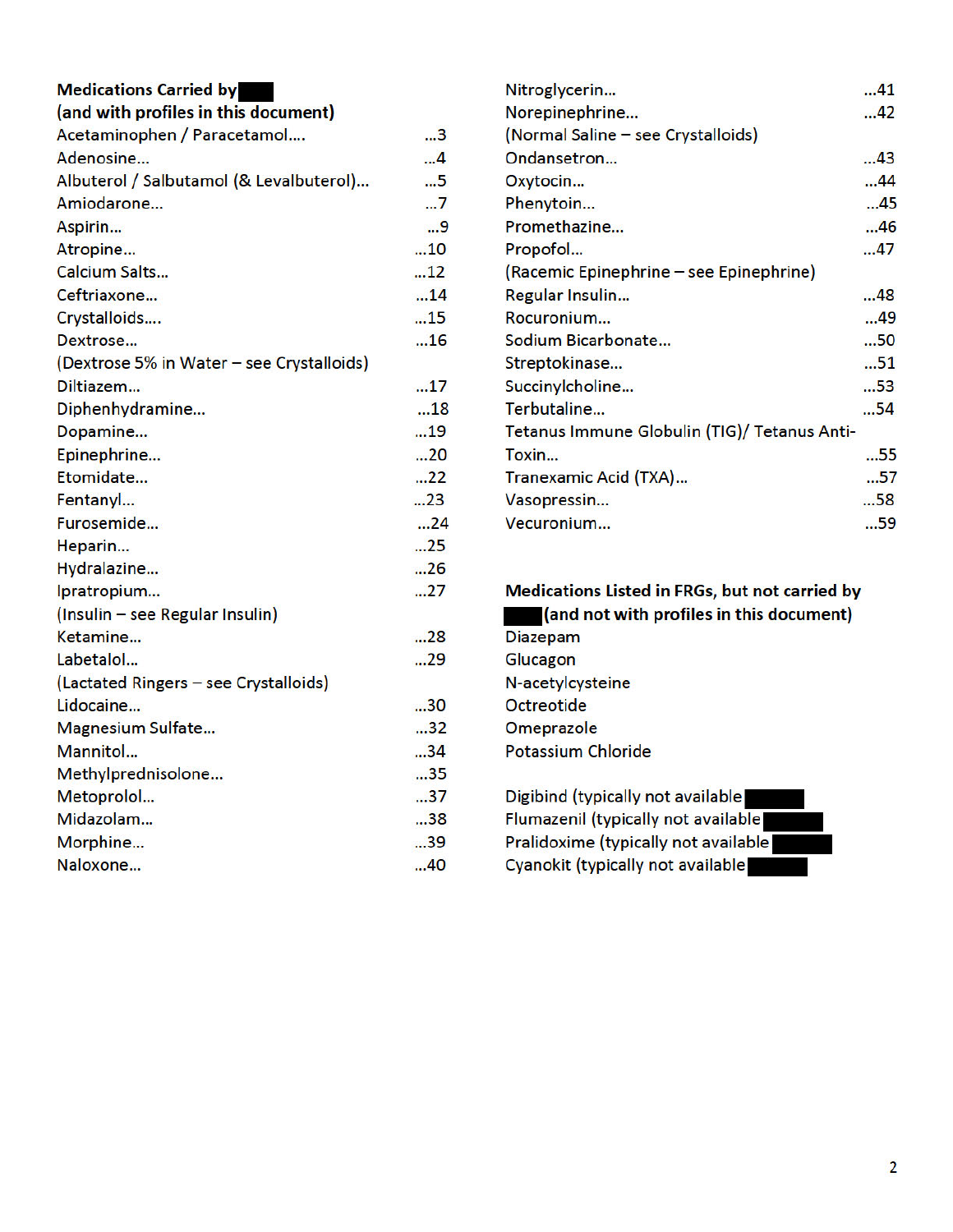| Acetaminophen/Paracetamol |                                                                                        |
|---------------------------|----------------------------------------------------------------------------------------|
| <b>Class</b>              | Non-narcotic analgesic, antipyretic                                                    |
| <b>Mechanism of</b>       | Acetaminophen produces its antipyretic effect by inhibiting prostaglandin synthesis in |
| Action <sup>1</sup>       | the CNS and blocking the actions of endogenous pyrogens at the hypothalamic            |
|                           | thermoregulatory centers. Its antipyretic and analgesic properties are similar to      |
|                           | those of NSAIDs, but it does not have significant anti-inflammatory and platelet       |
|                           | effects.                                                                               |
| <b>Indications</b>        | Infection and Fever: to reduce fever                                                   |
|                           | Other uses: mild to moderate pain                                                      |
| <b>Absolute</b>           | Severe hepatic impairment <sup>2</sup>                                                 |
| <b>Contraindications</b>  |                                                                                        |
| Precautions <sup>3</sup>  | Use caution with concurrent liver disease (hepatic metabolism) $4$                     |
|                           |                                                                                        |
|                           | Toxicity may occur with excessive doses (typically only with over 4g per day adults,   |
|                           | over 75mg/kg/day pediatrics)                                                           |
|                           |                                                                                        |
|                           | Pregnancy Category B <sup>5</sup>                                                      |
| <b>Adverse Effects</b>    | Minimal within recommended dosage range                                                |
| <b>Onset</b>              | 15-30 minutes (peak 30-120 minutes)                                                    |
| <b>Duration</b>           | 3-4 hours (half-life 1-3 hours)                                                        |
| <b>Dose</b>               | Adult & Pediatric: 10-15mg/kg PR (max1000mg), once                                     |

<sup>&</sup>lt;sup>1</sup> PDR Network (2018)

<sup>2</sup> PDR Network (2018)

<sup>&</sup>lt;sup>3</sup> Children listed <3 was listed as a contraindication, I removed that for two reasons: we tend to use Tylenol more for little one, the reason listed in the PDR was due to risk of OD (which we can mitigate)

<sup>4</sup> PDR Network (2018)

<sup>5</sup> Black & Hill (2003)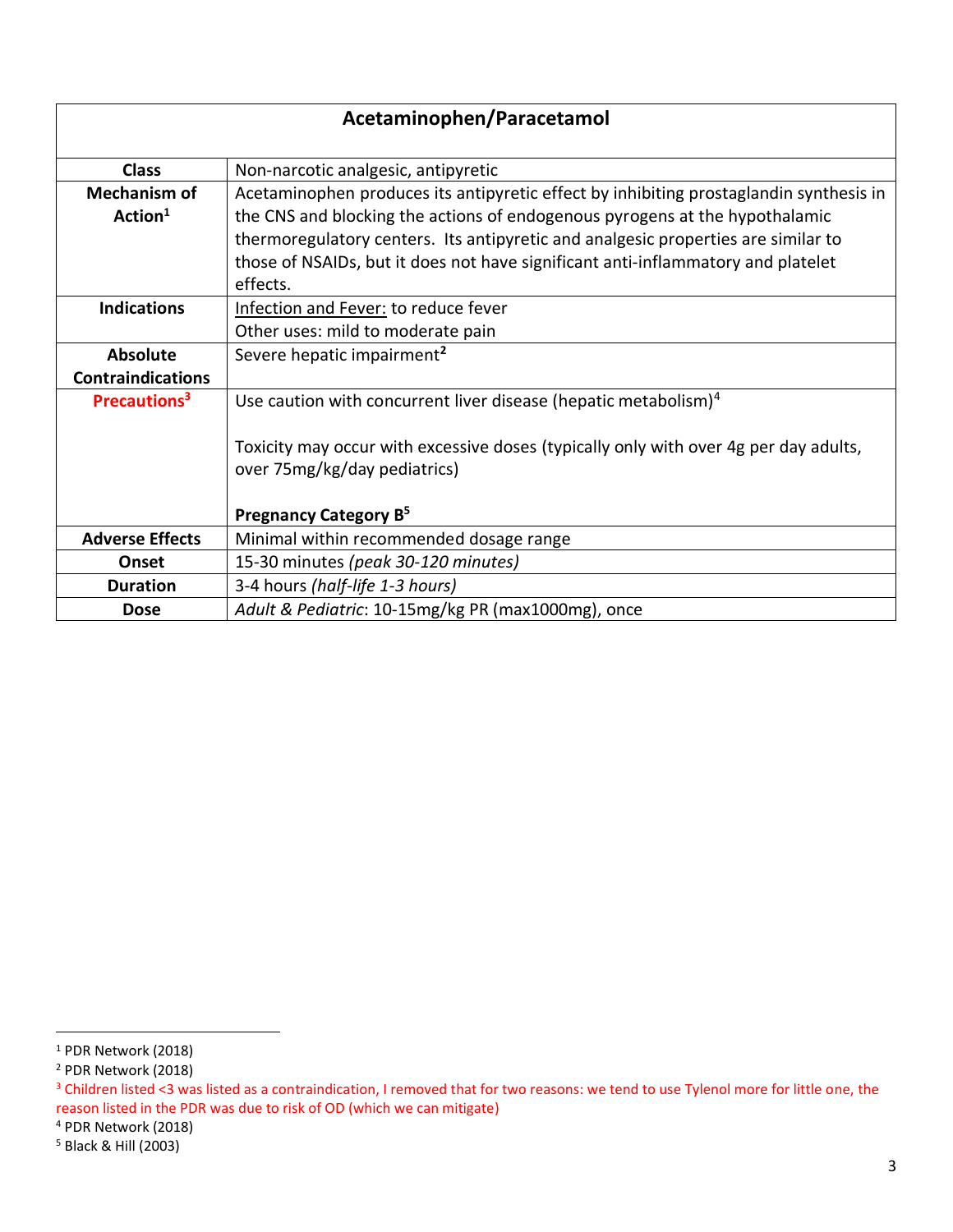| <b>Adenosine</b>                            |                                                                                                                                                                                                                                                                                                                                                                                                                                                                                                                               |
|---------------------------------------------|-------------------------------------------------------------------------------------------------------------------------------------------------------------------------------------------------------------------------------------------------------------------------------------------------------------------------------------------------------------------------------------------------------------------------------------------------------------------------------------------------------------------------------|
| <b>Class</b>                                | Antiarrhythmic (Class V)                                                                                                                                                                                                                                                                                                                                                                                                                                                                                                      |
| <b>Mechanism of</b><br><b>Action</b>        | Adenosine slows conduction through the AV node, can interrupt the reentry<br>pathways through the AV node, and can restore normal sinus rhythm in patients<br>with PSVT, including PSVT associated with WPW syndrome.                                                                                                                                                                                                                                                                                                         |
| <b>Indications</b>                          | Dysrhythmia: regular monomorphic symptomatic tachycardia                                                                                                                                                                                                                                                                                                                                                                                                                                                                      |
| <b>Absolute</b><br><b>Contraindications</b> | Second- or third-degree AV block or sick sinus syndrome (except in patients<br>$\bullet$<br>with a functioning pacemaker)<br>Irregular (atrial fibrillation) or polymorphic (Torsades) tachycardia<br>٠                                                                                                                                                                                                                                                                                                                       |
| <b>Precautions</b>                          | Poison- or drug-induced tahcycardia <sup>6</sup><br>Use caution with concurrent:<br>Asthma (can cause bronchospasm)<br>٠<br>Hepatic and renal failure <sup>7</sup><br>$\bullet$<br>Methylxanthine <sup>8</sup> use (can decrease efficacy, thus requiring a larger dose)<br>$\bullet$<br>Use of medications that block nucleotide transport (can potentiate effects-<br>$\bullet$<br>consider using half the initial dose) <sup>9</sup><br>May cause transient dysrhythmia (asystole or bradycardia) and/ or ectopic beats 10 |
|                                             | <b>Pregnancy Category C</b>                                                                                                                                                                                                                                                                                                                                                                                                                                                                                                   |
| <b>Adverse Effects</b>                      | <b>Neurologic:</b> lightheadedness, dizziness, tingling or heaviness in the arms, numbness,<br>apprehension, blurred vision, burning sensation, neck and back pain, head pressure/<br>headache<br>Respiratory: shortness of breath, dyspnea, hyperventilation<br><b>Cardiovascular:</b> chest pressure/ pain, palpitations, hypotension<br>GI/GU: nausea<br>Skin: flushing, diaphoresis                                                                                                                                       |
| Onset                                       | 20-30 seconds (peak20-30 seconds)                                                                                                                                                                                                                                                                                                                                                                                                                                                                                             |
| <b>Duration</b>                             | 30 seconds (half-life 10 seconds)                                                                                                                                                                                                                                                                                                                                                                                                                                                                                             |
| <b>Dose</b>                                 | Adult: 6mg rapid IV push; repeat once at 12mg as needed<br>Pediatric: 0.1mg/kg rapid IV push; repeat once at 0.2mg/kg as needed<br>*Consider giving larger dose (6mg or 0.2mg/kg) for both initial and subsequent                                                                                                                                                                                                                                                                                                             |
|                                             | dose <sup>11</sup>                                                                                                                                                                                                                                                                                                                                                                                                                                                                                                            |

<sup>6</sup> ACLS (2015), p170

<sup>&</sup>lt;sup>7</sup> Was unable to verify this – need to review metabolism, but I think it would be ok in these cases

<sup>&</sup>lt;sup>8</sup> Examples include caffeine and theophylline

<sup>9</sup> Examples include Dipyridamole (Persantine) or carbamazepine

<sup>10</sup> ACLS (2015) p170

<sup>11</sup> These doses are per ACLS (2015) & PALS (2015), however additional guidance per Medical Director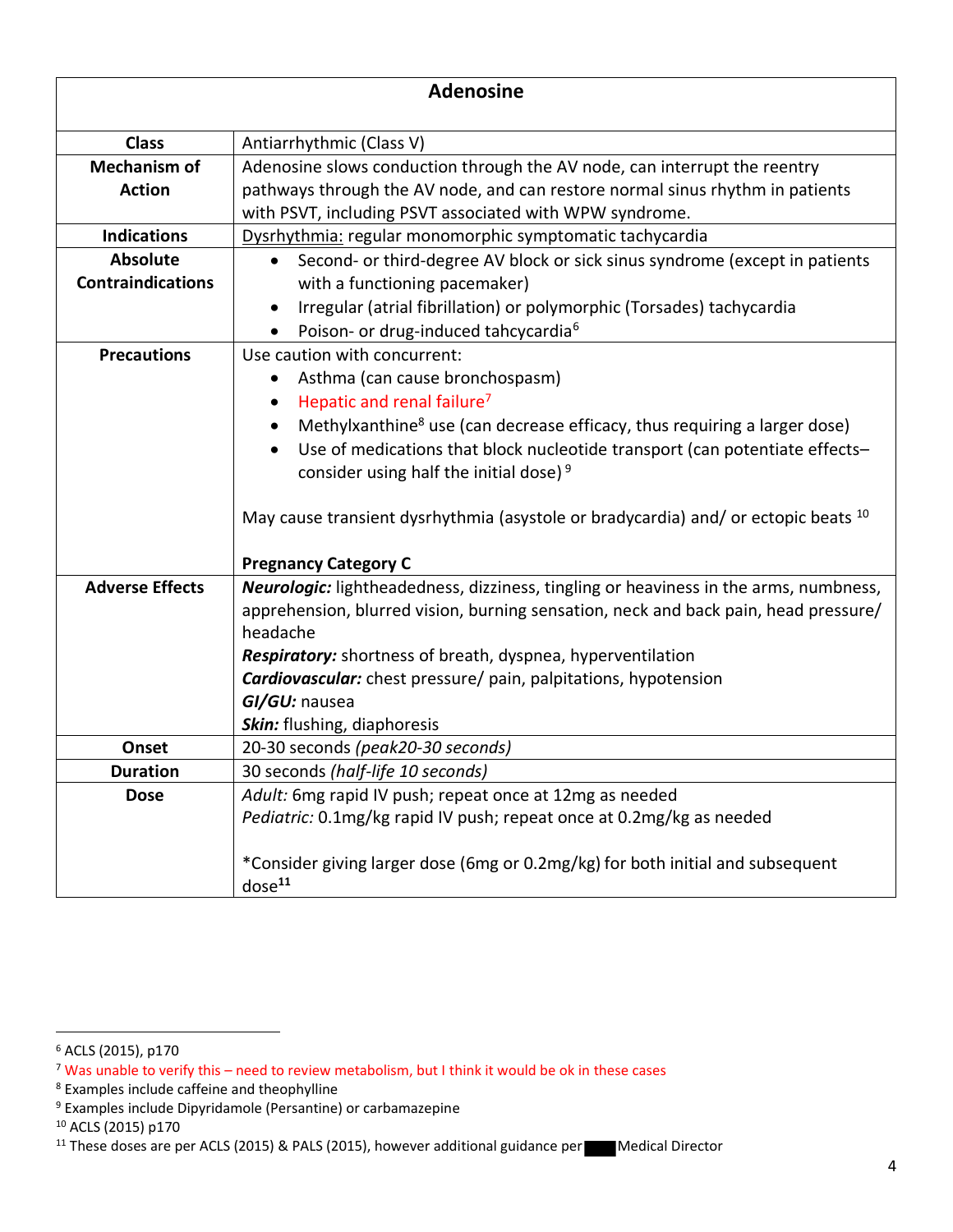| Albuterol/Salbutamol (& Levalbuterol) |                                                                                          |
|---------------------------------------|------------------------------------------------------------------------------------------|
| <b>Class</b>                          | Sympathomimetic ( $\beta_2$ selective), bronchodilator                                   |
| <b>Mechanism of</b>                   | Albuterol is a bronchodilator that exerts effects primarily on the beta-2 adrenergic     |
| <b>Action</b>                         | receptors on bronchial smooth muscle, causing relaxation and facilitating optimal        |
|                                       | airflow. It affects all airways, from the trachea to the terminal bronchioles. Albuterol |
|                                       | can cause cardiovascular effects, as there is a small population of beta-2 receptors in  |
|                                       | the cardiac muscle.                                                                      |
|                                       | Levalbuterol is the R-stereoisomer of albuterol that is more selective to receptors      |
|                                       | (has greater binding affinity) than the S-stereoisomer, therefore smaller doses are      |
|                                       | needed, resulting in less cardiovascular side effects than albuterol. <sup>12</sup>      |
| <b>Indications</b>                    | Bronchospasm: to cause bronchodilation with reversable etiology (i.e. asthma, COPD,      |
|                                       | allergic reaction)                                                                       |
|                                       | Hyperkalemia & Crush Injury: to shift potassium back in to the intracellular space       |
| <b>Absolute</b>                       | None in the emergency setting                                                            |
| <b>Contraindications</b>              |                                                                                          |
| <b>Precautions</b>                    | Consider cardiovascular effects (especially in patients with cardiac disease or          |
|                                       | cardiovascular disorders) and monitor closely                                            |
|                                       | May cause or exacerbate hypokalemia                                                      |
|                                       | Consider drug interactions:                                                              |
|                                       | MAOIs/ TCAs: may potentiate cardiovascular side effects                                  |
|                                       | Diuretics: may exacerbate hypokalemia (and thus cause EKG changes)                       |
|                                       | Digoxin: may cause an increase in serum digoxin levels                                   |
|                                       | <b>Pregnancy Category C</b>                                                              |
| <b>Adverse Effects</b>                | Neurologic: anxiety, headache, dizziness, tremors                                        |
|                                       | Cardiovascular: palpitations, tachycardia, chest pain                                    |
|                                       | Skin: sweating                                                                           |
|                                       | Endocrine/ Metabolic: hypokalemia                                                        |
| Onset                                 | 5-15 minutes (peak 60-90 minutes)                                                        |
| <b>Duration</b>                       | 3-6 hours (half-life 3 hours)                                                            |

<sup>12</sup> PDR Network (2018)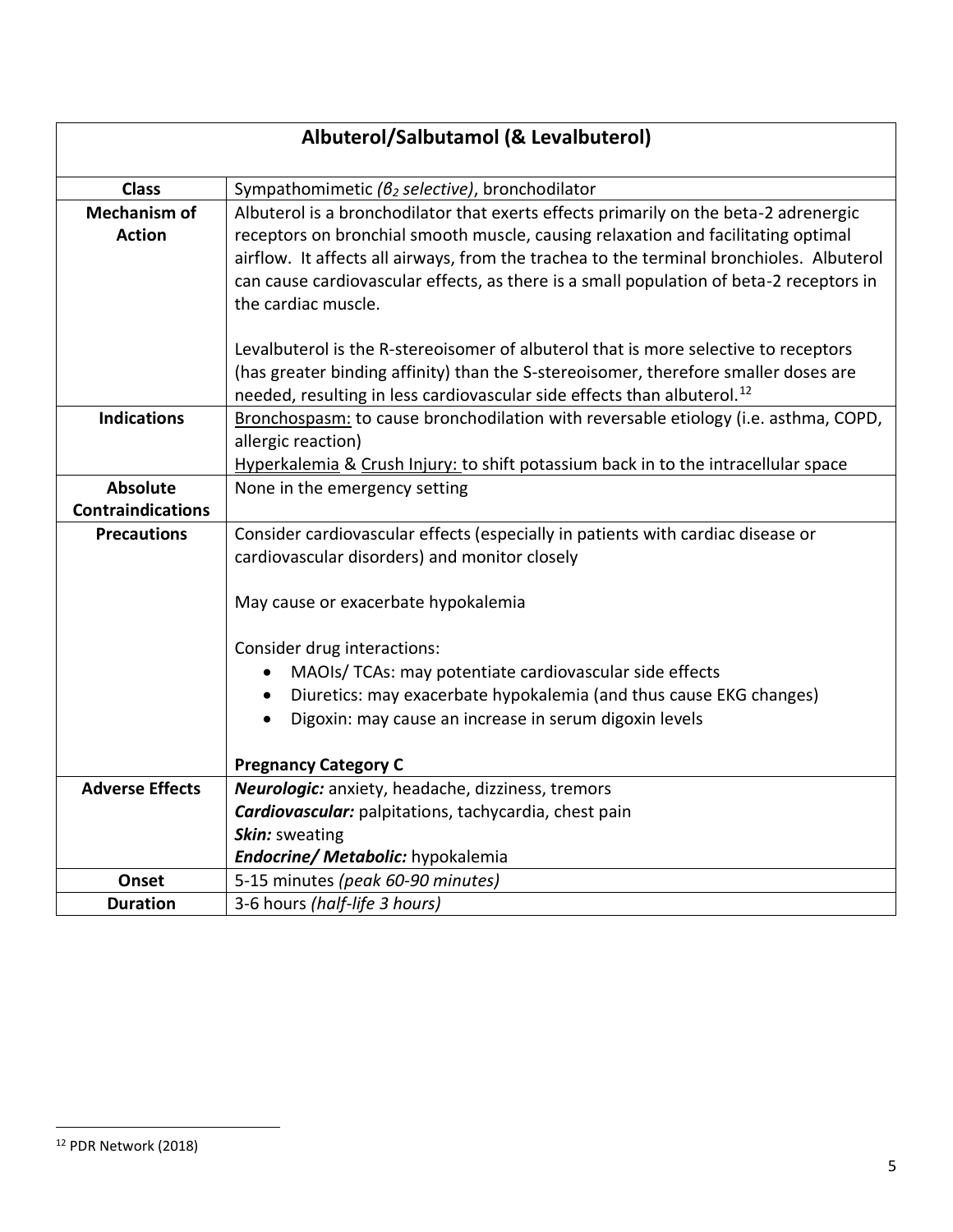| <b>Dose</b> | <b>Bronchospasm</b>                                           |
|-------------|---------------------------------------------------------------|
|             | Albuterol                                                     |
|             | Adult: 2.5mg NEB, repeat as needed                            |
|             | Pediatric: 2.5mg NEB, repeat as needed to max 10mg/hr         |
|             | Levalbuterol <sup>13</sup>                                    |
|             | Adult & Pediatric: 1.25mg NEB, repeat as needed               |
|             | <b>Hyperkalemia</b> (Electrolyte Abnormalities, Crush Injury) |
|             | Albuterol                                                     |
|             | Adult: 5mg NEB, once                                          |
|             | Pediatric: 2.5mg NEB, once                                    |
|             | Levalbuterol <sup>14</sup>                                    |
|             | Adult: 2.5mg NEB, once                                        |
|             | Pediatric: 1.25mg NEB, once                                   |

<sup>13</sup> PDR Network (2018) <sup>14</sup> PDR Network (2018)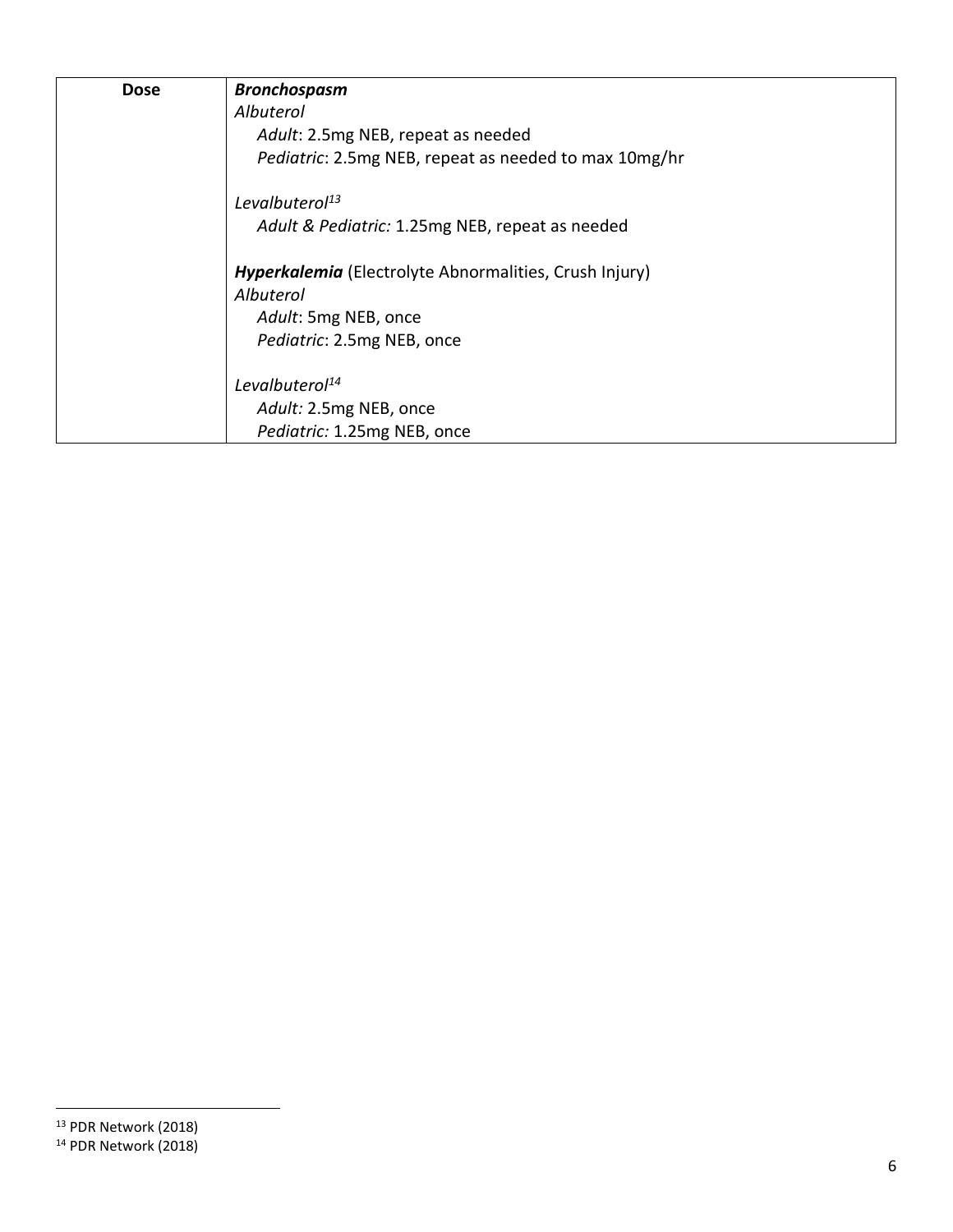|                                 | <b>Amiodarone</b>                                                                                                          |
|---------------------------------|----------------------------------------------------------------------------------------------------------------------------|
| <b>Class</b>                    | Antidysrhythmic (primarily Class III)                                                                                      |
| <b>Mechanism of</b>             | Amiodarone is generally considered a class III antiarrhythmic drug, but it possesses                                       |
| <b>Action</b>                   | electrophysiological characteristics of all four classes. Like class I it blocks Na                                        |
|                                 | channels at rapid pacing frequencies, and like class II drugs it exerts a noncompetitive                                   |
|                                 | antisympathetic action. One of its main affects is to lengthen the cardiac action                                          |
|                                 | potential, a class III action. It also has negative chronotropic effect much like class IV                                 |
|                                 | drugs. It also blocks both K and Ca channels which contribute to the slowing of                                            |
|                                 | conduction. Its vasodilatory action can decrease cardiac workload decreasing                                               |
|                                 | myocardial oxygen consumption.                                                                                             |
| <b>Indications</b>              | Dysrhythmia: stable wide-QRS tachycardia (includes perfusing ventricular                                                   |
|                                 | tachycardia), stable narrow-QRS tachycardia<br>Cardiac Arrest: pulseless ventricular tachycardia, ventricular fibrillation |
| <b>Absolute</b>                 | None in the emergent setting                                                                                               |
| Contraindications <sup>15</sup> |                                                                                                                            |
| <b>Precautions</b>              | Use caution with concurrent:                                                                                               |
|                                 | Cardiogenic shock <sup>16</sup> (can contribute to heart failure)                                                          |
|                                 | Hypokalemia and hypomagnesemia (to reduce risk of Torsades resulting from                                                  |
|                                 | long QT and amiodarone administration) - should be corrected prior to                                                      |
|                                 | administration                                                                                                             |
|                                 |                                                                                                                            |
|                                 | May worsen existing dysrhythmias                                                                                           |
|                                 |                                                                                                                            |
|                                 | Rapid administration may worsen hypotension                                                                                |
|                                 |                                                                                                                            |
|                                 | <b>Pregnancy Category D</b>                                                                                                |
| <b>Adverse Effects</b>          | Neurologic: malaise, fatigue, tremors                                                                                      |
|                                 | Respiratory: pulmonary toxicity                                                                                            |
|                                 | Cardiovascular: hypotension, ventricular ectopic beats, bradycardia                                                        |
| Onset                           | GI/GU: nausea, anorexia                                                                                                    |
| <b>Duration</b>                 | 1-3 minutes (peak 8-12 hours)                                                                                              |
|                                 | Varies (half-life 40-55 days)                                                                                              |

<sup>15</sup> Marked sinus bradycardia, second- or third-degree heart blocks (unless functioning pacer available), severe sinus node disfunction – these were all listed, but don't apply if we give the med as indicated above

<sup>&</sup>lt;sup>16</sup> This was listed as a contraindication, but I moved it to precaution/ relative contraindication because cardiogenic shock may be caused by a dysrhythmia we want to treat with this med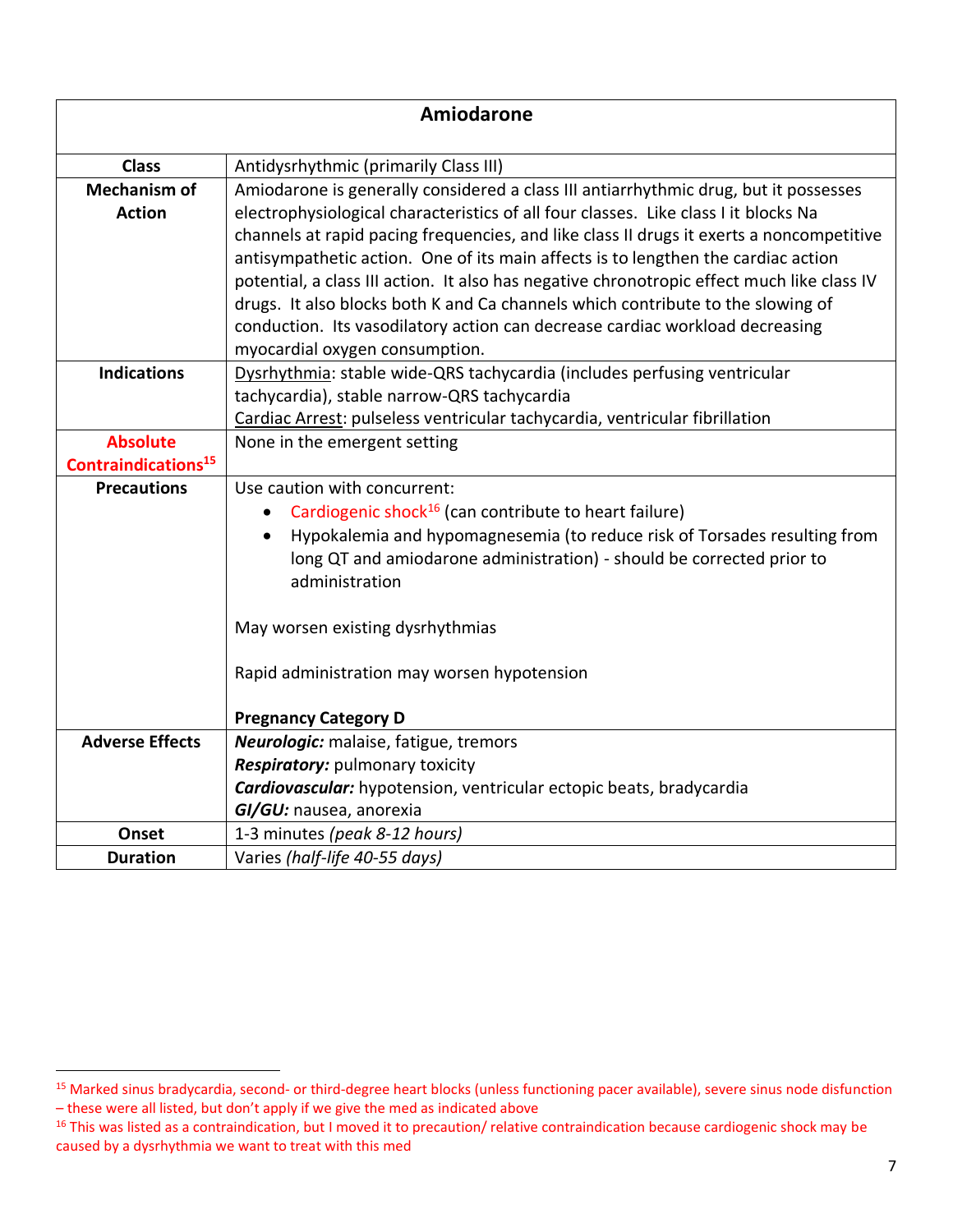| Dose <sup>17</sup> | <b>Stable Wide-QRS Tachycardia</b> (includes Perfusing Ventricular Tachycardia)     |
|--------------------|-------------------------------------------------------------------------------------|
|                    | Adult: 150mg IV over 10min, repeat as needed; follow by infusion at 1mg/min for the |
|                    | first 6 hours after conversion                                                      |
|                    | Pediatric: 5mg/kg IV over 20-60min                                                  |
|                    | <b>Stable Narrow-QRS Tachycardia</b>                                                |
|                    | Adult: 150mg IV over 10min, once                                                    |
|                    | Pediatric: not indicated                                                            |
|                    | <b>Cardiac Arrest (VF/pVT)</b>                                                      |
|                    | Adult: 300mg IV/IO, may repeat at 150mg once                                        |
|                    | Pediatric: 5mg/kg IV/IO, repeat as needed to 3 total doses                          |

<sup>17</sup> ACLS (2015; PALS (2015)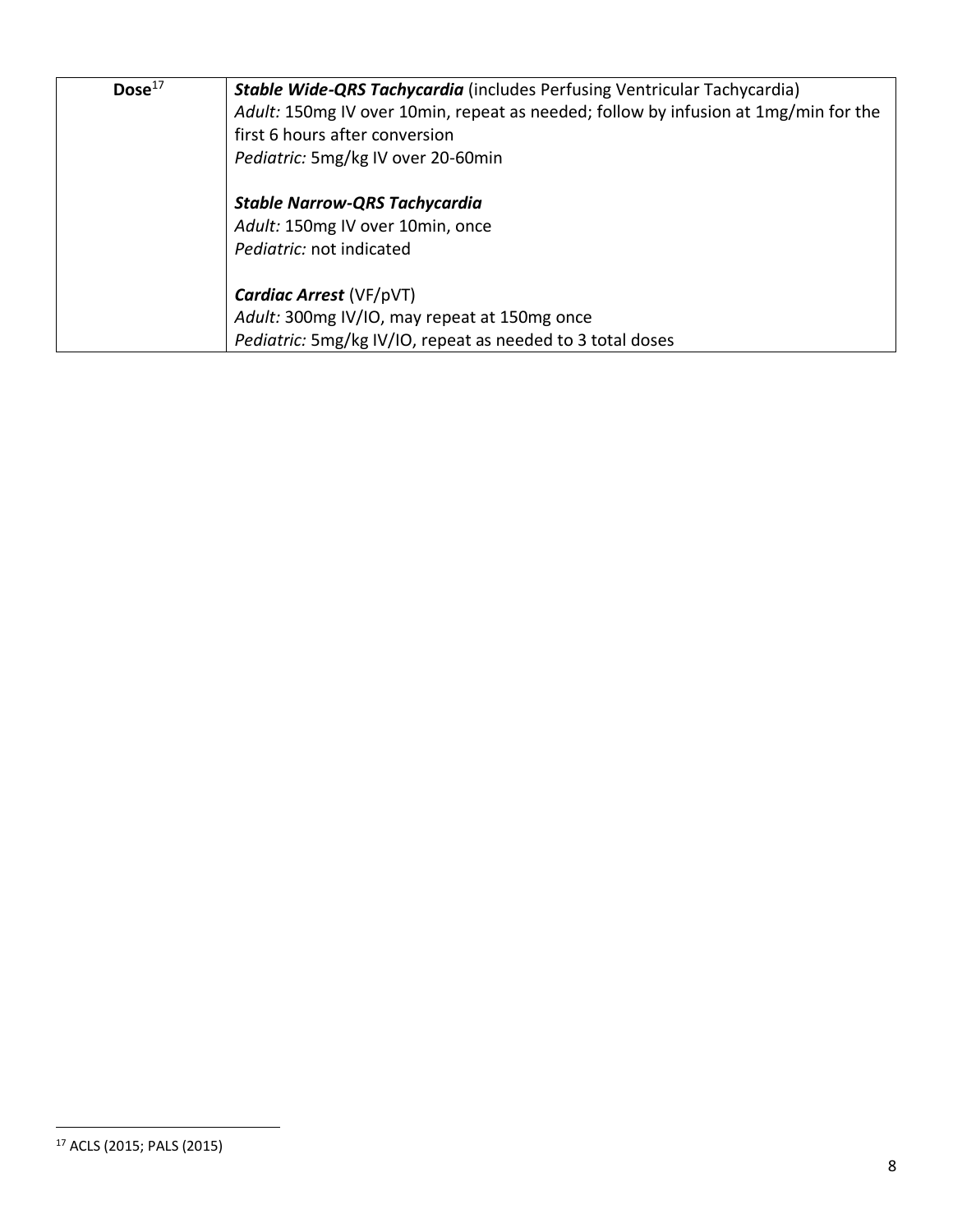|                                     | <b>Aspirin</b>                                                                                                                                                                                                                                                                                      |
|-------------------------------------|-----------------------------------------------------------------------------------------------------------------------------------------------------------------------------------------------------------------------------------------------------------------------------------------------------|
| <b>Class</b>                        | Platelet inhibitor, anti-inflammatory, analgesic, salicylate                                                                                                                                                                                                                                        |
| <b>Mechanism of</b>                 | Though its effects are varied, aspirin's primary function in the emergency care setting                                                                                                                                                                                                             |
| <b>Action</b>                       | is to reduce blood coagulability (by inhibiting platelet aggregation) as a means of                                                                                                                                                                                                                 |
|                                     | preventing acute coronary syndrome (ACS) and improving outcomes in that event.                                                                                                                                                                                                                      |
| <b>Indications</b>                  | Acute Coronary Syndrome: to inhibit platelet aggregation and prevent progression/                                                                                                                                                                                                                   |
|                                     | worsening of ischemia                                                                                                                                                                                                                                                                               |
| <b>Absolute</b>                     | None is the emergent setting                                                                                                                                                                                                                                                                        |
| <b>Contraindications</b>            |                                                                                                                                                                                                                                                                                                     |
| Precautions <sup>18</sup>           | Use caution with concurrent:                                                                                                                                                                                                                                                                        |
|                                     | Recent stroke (CVA), GI bleed, ulcers, hypoprothrombinemia, vitamin K<br>deficiency, severe liver damage, surgical patients (can cause or worsen<br>bleeding)<br>Allergies to other NSAIDs, asthma, nasal polyps or allergies (due to increased<br>risk of allergic reaction/ anaphylaxis $^{19}$ ) |
|                                     | <b>Pregnancy Category D</b>                                                                                                                                                                                                                                                                         |
| <b>Adverse Effects<sup>20</sup></b> | Neurologic: tinnitus (with overdose), vertigo, reversible hearing loss, visual changes                                                                                                                                                                                                              |
|                                     | <b>Respiratory:</b> wheezing                                                                                                                                                                                                                                                                        |
|                                     | <b>Cardiovascular:</b> prolonged bleeding time                                                                                                                                                                                                                                                      |
|                                     | GI/GU: heartburn, nausea, vomiting, dyspepsia, thirst, GI bleeding, ulceration                                                                                                                                                                                                                      |
|                                     | Skin: urticaria, angioedema                                                                                                                                                                                                                                                                         |
| Onset                               | 5-10 minutes (peak 15-120 minutes)                                                                                                                                                                                                                                                                  |
| <b>Duration</b>                     | 1-4 hours (half-life 15-20 minutes)                                                                                                                                                                                                                                                                 |
| <b>Dose</b>                         | Adult: 162-325mg PO once                                                                                                                                                                                                                                                                            |
|                                     | Pediatric: not indicated                                                                                                                                                                                                                                                                            |

<sup>&</sup>lt;sup>18</sup> Not recommended for use with young children or teenagers (due to risk of Reye's Syndrome) – removed this since we only use with adults

<sup>19</sup> PDR Network (2018)

<sup>&</sup>lt;sup>20</sup> A lot of these refer to chronic use at high doses, not specific to use in the HEMS setting: how about "minimal within recommended dose range" like we did for acetaminophen?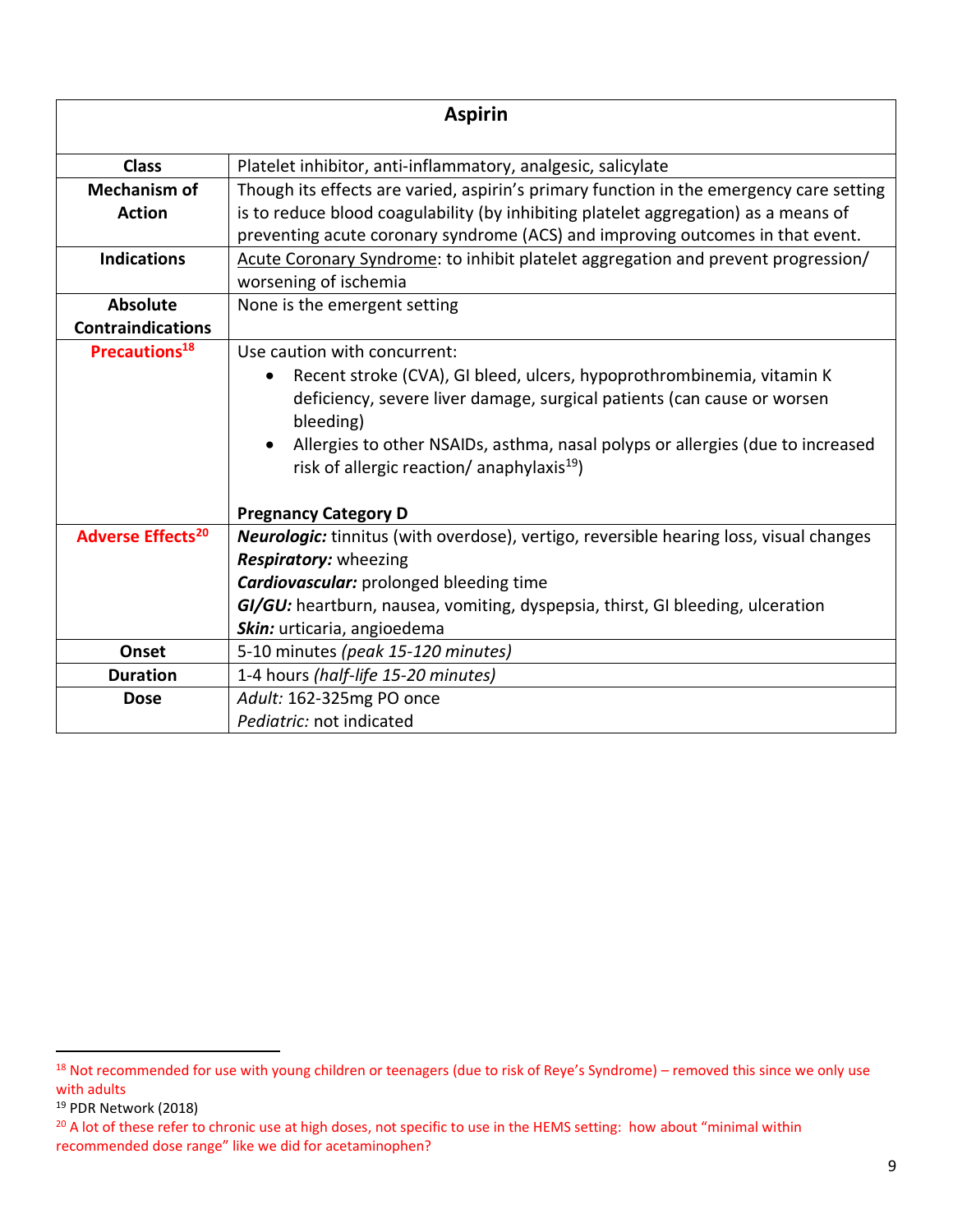| <b>Atropine</b>                             |                                                                                                                                                                                                                                                                                                                                                                                                                                                                                                                                                                                                                                                                                                                                                                                                                                                                                                                                              |
|---------------------------------------------|----------------------------------------------------------------------------------------------------------------------------------------------------------------------------------------------------------------------------------------------------------------------------------------------------------------------------------------------------------------------------------------------------------------------------------------------------------------------------------------------------------------------------------------------------------------------------------------------------------------------------------------------------------------------------------------------------------------------------------------------------------------------------------------------------------------------------------------------------------------------------------------------------------------------------------------------|
| <b>Class</b>                                | Parasympatholytic, anticholinergic, vagolytic                                                                                                                                                                                                                                                                                                                                                                                                                                                                                                                                                                                                                                                                                                                                                                                                                                                                                                |
| <b>Mechanism of</b><br><b>Action</b>        | Blocks acetylcholine's effects on the SA and AV nodes, increasing conduction velocity.<br>Also increases sinus node discharge rate and decreases the AV node's refractory<br>period. Result is an increased heart rate.                                                                                                                                                                                                                                                                                                                                                                                                                                                                                                                                                                                                                                                                                                                      |
|                                             | Decreases the action of the parasympathetic nervous system on bronchial, salivary<br>and sweat glands, resulting in decreased secretions. Decreases cholinergic effects on<br>the iris, ciliary body and bronchial smooth muscle.                                                                                                                                                                                                                                                                                                                                                                                                                                                                                                                                                                                                                                                                                                            |
| <b>Indications</b>                          | Bradycardia: to increase the heart rate<br>Organophosphate Exposure: to reverse symptoms of cholinergic overdose/exposure                                                                                                                                                                                                                                                                                                                                                                                                                                                                                                                                                                                                                                                                                                                                                                                                                    |
| <b>Absolute</b><br><b>Contraindications</b> | Hypersensitivity to belladonna alkaloids<br>Bradycardia due to hypothermia <sup>21</sup>                                                                                                                                                                                                                                                                                                                                                                                                                                                                                                                                                                                                                                                                                                                                                                                                                                                     |
| <b>Precautions</b>                          | Use caution with concurrent: <sup>22</sup><br>Acute cardiac ischemia (can increase myocardial oxygen demand)<br>Glaucoma (can increase IOP and cause dryness)<br>Obstructive uropathy (can worsen urinary retention, metabolism may be<br>impaired)<br>GI disease to include paralytic ileus or toxic megacolon (can decreases GI<br>motility to worsen symptoms)<br>Myasthenia gravis (can exacerbate symptoms)<br>Dose of 3 mg should not be exceeded except in cases of organophosphate poisonings<br>Will not be effective with bradycardias in patient with history of heart transplant<br>May not be effective with second- and third-degree heart block<br>Small doses may lead to a paradoxical slowing of the HR (minimum dose 0.1mg)<br>Intense flushing of the face (blush area) and trunk may occur following administration,<br>this is called "atropine flush" and is not harmful <sup>23</sup><br><b>Pregnancy Category C</b> |
| <b>Adverse Effects</b>                      | Neurologic: headache, dizziness, anxiety, pupillary dilation, blurred vision, delirium,<br>ataxia, tremors<br>Cardiovascular: palpitations, tachycardia, bradycardia,<br>GI/GU: dry mouth, urinary retention, GI distress, constipation<br>Skin: hot and dry skin                                                                                                                                                                                                                                                                                                                                                                                                                                                                                                                                                                                                                                                                            |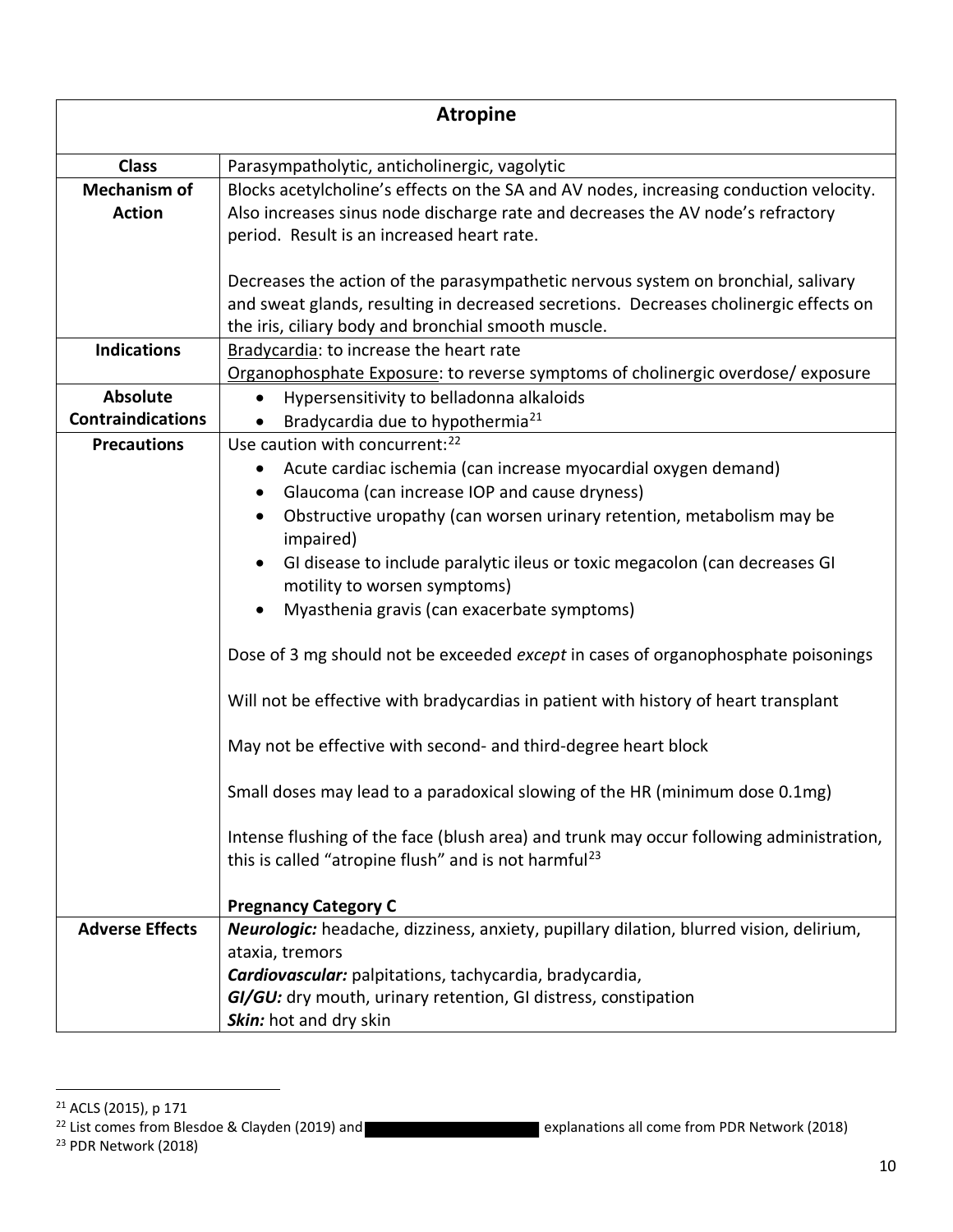| Onset           | Immediate (peak 2-4 minutes)                                   |
|-----------------|----------------------------------------------------------------|
| <b>Duration</b> | 4 hours (half-life 2-3 hours)                                  |
| <b>Dose</b>     | <b>Bradycardia</b>                                             |
|                 | Adult: 0.5mg IV, repeat every 3-5min to a max of 3 mg          |
|                 | Pediatric: 0.02 mg/kg (min 0.1 mg; max single dose 0.5 mg)     |
|                 | Organophosphate Exposure:                                      |
|                 | Adult: 2mg IV, repeat as needed                                |
|                 | Pediatric: 0.05mg/kg (max 2mg), repeat as needed <sup>24</sup> |

<sup>24</sup> PDR Network (2018)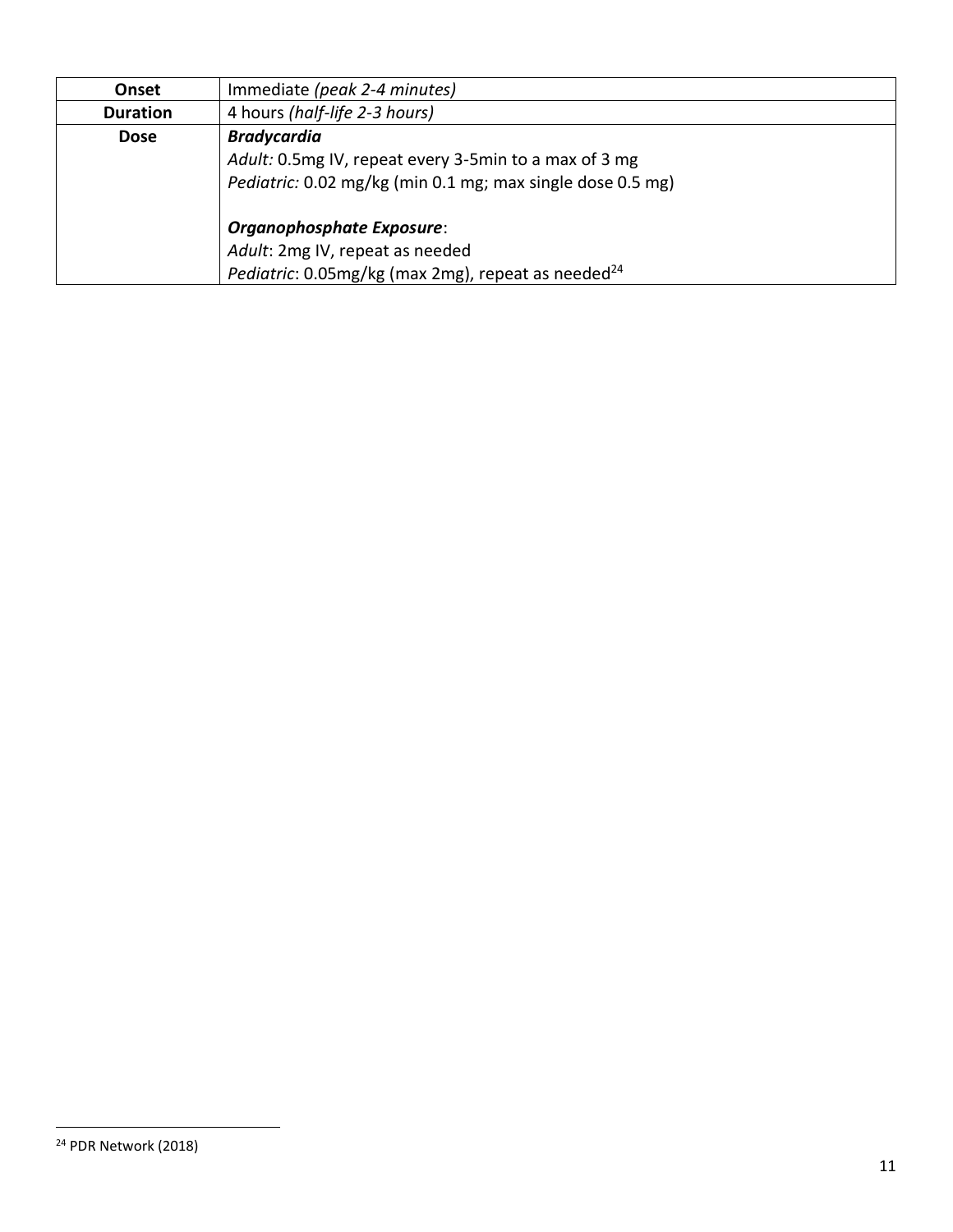| <b>Calcium Salts</b>                        |                                                                                                                                                                                                                                                                                                                                                                                                                                                                                                                                                                                                                        |
|---------------------------------------------|------------------------------------------------------------------------------------------------------------------------------------------------------------------------------------------------------------------------------------------------------------------------------------------------------------------------------------------------------------------------------------------------------------------------------------------------------------------------------------------------------------------------------------------------------------------------------------------------------------------------|
| <b>Class</b>                                | Electrolyte and mineral                                                                                                                                                                                                                                                                                                                                                                                                                                                                                                                                                                                                |
| <b>Mechanism of</b><br>Action <sup>25</sup> | Calcium is essential for the nervous, skeletal and muscular systems. It is essential for<br>maintaining cell membrane and capillary permeability - serving as an activator of<br>nerve impulses, cardiac function, and blood coagulation. Stabilizes myocardial<br>membranes associated with hyperkalemia.                                                                                                                                                                                                                                                                                                             |
| <b>Indications</b>                          | Electrolyte Abnormality: to reverse hypocalcemia, to stabilize cardiac cells with<br>hyperkalemia<br>Endocrine Disorders: to reverse hypocalcemia related to hypoparathyroidism<br>Toxic Exposure: to mitigate the effects of a calcium channel blocker <sup>26</sup> or magnesium<br>sulfate overdose, to prevent dysrhythmias with hydrofluoric acid exposure<br>Crush Injury: to stabilize cardiac cells with hyperkalemia<br>Other uses: black widow spider bites                                                                                                                                                  |
| <b>Absolute</b>                             | Hypercalcemia                                                                                                                                                                                                                                                                                                                                                                                                                                                                                                                                                                                                          |
| <b>Contraindications</b>                    | Ventricular fibrillation                                                                                                                                                                                                                                                                                                                                                                                                                                                                                                                                                                                               |
| <b>Precautions</b>                          | Use caution with concurrent:<br>Digitalis use or toxicity (calcium could theoretically increase effects <sup>27</sup> )<br>Known or suspected hyperphosphatemia <sup>28</sup><br>$\bullet$<br>Lactation (because no data exists on safety) <sup>29</sup><br>Calcium supplementation (possibility for hypercalcemia)<br>$\bullet$<br>IV line should be flushed thoroughly between calcium chloride and sodium<br>bicarbonate administration if not able to obtain a second IV line (preferred)<br>Should be given slowly (to avoid hemodynamic instability and prevent local irritation)<br><b>Pregnancy Category C</b> |
| <b>Adverse Effects</b>                      | Neurologic: sensory disturbances (chalky taste in the mouth, tingling, "hot flashes")                                                                                                                                                                                                                                                                                                                                                                                                                                                                                                                                  |
|                                             | Cardiovascular: dysrhythmias (bradycardia and asystole)<br>Skin: local necrosis with extravasation                                                                                                                                                                                                                                                                                                                                                                                                                                                                                                                     |
| Onset                                       | Immediate (peak unknown)                                                                                                                                                                                                                                                                                                                                                                                                                                                                                                                                                                                               |
| <b>Duration</b>                             | 30-90 min <sup>30</sup> (half-life not applicable)                                                                                                                                                                                                                                                                                                                                                                                                                                                                                                                                                                     |

<sup>&</sup>lt;sup>25</sup> Barringer Group, LLC (2019)

<sup>&</sup>lt;sup>26</sup> Such as Nifedipine or Verpamil

<sup>27</sup> Nickson (2019)

 $28$  Need a good reason – maybe r/t calcification/ deposits in tissue?

<sup>29</sup> PDR Network (2018)

<sup>&</sup>lt;sup>30</sup> Barringer Group, LLC (2019)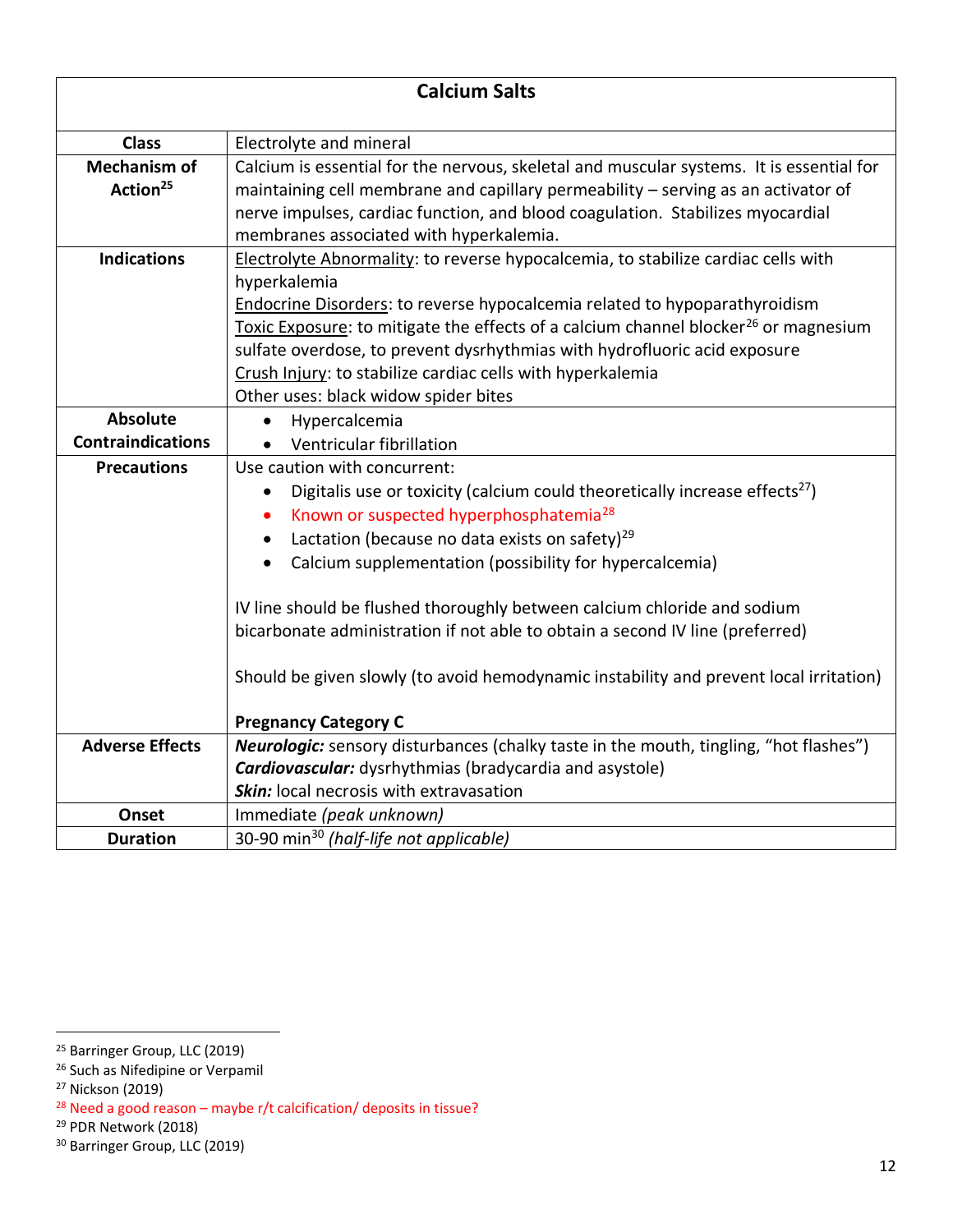| Dose <sup>31</sup> | Calcium Chloride                                                                      |
|--------------------|---------------------------------------------------------------------------------------|
|                    | Adult: 1g IV over 2-5min (10ml or 1 Amp)                                              |
|                    | Pediatric: 20mg/kg (max 1g) over 2-5min, once                                         |
|                    | Calcium Gluconate                                                                     |
|                    | Adult: 1-2g over 2-5min, once [10-20ml or 1-2vials]                                   |
|                    | Pediatric: 20mg/kg (max 2g) over 25min, once                                          |
| <b>Notes</b>       | There is a three-fold difference in the amount of elemental calcium each medication   |
|                    | contains:                                                                             |
|                    | • Calcium Gluconate 10% contains 0.45mEq/ml or 9.3mg                                  |
|                    | • Calcium Chloride 10% contains 1.36mEq/ml or 27.2mg                                  |
|                    | Calcium Chloride ionizes more readily and is more potent, but also more irritating to |
|                    | the tissues.                                                                          |

<sup>31</sup> Normal adult dose for Calcium Salts is 500-1000mg, however doses have been adjusted due to reflect difference between two preparations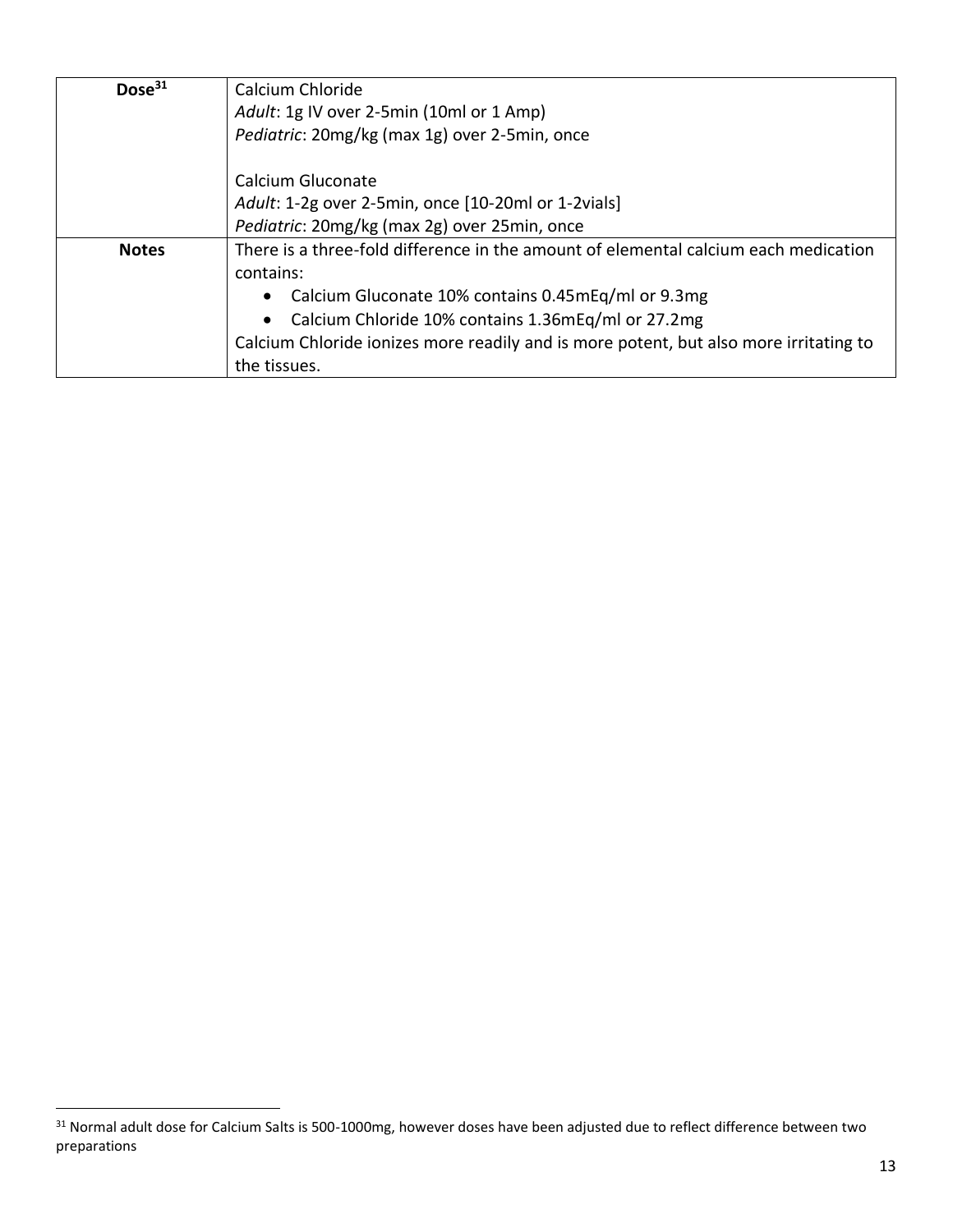| Ceftriaxone <sup>32</sup> |                                                                                                          |
|---------------------------|----------------------------------------------------------------------------------------------------------|
| <b>Class</b>              | Broad-spectrum cephalosporin antibiotic                                                                  |
| <b>Mechanism of</b>       | Ceftriaxone is a bactericidal agent that acts by inhibition of bacterial cell wall                       |
| <b>Action</b>             | synthesis. Ceftriaxone has activity in the presence of some beta-lactamases, both                        |
|                           | penicillinases and cephalosporinases, of Gram-negative and Gram-positive bacteria.                       |
| <b>Indications</b>        | Infections & Fever & Meningitis: to initiate antibiotic therapy                                          |
|                           | Trauma: to prevent infection with open wounds                                                            |
| <b>Absolute</b>           | Hypersensitivity to penicillins or cephalosporins                                                        |
| <b>Contraindications</b>  | Premature and hyperbilirubinemic neonates (can displace bilirubin from<br>albumin $33$ )                 |
|                           | Neonates receiving calcium salts (risk for precipitation of calcium-ceftriaxone<br>salts <sup>34</sup> ) |
| <b>Precautions</b>        | May precipitate with calcium-containing products (i.e. Lactated Ringers)                                 |
|                           |                                                                                                          |
|                           | Use caution with pancreatitis or hepatic impairment (excretion is both biliary and                       |
|                           | hepatic)                                                                                                 |
|                           |                                                                                                          |
|                           | May cause bleeding when given concurrently with Vitamin K                                                |
| <b>Adverse Effects</b>    | <b>Cardiovascular:</b> hematologic effects (primarily eosinophilia and thrombocytosis),                  |
|                           | elevated liver enzymes                                                                                   |
|                           | Skin: pain or irritation at injection side                                                               |
|                           | GI/GI: diarrhea/ loose stools                                                                            |
| Onset                     | <b>Within hours</b>                                                                                      |
| <b>Duration</b>           | Not applicable (half-life 4.3-6.6 hours in healthy subjects)                                             |
| Dose <sup>35</sup>        | <b>Infection and Fever, Trauma</b>                                                                       |
|                           | Adult: 1-2g IV/IM over 2-5min, once                                                                      |
|                           | Pediatric: 50mg/kg (max 2g) IV/IM over 2-5min, once                                                      |
|                           | <b>Meningitis</b>                                                                                        |
|                           | Adult: 2g IV/IM over 2-5min, once                                                                        |
|                           | Pediatric: 100mg/kg (max 2g) IV/IM over 2-5min, once                                                     |

<sup>&</sup>lt;sup>32</sup> Sandoz GmbH (2015)

<sup>&</sup>lt;sup>33</sup> PDR Network (2018)

<sup>34</sup> PDR Network (2018)

<sup>&</sup>lt;sup>35</sup> Doses confirmed in PDR Network (2018)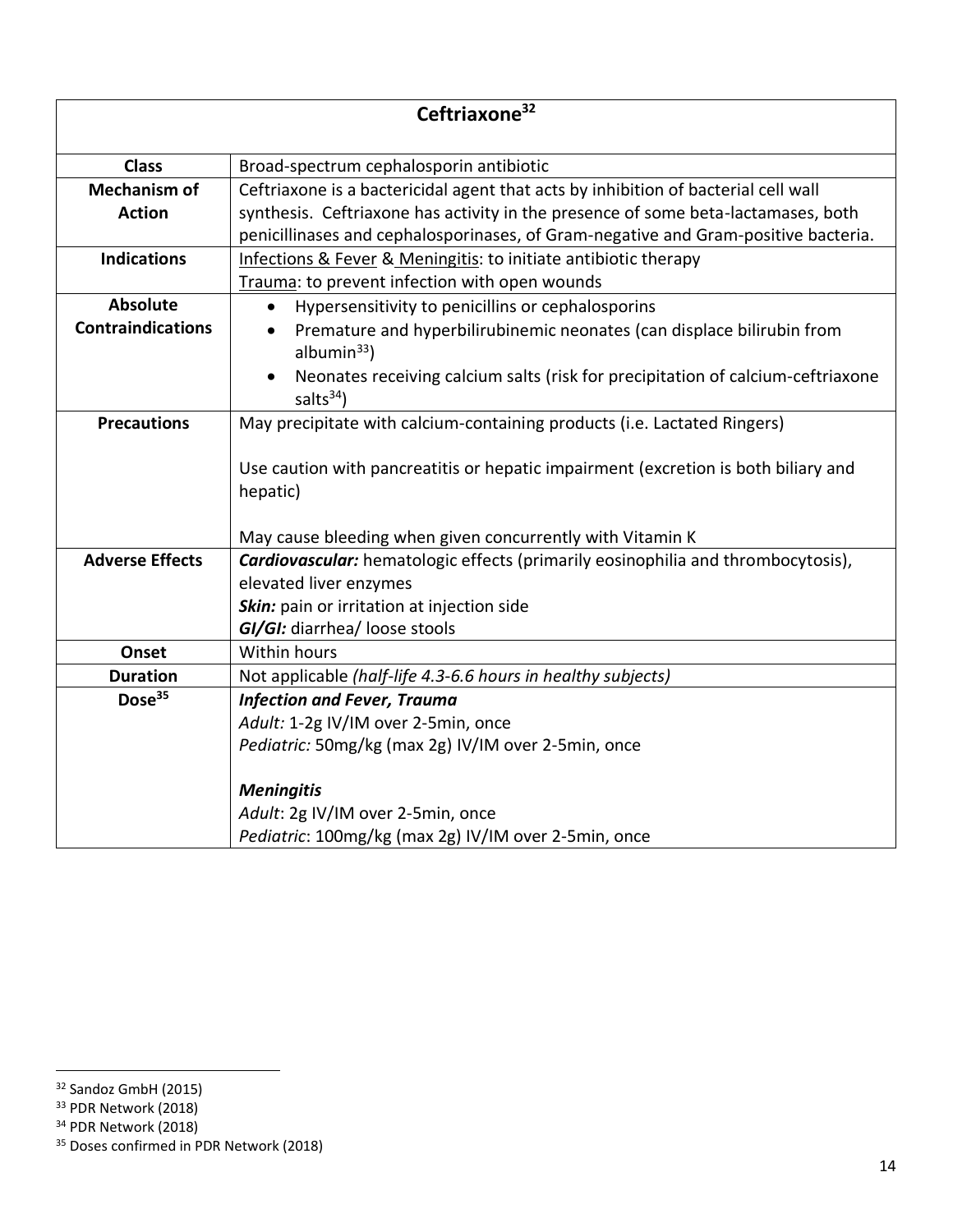|                          | <b>Crystalloids</b>                                                                                              |
|--------------------------|------------------------------------------------------------------------------------------------------------------|
| <b>Class</b>             | Normal Saline (NS) - isotonic solution composed of sodium chloride in water<br>$\bullet$                         |
|                          | Lactated Ringers (LR) - isotonic solutions composed of sodium chloride,<br>$\bullet$                             |
|                          | potassium chloride and sodium lactate in water                                                                   |
|                          | 5% Dextrose in Water (D5W) - hypotonic glucose solution with water                                               |
| <b>Mechanism of</b>      | NS and LR are used to replace fluid by immediate expansion of circulatory volume.                                |
| <b>Action</b>            | Due to the movement of electrolytes and water, however, two-thirds of this volume<br>is lost within one hour.    |
|                          |                                                                                                                  |
|                          | LR also contains lactate (lactic acid) which acts as a buffer.                                                   |
|                          | D5W is readily pulled in to the intracellular space as glucose is metabolized, resulting                         |
|                          | in a more hypotonic solution <sup>36</sup>                                                                       |
| <b>Indications</b>       | NS/LR are used for volume replacement; unless indicated otherwise in the<br>$\bullet$                            |
|                          | FRGs, these can be used interchangeably                                                                          |
|                          | D5W is primarily used for the dilution of other medications; can also be used<br>$\bullet$                       |
|                          | to provide small amounts of dextrose and to provide free water when Na and<br>Cl are elevated <sup>37</sup>      |
| <b>Absolute</b>          | None                                                                                                             |
| <b>Contraindications</b> |                                                                                                                  |
| <b>Precautions</b>       | General: use caution with CHF/ pulmonary edema (administration of IV fluids<br>$\bullet$<br>can worsen symptoms) |
|                          | NS: dilutes RBCs and plasma proteins, can cause hyperchloremic metabolic<br>acidosis <sup>38</sup>               |
|                          | LR: use caution with renal failure <sup>39</sup>                                                                 |
|                          | D5W: can dilute electrolytes and plasma proteins resulting in hyponatremia<br>$\bullet$                          |
|                          | and cellular edema <sup>40</sup> (therefore use caution with stroke or head injury)                              |
| <b>Adverse Effects</b>   | NS/LR: not applicable (other than as related to precautions above)                                               |
|                          | D5W: can cause skin/ tissue irritation with administration and necrosis with                                     |
| Onset                    | extravasation<br>Immediate                                                                                       |
| <b>Duration</b>          | Varies                                                                                                           |
| <b>Dose</b>              | "IV Fluids" refers to NS/LR at 20ml/kg over 15 minutes                                                           |
|                          | "Maintenance fluids" refers to:                                                                                  |
|                          | Adult: 125ml/hr NS/LR                                                                                            |
|                          | Pediatric: PALS 4:2:1 Rule                                                                                       |
|                          | 4ml/kg/hr for the first 10kg                                                                                     |
|                          | 2ml/kg for the second 10kg                                                                                       |
|                          | 1ml/kg/hr for every kg over 20kg                                                                                 |

<sup>&</sup>lt;sup>36</sup> And as a side note: some sources describe D5W as an isotonic solution, but it quickly becomes a hypotonic solution upon administration; UNMH (2019)

<sup>37</sup> Barringer Group, LLC (2019)

<sup>38</sup> Barringer Group, LLC (2019)

<sup>&</sup>lt;sup>39</sup> Need to verify this, see to what extent (and if it is relevant in our setting)

<sup>40</sup> Barringer Group, LLC (2019)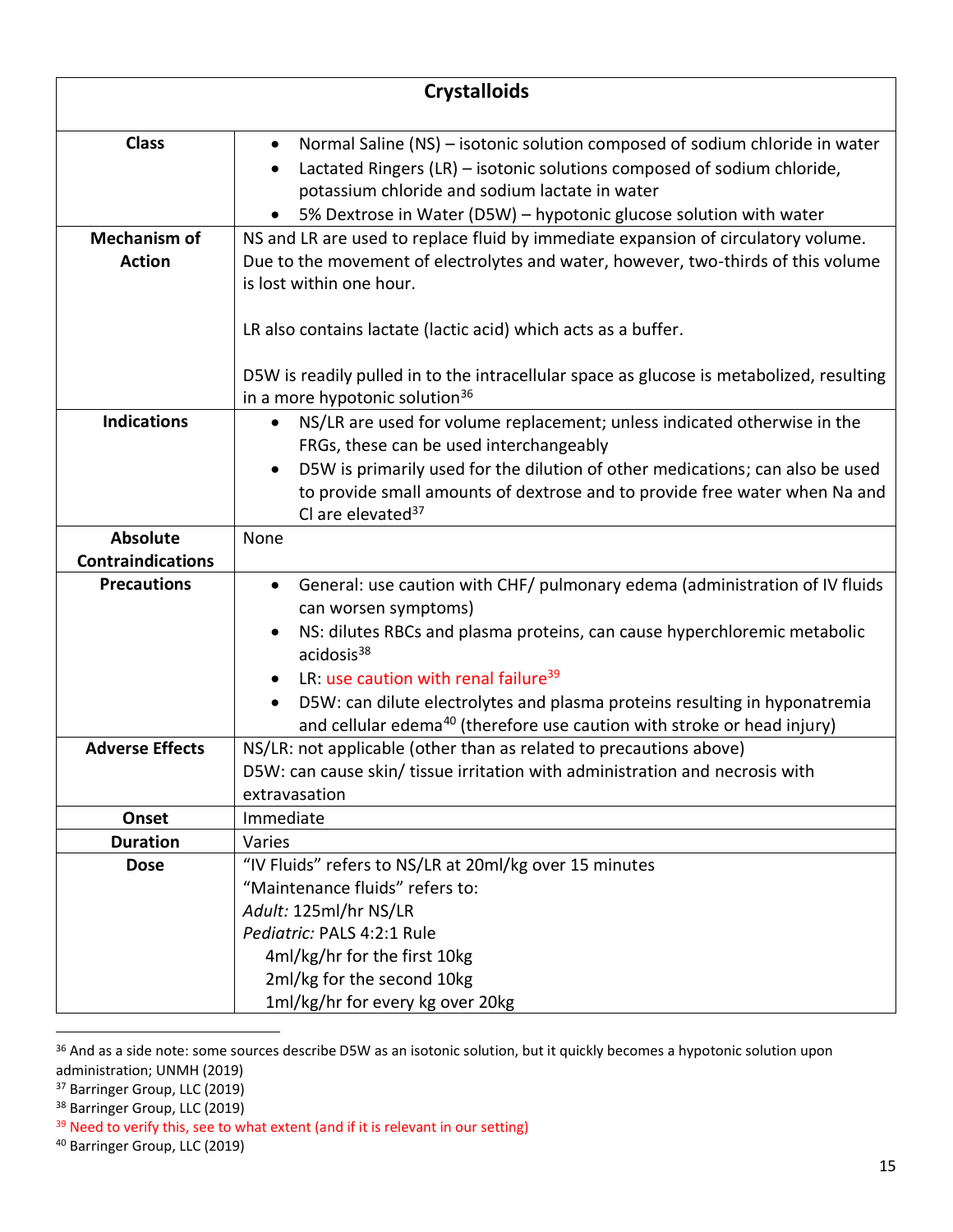| <b>Dextrose</b>          |                                                                                       |
|--------------------------|---------------------------------------------------------------------------------------|
| <b>Class</b>             | Carbohydrate                                                                          |
| <b>Mechanism of</b>      | Provides calories necessary for amino acid anabolism and helps maintain blood         |
| <b>Action</b>            | glucose levels in the absence of sufficient oral intake. Dextrose is readily          |
|                          | metabolized, and it increases blood glucose concentrations.                           |
| <b>Indications</b>       | Altered Mental Status & Management of the Sick Baby: to reverse hypoglycemia          |
|                          | Electrolyte Abnormality & Crush Injury: to facilitate a shift of potassium back in to |
|                          | the intracellular space (in conjunction with insulin administration)                  |
| <b>Absolute</b>          | None in emergency setting                                                             |
| <b>Contraindications</b> |                                                                                       |
| <b>Precautions</b>       | BGL should be obtained before and after the administration of glucose                 |
|                          |                                                                                       |
|                          | May cause or worsen cerebral edema and cause an increase in ICP with rapid            |
|                          | administration                                                                        |
|                          |                                                                                       |
|                          | Dextrose should not be given via SQ or IM routes - can cause tissue necrosis,         |
|                          | phlebitis, sclerosis or thrombosis at injection site                                  |
|                          | Can cause sever neurologic symptoms (Wernicke's Encephalopathy, Korsakoff's           |
|                          | Psychosis) with thiamine deficiency                                                   |
|                          |                                                                                       |
|                          | <b>Pregnancy Category C</b>                                                           |
| <b>Adverse Effects</b>   | <b>Neurologic:</b> fever                                                              |
|                          | Skin: local venous irritation (warmth, pain, burning)                                 |
| Onset                    | < 1 minute (peak variable)                                                            |
| <b>Duration</b>          | Varies (half-life not applicable)                                                     |
| <b>Dose</b>              | Adult: 25g IV [50ml D50]                                                              |
|                          | Pediatric ≥2 years: 0.5g/kg IV [1ml/kg D50 or 2ml/kg D25]                             |
|                          | Pediatric <2 years: 0.5-1g/kg IV [2-4ml/kg D25, do not use D50]                       |
|                          | Neonate: 0.5-1g/kg [5-10ml/kg D10 or 10-20ml/kg D5]                                   |
| <b>How to Mix</b>        | To make Dextrose 25%:                                                                 |
|                          | Waste 25ml from Amp of D50, add 25ml of fluid                                         |
|                          | Waste 50ml from 100ml of fluid, add Amp of D50                                        |
|                          | To make Dextrose 10%:                                                                 |
|                          | Waste 40ml from Amp of D50, add 40ml of fluid                                         |
|                          | Waste 50ml from 250ml of fluid, add Amp of D50                                        |
|                          | Amp of D50 = 50m Dextrose 50%                                                         |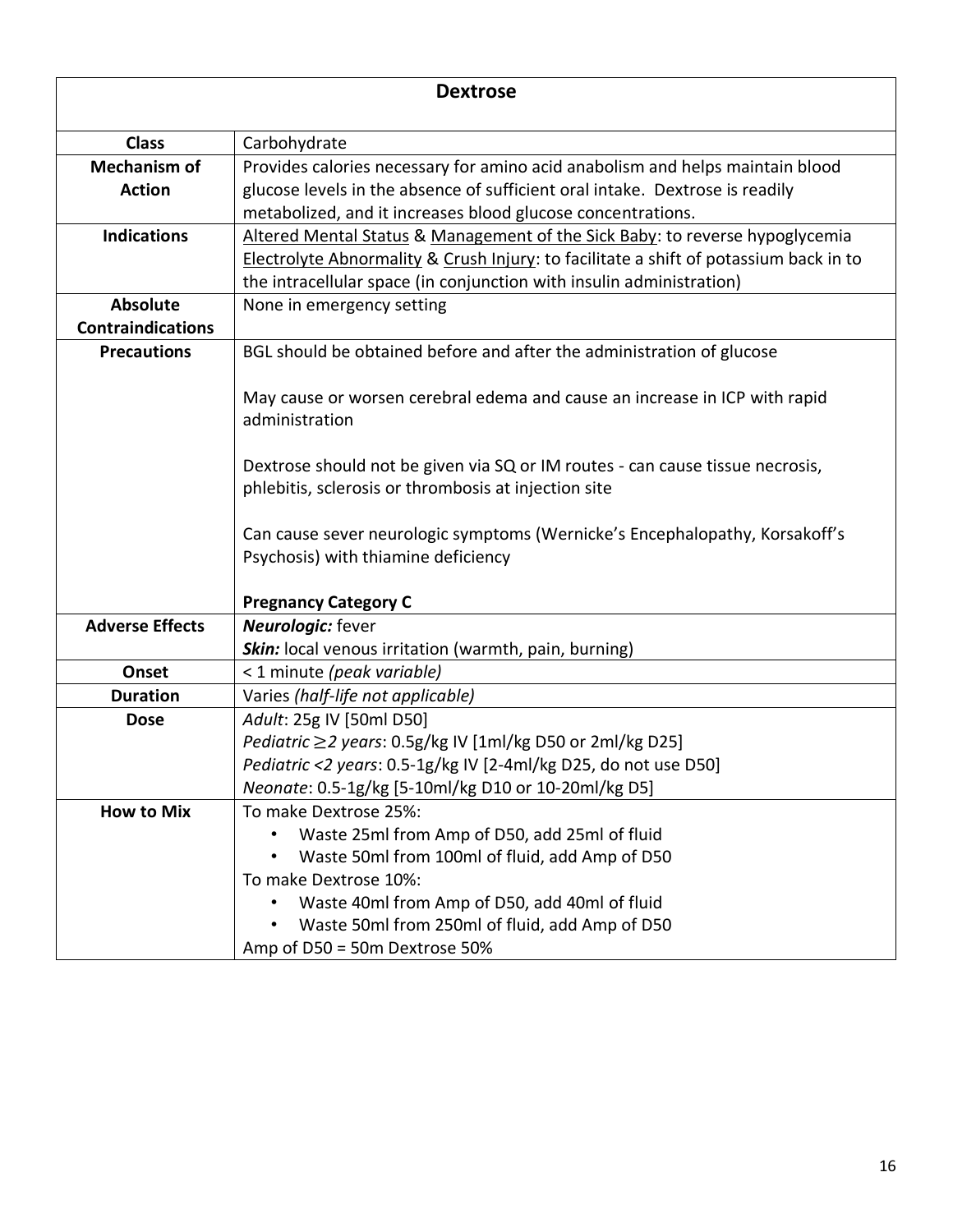| <b>Diltiazem</b>                                   |                                                                                                                                                                                                                                                                                                                                                                                                                      |
|----------------------------------------------------|----------------------------------------------------------------------------------------------------------------------------------------------------------------------------------------------------------------------------------------------------------------------------------------------------------------------------------------------------------------------------------------------------------------------|
| <b>Class</b>                                       | Calcium channel blocker                                                                                                                                                                                                                                                                                                                                                                                              |
| <b>Mechanism of Action</b>                         | Inhibits calcium ion influx into vascular smooth muscle and myocardium, relaxing<br>smooth muscle, decreasing peripheral vascular resistance, dilating coronary<br>arteries and prolonging AV node refractory period.                                                                                                                                                                                                |
| <b>Indications</b>                                 | Dysrhythmia: to convert or control the rate of refractory stable narrow-QRS<br>tachycardia                                                                                                                                                                                                                                                                                                                           |
| <b>Absolute</b><br>Contraindications <sup>41</sup> | Physiologic reason for tachycardia (such as heart failure, hypovolemia, pain - treat<br>those causes instead)                                                                                                                                                                                                                                                                                                        |
| <b>Precautions</b>                                 | Use caution with concurrent:<br>β-blocker use (can increase risk of CHF, bradycardia and asystole)<br>Digoxin or quinidine sue (can cause toxicity)<br>Cimetidine use (can potentiate effects of diltiazem)<br>Cyclosporine use (can increase serum levels)<br>Cardiac conduction disturbances <sup>42</sup><br>Hypotension (can exacerbate hypotension by decreasing cardiac output)<br><b>Pregnancy Category C</b> |
| <b>Adverse Effects</b>                             | Neurologic: dizziness, headache<br>Cardiovascular: hypotension, bradycardia, AV blocks, dysrhythmias, CHF<br>GI/GU: nausea, vomiting                                                                                                                                                                                                                                                                                 |
| Onset                                              | 3 minutes (peak 7 minutes)                                                                                                                                                                                                                                                                                                                                                                                           |
| <b>Duration</b>                                    | 1-3 hours (half-life 2 hours)                                                                                                                                                                                                                                                                                                                                                                                        |
| <b>Dose</b>                                        | Adult: 10mg IV over 2-5min, repeat once at 20mg IV over 2-5min as needed<br>Pediatric: not indicated<br>Infusion: 5-15mg/hr with conversion                                                                                                                                                                                                                                                                          |

<sup>41</sup> Bradycardia, AV blocks, acute MI with CHF, accessory bypass track (WPW Syndrome), ventricular tachycardia – these were all listed as contraindications, but don't apply if we use it only as indicated <sup>42</sup> Will it cause something or just not work? – need to look in to this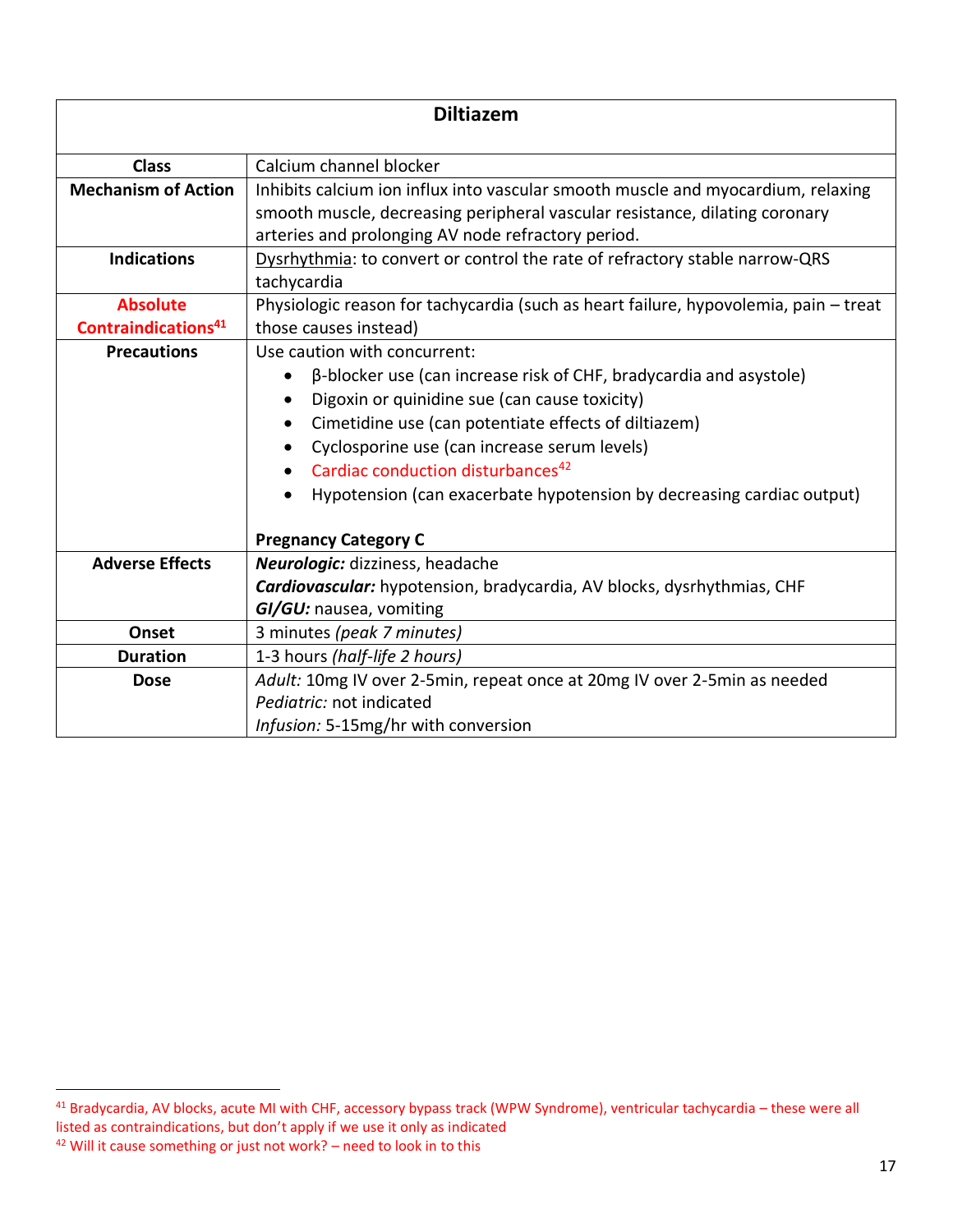| Diphenhydramine                             |                                                                                                                                                                                                                                                                                                                                                                                        |
|---------------------------------------------|----------------------------------------------------------------------------------------------------------------------------------------------------------------------------------------------------------------------------------------------------------------------------------------------------------------------------------------------------------------------------------------|
| <b>Class</b>                                | Antihistamine, H-1 receptor agonist                                                                                                                                                                                                                                                                                                                                                    |
| <b>Mechanism of</b><br>Action <sup>43</sup> | Diphenhydramine decreases the allergic response by competitively antagonizing the<br>effects of histamine on H1-receptors in the GI tract, uterus, large blood vessels, and<br>bronchial muscle producing anticholinergic, antipruritic, antiemetic, anti-dyskinetic,<br>sedative effects. Diphenhydramine does not prevent the release of histamine or bind<br>or inactive histamine. |
| <b>Indications</b>                          | Allergic Reaction: to mitigate effects of histamine release<br>Other uses: to alleviate symptoms with dystonic reactions (such as those due to<br>phenothiazines), to alleviate nausea with narcotic use (often attributed to histamine<br>release)                                                                                                                                    |
| <b>Absolute</b>                             | None in the emergent setting                                                                                                                                                                                                                                                                                                                                                           |
| <b>Contraindications</b>                    |                                                                                                                                                                                                                                                                                                                                                                                        |
| <b>Precautions</b>                          | Use caution with concurrent:<br>Acute asthma attack (can cause thickened secretions)<br>Lactation/ nursing (can interfere with lactation) <sup>44</sup><br>Early development (newborn or premature infants - can cause sedation and<br>increase risk of SIDS) <sup>45</sup><br>Can cause anticholinergic toxicity<br><b>Pregnancy Category B</b>                                       |
| <b>Adverse Effects</b>                      | Neurologic: convulsions, sedation, dizziness, blurred vision, paradoxical CNS<br>stimulation, confusion<br>Respiratory: wheezing, chest tightness, thickened secretions<br>Cardiovascular: hypotension, tachycardia, palpitations<br>GI/GU: dry mucous membranes, urinary retention<br><b>Musculoskeletal:</b> tremors<br>Skin: rash                                                   |
| Onset                                       | 10-15 minutes (peak 1 hour)                                                                                                                                                                                                                                                                                                                                                            |
| <b>Duration</b>                             | 6-8 hours (half-life 1-4 hours)                                                                                                                                                                                                                                                                                                                                                        |
| <b>Dose</b>                                 | Adult & Pediatric: 1mg/kg (max 50mg) IV/ deep IM, once                                                                                                                                                                                                                                                                                                                                 |

<sup>&</sup>lt;sup>43</sup> Barringer Group, LLC (2019)

<sup>44</sup> PDR Network (2018)

<sup>45</sup> PDR Network (2018)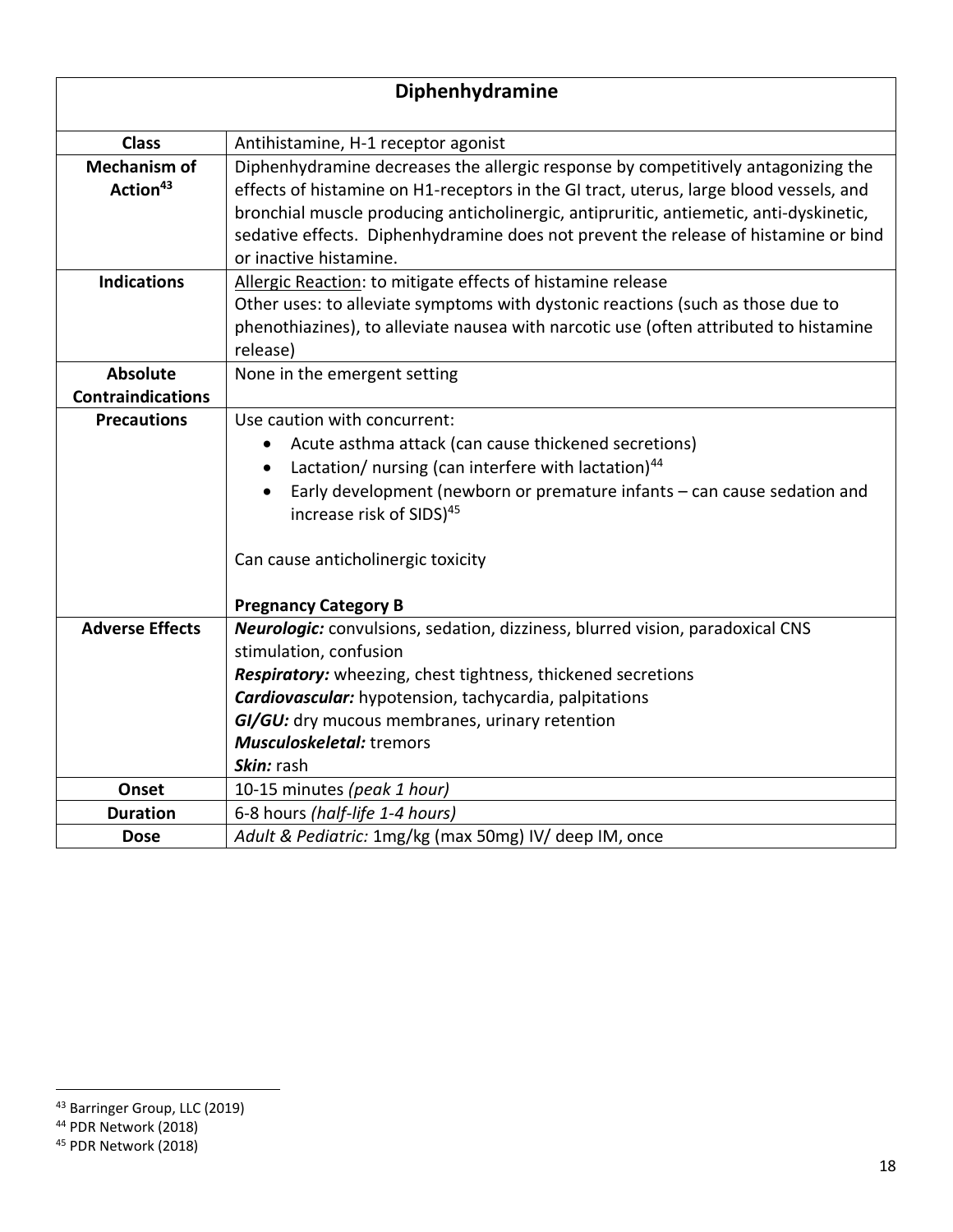| <b>Dopamine</b>                             |                                                                                                                                                                                   |
|---------------------------------------------|-----------------------------------------------------------------------------------------------------------------------------------------------------------------------------------|
| <b>Class</b>                                | Sympathomimetic, inotropic agent, vasopressor                                                                                                                                     |
| <b>Mechanism of</b><br>Action <sup>46</sup> | Dopamine is a naturally occurring catecholamine that increases blood pressure,<br>cardiac output, mesenteric, and cerebral vasodilation by stimulating dopaminergic<br>receptors. |
|                                             | Exerts inotropic effects on beta-1 and alpha-1 adrenergic receptors, which increases<br>heart rate, blood flow, myocardial contractility, and stroke volume.                      |
| <b>Indications</b>                          | Shock & Hypotension: to increase cardiac output<br>Dysrhythmia: to increase heart rate with symptomatic bradycardia refractory to<br>atropine                                     |
| <b>Absolute</b>                             | Hypovolemic shock in which complete fluid resuscitation has not occurred                                                                                                          |
| <b>Contraindications</b>                    | Pheochromocytoma                                                                                                                                                                  |
|                                             | Uncorrected tachyarrhythmias or ventricular arrythmias                                                                                                                            |
| <b>Precautions</b>                          | Beneficial effects lost when dose exceeds 20mcg/kg/min                                                                                                                            |
|                                             | Can cause tissue damage with infiltration                                                                                                                                         |
|                                             | Doses greater than 10mcg/kg/min may cause renal vasoconstriction. <sup>47</sup>                                                                                                   |
|                                             | <b>Pregnancy Category C</b>                                                                                                                                                       |
| <b>Adverse Effects</b>                      | <b>Neurologic:</b> headache                                                                                                                                                       |
|                                             | <b>Cardiovascular:</b> ventricular tachydysrhythmias (especially with higher doses),                                                                                              |
|                                             | hypertension, palpitations, angina, vasoconstriction                                                                                                                              |
|                                             | GI/GU: GI upset                                                                                                                                                                   |
|                                             | <b>Skin:</b> tissue necrosis with extravasation                                                                                                                                   |
| Onset                                       | <5 minutes (peak 5-8 minutes)                                                                                                                                                     |
| <b>Duration</b>                             | < 10 minutes (half-life 2 minutes)                                                                                                                                                |
| <b>Dose</b>                                 | Adult & Pediatric: 2-20mcg/kg/min                                                                                                                                                 |
| Preparation <sup>48</sup>                   | 400mg in 250ml NS or D5W (yields 1.6mg/ml or 1600mcg/ml)                                                                                                                          |

<sup>&</sup>lt;sup>46</sup> Barringer Group, LLC (2019)

<sup>&</sup>lt;sup>47</sup> Barringer Group, LLC (2019)

<sup>48</sup> Confirmed in Barringer Group, LLC (2019)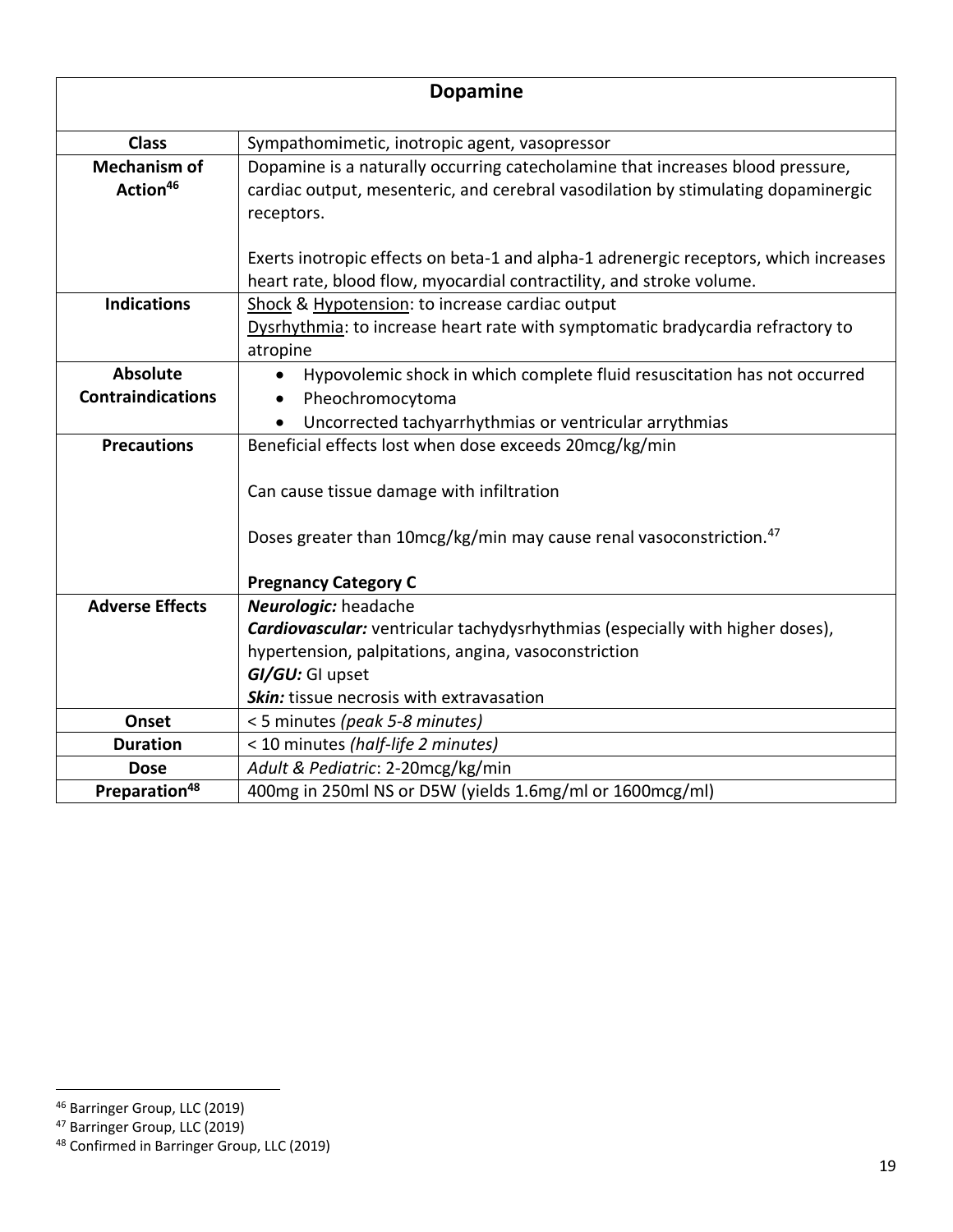| Epinephrine                                    |                                                                                                                                                                                                                                                                                                                                                                                                 |
|------------------------------------------------|-------------------------------------------------------------------------------------------------------------------------------------------------------------------------------------------------------------------------------------------------------------------------------------------------------------------------------------------------------------------------------------------------|
| <b>Class</b>                                   | Sympathomimetic, adrenergic stimulant                                                                                                                                                                                                                                                                                                                                                           |
| <b>Mechanism of</b><br><b>Action</b>           | Directly stimulates alpha- and beta-adrenergic receptors in the sympathetic nervous<br>system. Relaxes bronchial smooth muscle, stimulates cardiac muscle, and dilates                                                                                                                                                                                                                          |
| <b>Indications</b>                             | skeletal muscle vasculature.<br>Shock & Hypotension: to increase cardiac output<br>Croup: to relieve subglottic edema                                                                                                                                                                                                                                                                           |
|                                                | Bronchospasm: to cause bronchodilation<br>Allergic Reaction: to cause bronchodilation, relieve airway edema and increase<br>vascular tone                                                                                                                                                                                                                                                       |
|                                                | Dysrhythmia & Management of the Newborn: to increase HR with bradycardia<br>Cardiac Arrest: to increase chance of ROSC <sup>49</sup>                                                                                                                                                                                                                                                            |
|                                                | Rapid Sequence Intubation: to mitigate hypotensive state and inadequate perfusion<br>during the procedure                                                                                                                                                                                                                                                                                       |
| <b>Absolute</b>                                | None in the emergent setting                                                                                                                                                                                                                                                                                                                                                                    |
| <b>Contraindications</b><br><b>Precautions</b> | Use caution with concurrent:                                                                                                                                                                                                                                                                                                                                                                    |
|                                                | Cardiovascular disease (can increase myocardial oxygen demand)<br>Hypertension (can worsen hypertensive state)<br>Tahchydysrhythmia (can increase HR)<br>Bicarbonate use (can become deactivated)<br>Sympathomimetic use (toxicity may be enhanced)<br>Higher doses may be required with hypotension due to phenothiazine use <sup>50</sup> or<br>concurrent use of alpha- and/or beta-blockers |
|                                                | Should be protected from light                                                                                                                                                                                                                                                                                                                                                                  |
| <b>Adverse Effects</b>                         | <b>Pregnancy Category C</b><br>Neurologic: anxiety, headache, dizziness, weakness, cerebral hemorrhage                                                                                                                                                                                                                                                                                          |
|                                                | Respiratory: pulmonary edema<br>Cardiovascular: arrythmia, tachycardia, palpitations, angina, hypertension<br>GI/GU: GI distress, nausea, vomiting<br>Musculoskeletal: tremors                                                                                                                                                                                                                  |
|                                                | <b>Skin:</b> pallor, diaphoresis, tissue necrosis (with IM/SQ administration)                                                                                                                                                                                                                                                                                                                   |
| Onset                                          | < 2 minutes (peak < 5 minutes)                                                                                                                                                                                                                                                                                                                                                                  |
| <b>Duration</b>                                | 5-10 minutes (half-life 5 minutes)                                                                                                                                                                                                                                                                                                                                                              |

<sup>49</sup> Verkest & Jarvis (2019)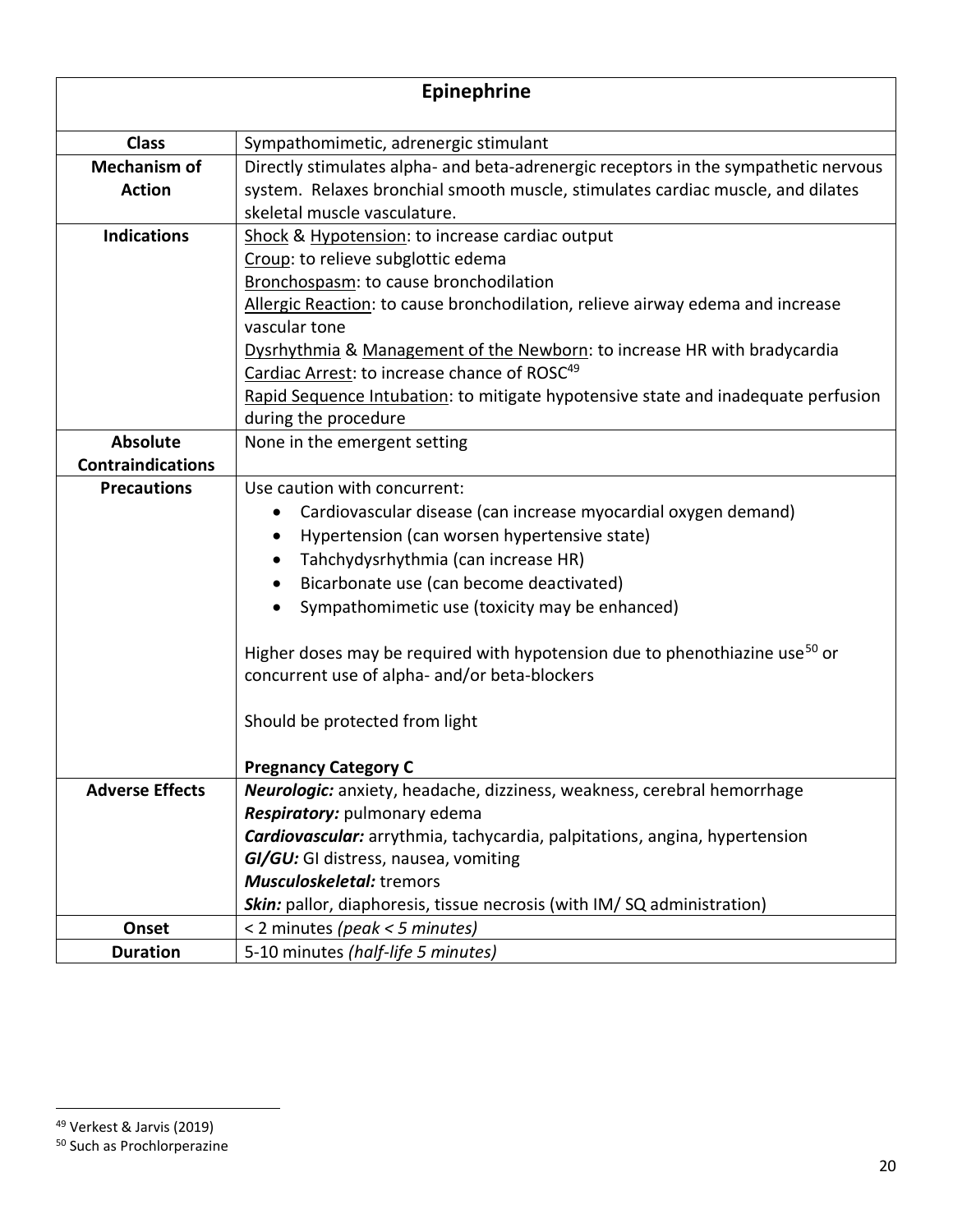| <b>Dose</b>       | <b>Respiratory</b> (Allergic Reaction, Bronchospasm)                            |
|-------------------|---------------------------------------------------------------------------------|
|                   | $1:1000$ (1mg/ml)                                                               |
|                   | Adult: 0.3mg IM, repeat as needed [0.3ml]                                       |
|                   | Pediatric: 0.01mg/ml (max 0.3ml), repeat as needed to 3 total doses [0.01ml/kg] |
|                   |                                                                                 |
|                   | $1:10,000$ (0.1mg/ml)                                                           |
|                   | Adult: 0.1-0.5mg IV over 2-5min, repeat as needed [1-5ml]                       |
|                   | Pediatric: 0.01mg/kg IV (max 0.5mg) over 2-5min, repeat as needed [0.1ml/kg]    |
|                   | Croup                                                                           |
|                   | Racemic Epinephrine                                                             |
|                   | Adult & Pediatric: 1.25mg NEB, repeat as needed                                 |
|                   | <b>Bradycardia</b> (to include Management of the Newborn)                       |
|                   | $1:10,000$ (0.1mg/ml)                                                           |
|                   | Adult: 2-20mcg/min or 0.1-0.5mcg/kg/min (max 20mcg/min)                         |
|                   | Pediatric: 0.01mg/kg IV, repeat as needed [0.1ml/kg]                            |
|                   | <b>Cardiac Arrest</b>                                                           |
|                   | $1:10,000$ (0.1mg/ml)                                                           |
|                   | Adult: 1mg IV, repeat as needed                                                 |
|                   | Pediatric: 0.01mg/kg IV, repeat as needed [0.1ml/kg]                            |
|                   | <b>Shock, Hypotension, Rapid Sequence Intubation</b>                            |
|                   | Infusion (Shock, Hypotension)                                                   |
|                   | Adult: 2-20mcg/min or 0.1-0.5mcg/kg/min (max 20mcg/min)                         |
|                   | Pediatric: 0.1-1mcg/kg/min                                                      |
|                   | Push Dose Pressor (Shock, Rapid Sequence Intubation)                            |
|                   | Adult: 5-20mcg IV, repeat as needed                                             |
|                   | Pediatric: 5-10mcg IV, repeat as needed                                         |
| <b>How to Mix</b> | <b>Infusion</b>                                                                 |
|                   | 1mg Epinephrine in 100ml fluid (yields 10mcg/ml)                                |
|                   | $-0r-$                                                                          |
|                   | 4mg Epinephrine in 250ml fluid (yields 16mcg/ml) <sup>51</sup>                  |
|                   | 1mg of Epinephrine is either 1amp of 1:10,000 (10ml) or 1 vial 1:1,000 (1ml)    |
|                   | <b>Push Dose Pressor</b>                                                        |
|                   | 1ml 1:10,000 in 9ml NS (yields 10mcg/ ml)                                       |

<sup>51</sup> Barringer Group, LLC (2019)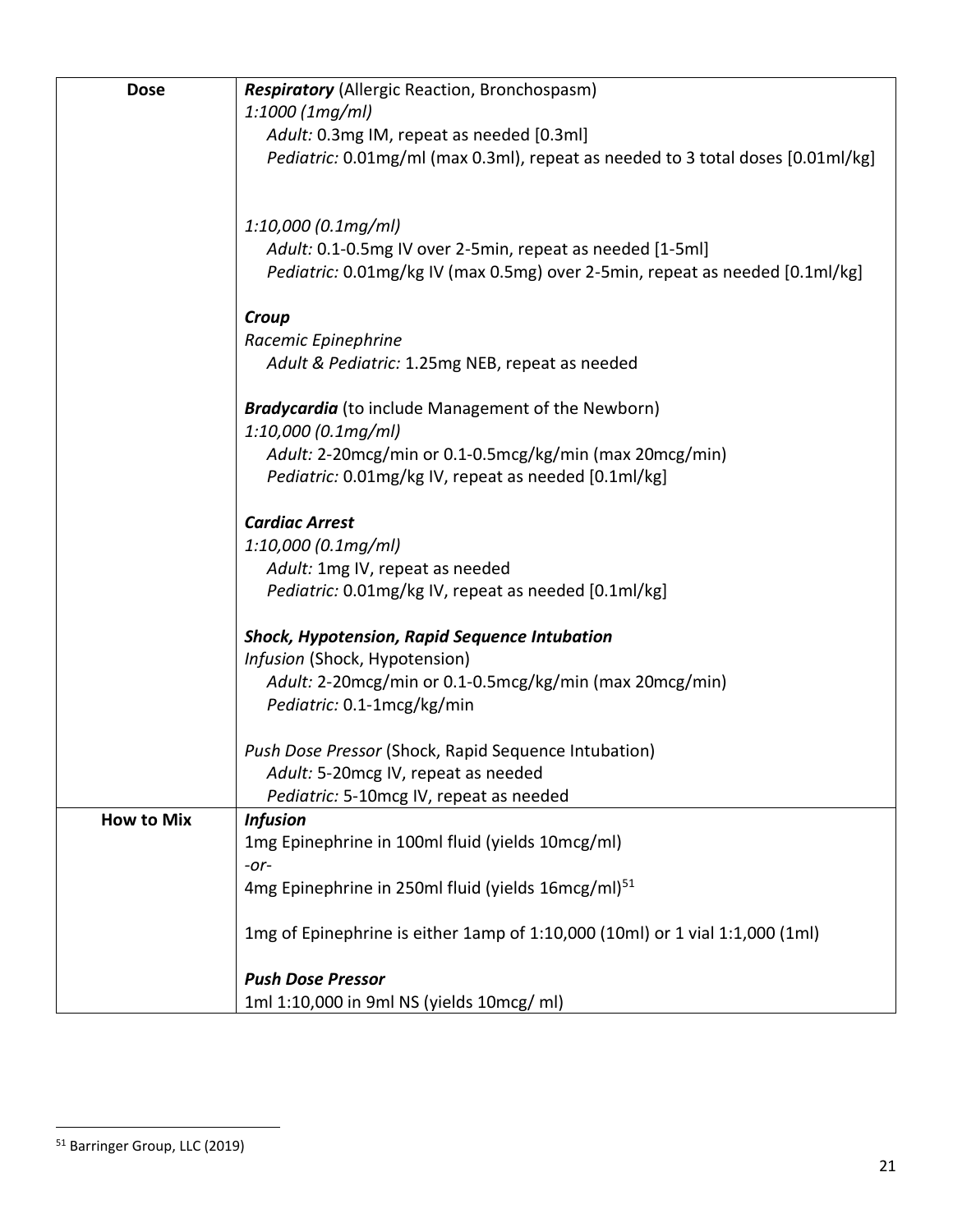| <b>Etomidate</b>         |                                                                                                                                                                                   |
|--------------------------|-----------------------------------------------------------------------------------------------------------------------------------------------------------------------------------|
| <b>Class</b>             | Sedative/hypnotic, anesthetic                                                                                                                                                     |
| <b>Mechanism of</b>      | It is an ultra-short-acting, nonbarbiturate hypnotic, with no analgesic effects, used for                                                                                         |
| <b>Action</b>            | facilitated intubation. It produces a rapid induction of anesthesia with minimal                                                                                                  |
|                          | cardiovascular and respiratory effects. It is rapidly distributed following IV injection                                                                                          |
|                          | or infusion and rapidly metabolized and excreted. Unlike other short-acting induction<br>anesthetics, particularly barbiturates, it does not cause histamine release. Its effects |
|                          | on the cardiovascular and respiratory systems are minimal, and there are no reports                                                                                               |
|                          | of organ toxicity, or biochemical or hematological disturbances.                                                                                                                  |
| <b>Indications</b>       | Pain, Agitation & Sedation: to treat agitation and/ or provide sedation                                                                                                           |
|                          | Rapid Sequence Intubation: to induce sedation prior to airway management                                                                                                          |
| <b>Absolute</b>          | None in the emergency setting                                                                                                                                                     |
| <b>Contraindications</b> |                                                                                                                                                                                   |
| <b>Precautions</b>       | Use caution with concurrent: <sup>52</sup>                                                                                                                                        |
|                          | Asthma <sup>53</sup> (due to risk of laryngospasm)                                                                                                                                |
|                          | Hypotension (can cause further drop in BP) <sup>54</sup>                                                                                                                          |
|                          | Cardiovascular disease <sup>55</sup> (can cause dysrhythmia and hemodynamic changes)                                                                                              |
|                          | Adrenal suppression (i.e. sepsis – can further depress adrenal function) <sup>56</sup>                                                                                            |
|                          | <b>Pregnancy Category C</b>                                                                                                                                                       |
| <b>Adverse Effects</b>   | Respiratory: apnea, laryngospasm                                                                                                                                                  |
|                          | <b>Cardiovascular:</b> hypertension and hypotension, bradycardia and tachycardia                                                                                                  |
|                          | GI/GU: nausea, vomiting                                                                                                                                                           |
|                          | Musculoskeletal: myoclonic skeletal muscle movement                                                                                                                               |
| Onset                    | 10-20 seconds (peak < 1 minute)                                                                                                                                                   |
| <b>Duration</b>          | 3-5 minutes (half-life 30-70 minutes)                                                                                                                                             |
| <b>Dose</b>              | <b>Agitation/Sedation</b>                                                                                                                                                         |
|                          | Adult: 10mg IV once                                                                                                                                                               |
|                          | Pediatric: 0.3mg/kg (max 10mg) IV once                                                                                                                                            |
|                          | <b>RSI</b>                                                                                                                                                                        |
|                          | Adult & Pediatric: 0.3mg/kg (max 40mg) IV                                                                                                                                         |

 $52$  List comes from Blesdoe & Clayden (2019) and **Explanations** are as cited below

<sup>53</sup> Can't find a better explanation for this one – could be simply that Ketamine is preferred in RSI with Asthma and not an actual contraindication?

<sup>54</sup> PDR Network (2018)

<sup>55</sup> Can't find a better explanation for this one either

<sup>56</sup> PDR Network (2018)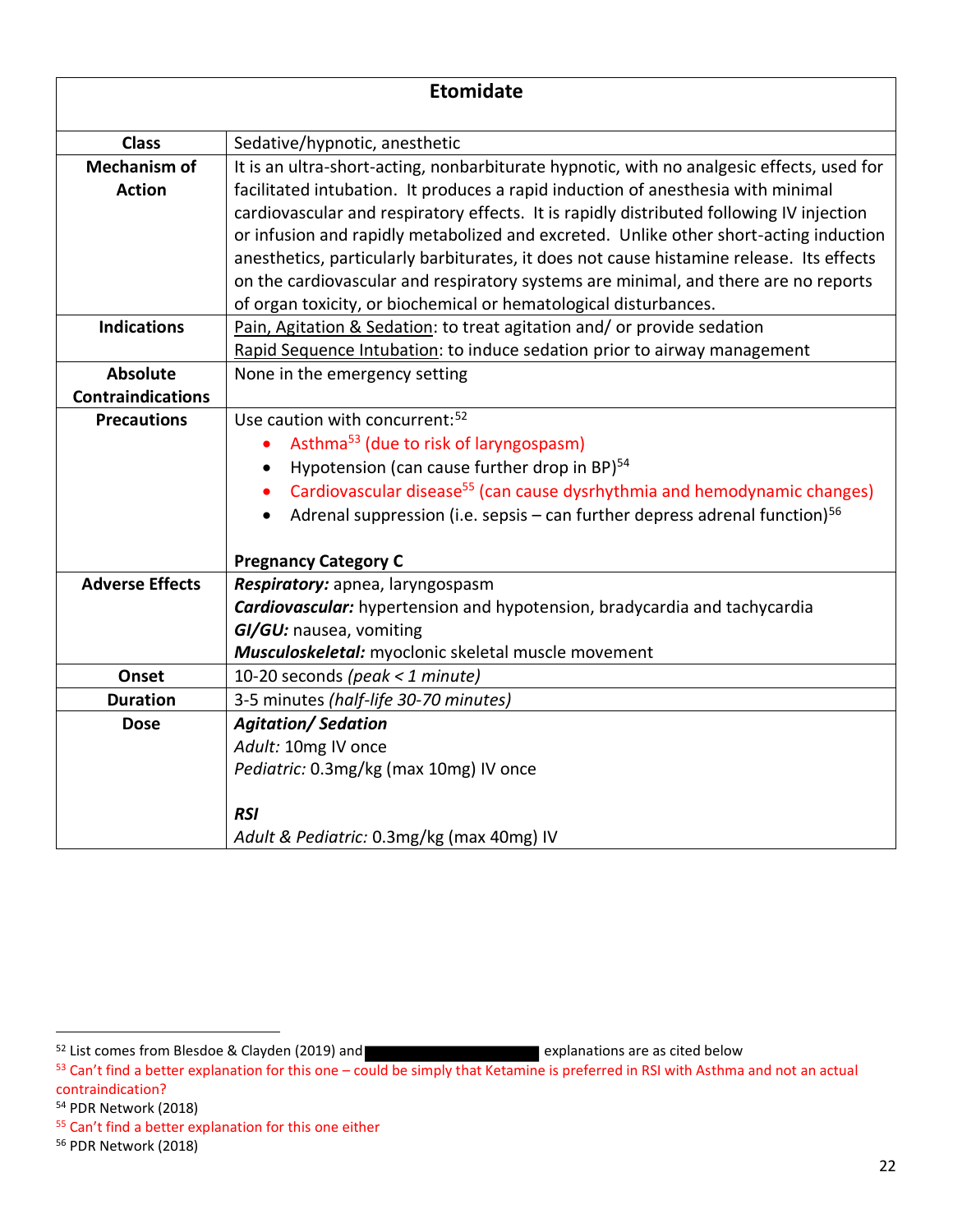| Fentanyl                             |                                                                                                                                                                                                                                                                                                                                                                                                                                                        |
|--------------------------------------|--------------------------------------------------------------------------------------------------------------------------------------------------------------------------------------------------------------------------------------------------------------------------------------------------------------------------------------------------------------------------------------------------------------------------------------------------------|
| <b>Class</b>                         | Narcotic analgesic, anesthetic                                                                                                                                                                                                                                                                                                                                                                                                                         |
| <b>Mechanism of</b><br><b>Action</b> | Fentanyl is a potent synthetic narcotic agonist analgesic with pharmacologic actions<br>qualitatively similar to those of morphine and meperidine, but whose action is more<br>prompt and less prolonged. Its principal actions are analgesia and sedation. Drug<br>induced alterations in respiratory rate and alveolar ventilation may persist beyond<br>the analgesic effect. The emetic effect is less than with either morphine or<br>meperidine. |
| <b>Indications</b>                   | Pain, Agitation & Nausea: to relieve severe pain or maintain analgesia                                                                                                                                                                                                                                                                                                                                                                                 |
| <b>Absolute</b>                      | None in the emergent setting                                                                                                                                                                                                                                                                                                                                                                                                                           |
| <b>Contraindications</b>             |                                                                                                                                                                                                                                                                                                                                                                                                                                                        |
| <b>Precautions</b>                   | Can cause (and often worse with other CNS depressants):                                                                                                                                                                                                                                                                                                                                                                                                |
|                                      | Respiratory depression (Naloxone should be available)                                                                                                                                                                                                                                                                                                                                                                                                  |
|                                      | Hypotension (therefore use caution with shock or sever hemorrhage)                                                                                                                                                                                                                                                                                                                                                                                     |
|                                      | Chest wall rigidity may occur with rapid administration<br><b>Pregnancy Category C</b>                                                                                                                                                                                                                                                                                                                                                                 |
| <b>Adverse Effects</b>               | Neurologic: sedation, euphoria, dizziness, delirium, convulsions (with high doses),                                                                                                                                                                                                                                                                                                                                                                    |
|                                      | miosis, blurred vision                                                                                                                                                                                                                                                                                                                                                                                                                                 |
|                                      | Respiratory: laryngospasm, bronchoconstriction, respiratory depression or arrest                                                                                                                                                                                                                                                                                                                                                                       |
|                                      | Cardiovascular: hypotension, bradycardia, circulatory depression, cardiac arrest                                                                                                                                                                                                                                                                                                                                                                       |
|                                      | GI/ GU: nausea (although to less of an effect that morphine), vomiting, constipation,                                                                                                                                                                                                                                                                                                                                                                  |
|                                      | ileus, urinary retention                                                                                                                                                                                                                                                                                                                                                                                                                               |
| Onset                                | Immediate (peak 3-5 minutes)                                                                                                                                                                                                                                                                                                                                                                                                                           |
| <b>Duration</b>                      | 30-60 minutes (half-life 6-8 hours)                                                                                                                                                                                                                                                                                                                                                                                                                    |
| <b>Dose</b>                          | Adult: 0.5-1mcg/kg (max 100mcg) IV/IM/IN, repeat as needed                                                                                                                                                                                                                                                                                                                                                                                             |
|                                      | Pediatric: 0.5-1mcg/kg (max 100mcg) IV/IM/IN, repeat as needed                                                                                                                                                                                                                                                                                                                                                                                         |
|                                      | Infusion: 1-2mcg/kg/hr, titrated to effect <sup>57</sup>                                                                                                                                                                                                                                                                                                                                                                                               |
| <b>How to Mix</b>                    | 250mcg in 50ml NS or D5W (yields 5mcg/ml)                                                                                                                                                                                                                                                                                                                                                                                                              |
|                                      | $-0r-$                                                                                                                                                                                                                                                                                                                                                                                                                                                 |
|                                      | 1mg in 100ml NS or D5W (yields 10mcg/ml) <sup>58</sup>                                                                                                                                                                                                                                                                                                                                                                                                 |

<sup>&</sup>lt;sup>57</sup> Dose cited by Barringer Group, LLC (2019) is 25-250mcg/hr and roughly in line with this weight-based dose, makes sense to keep it weight based in my opinion though (since we do the push doses by weight)

<sup>58</sup> Barringer Group, LLC (2019)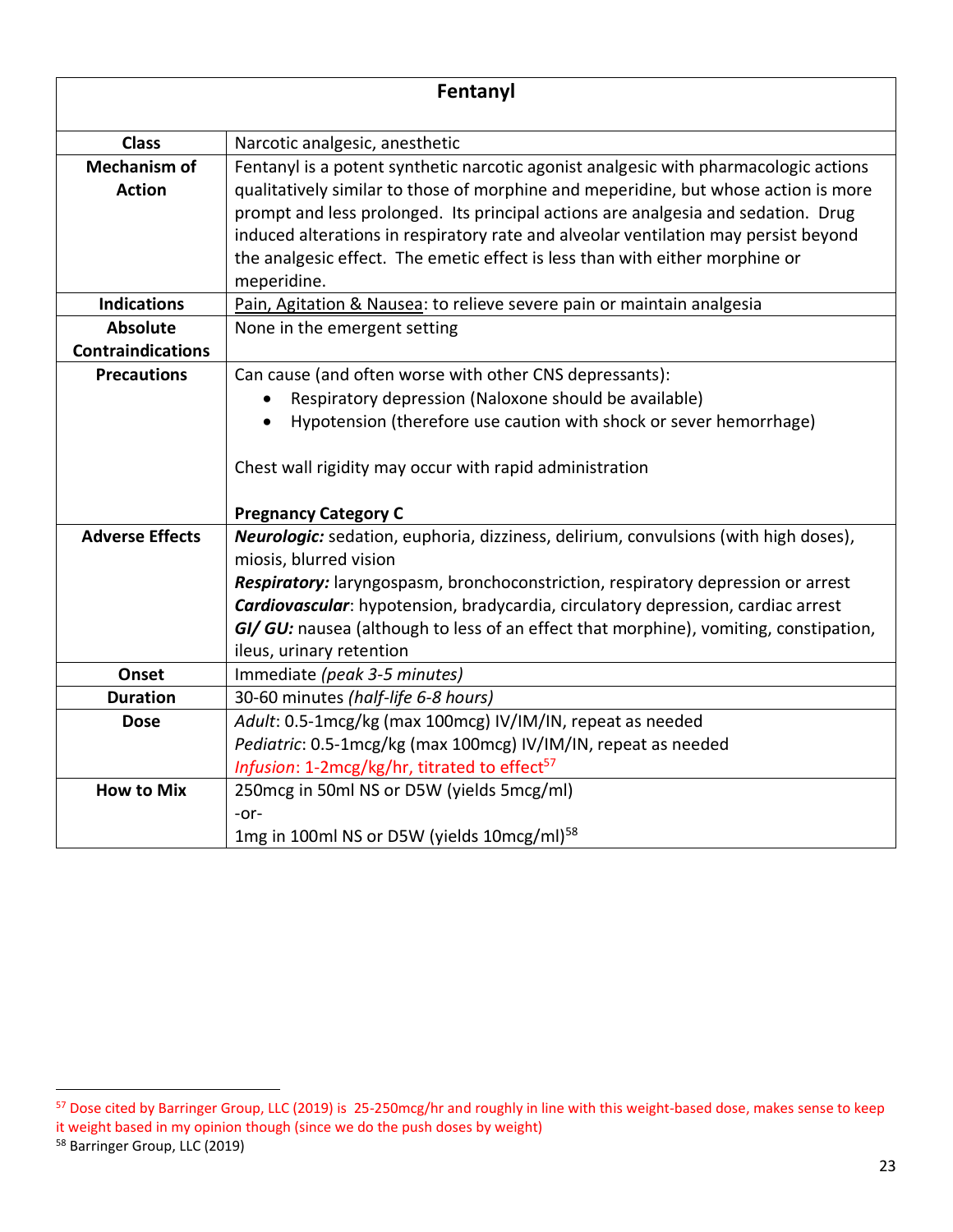| <b>Furosemide</b>        |                                                                                                                      |
|--------------------------|----------------------------------------------------------------------------------------------------------------------|
|                          |                                                                                                                      |
| <b>Class</b>             | Potent loop diuretic                                                                                                 |
| <b>Mechanism of</b>      | Inhibits sodium and chloride reabsorption in the proximal part of the ascending loop                                 |
| <b>Action</b>            | of Henle. This promotes the excretion of sodium, water, chloride and potassium.                                      |
|                          | Also may cause temporary increase in glomerular filtration rate and a decrease in<br>peripheral vascular resistance. |
| <b>Indications</b>       | Congestive Heart Failure/ Pulmonary Edema & Management of the Sick Baby: to                                          |
|                          | cause diuresis with fluid overload                                                                                   |
| <b>Absolute</b>          | Anuria                                                                                                               |
| <b>Contraindications</b> | Non-hemorrhagic hypovolemic shock                                                                                    |
| <b>Precautions</b>       | Use caution with concurrent:                                                                                         |
|                          | Dehydration/ fluid depletion (can exacerbate electrolyte disturbance)                                                |
|                          | Electrolyte disturbance or depletion (can be exacerbated by fluid loss and                                           |
|                          | metabolic alkalosis)                                                                                                 |
|                          | Antihypertensive use (various different drug interactions with many different                                        |
|                          | types of antihypertensives) <sup>59</sup>                                                                            |
|                          | Pregnancy (due to no good evidence regarding efficacy and safety, potential                                          |
|                          | for damage to fetus)                                                                                                 |
|                          | Liver disease (increased risk of toxicity and delayed metabolism)                                                    |
|                          | Should be protected from light                                                                                       |
|                          |                                                                                                                      |
|                          | <b>Pregnancy Category C</b>                                                                                          |
| <b>Adverse Effects</b>   | <b>Neurologic:</b> transient deafness (with rapid IV administration)                                                 |
|                          | <b>Cardiovascular:</b> volume depletion, orthostatic hypotension, transient                                          |
|                          | thrombocytopenia                                                                                                     |
|                          | GI/GU: GI distress                                                                                                   |
|                          | Endocrine/ metabolic: electrolyte shifts (hypochloremia, hypocalcemia, hypokalemia,                                  |
|                          | hypomagnesemia, hyponatremia)                                                                                        |
|                          | Lymphatic/ Immune: transient leukopenia                                                                              |
| Onset                    | 5-10 minutes (vasodilation), 5-30 minutes (diuresis)                                                                 |
| <b>Duration</b>          | 2 hours (vasodilation), 6 hours (diuresis) (half-life 30 minutes)                                                    |
| <b>Dose</b>              | Adult: 1mg/kg (max 160mg) IV, once; or match patient's PO dose                                                       |
|                          | Pediatric: 1mg/kg IV, once                                                                                           |

<sup>59</sup> Best I could come up with, from PDR Network (2018)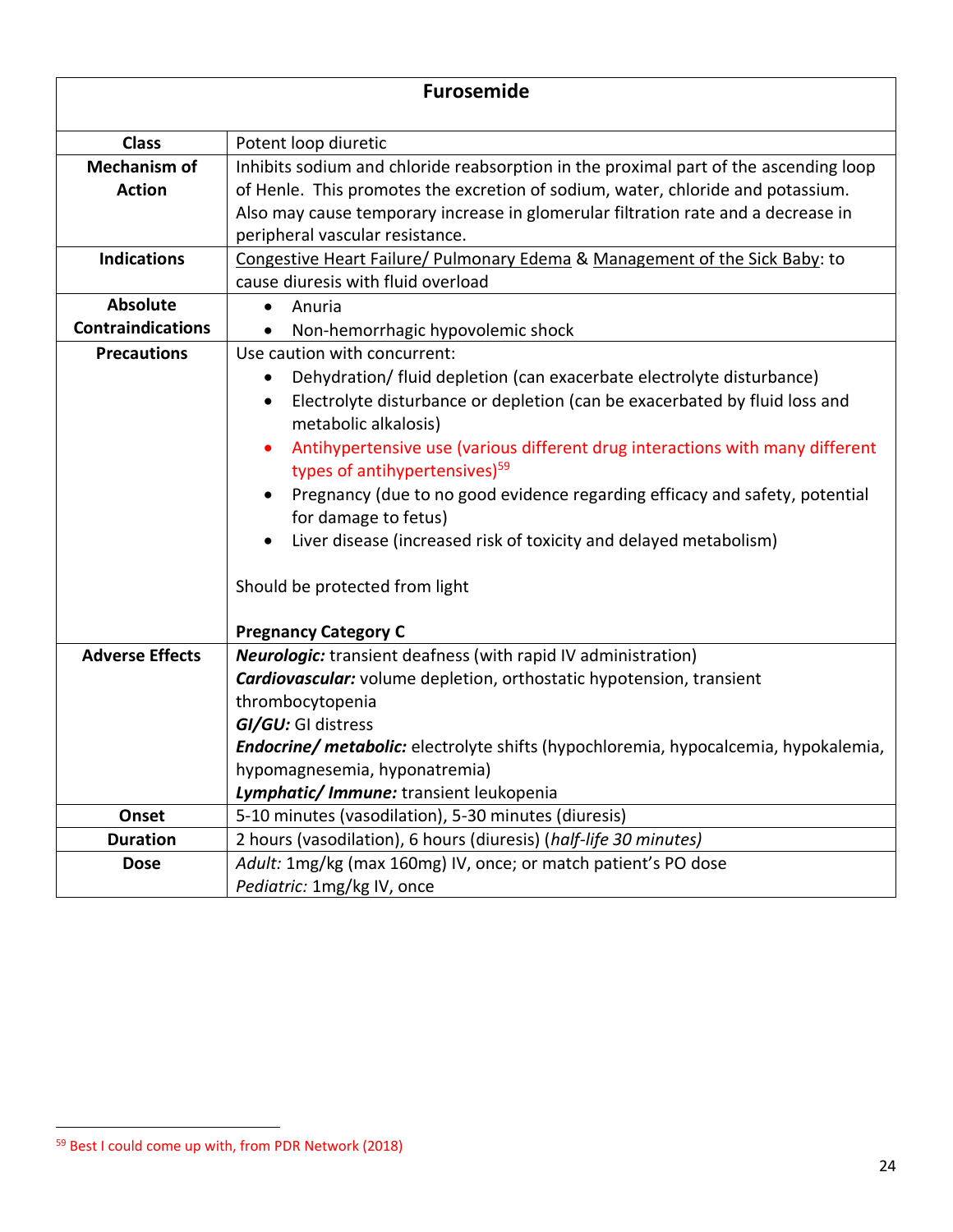| <b>Heparin</b>             |                                                                                                                                                                                                                                                            |
|----------------------------|------------------------------------------------------------------------------------------------------------------------------------------------------------------------------------------------------------------------------------------------------------|
| <b>Class</b>               | Anticoagulant (unfractionated)                                                                                                                                                                                                                             |
| <b>Mechanism of Action</b> | Accelerates formation of antithrombin III - thrombin complex, inactivates thrombin<br>and prevents conversion of fibrinogen to fibrin. Heparin does not lyse already<br>existing thrombi but may prevent their extension and propagation. It also inhibits |
|                            | the formation of new clots.                                                                                                                                                                                                                                |
| <b>Indications</b>         | Pulmonary Embolism & Acute Coronary Syndrome: to inhibit extension and                                                                                                                                                                                     |
|                            | propagation of clots                                                                                                                                                                                                                                       |
|                            | Other Uses: any condition caused by a blood clot (DVT, arterial occlusion, ACS,                                                                                                                                                                            |
|                            | ischemic CVA, PE, etc.) or with a propensity to develop a clot                                                                                                                                                                                             |
| <b>Absolute</b>            | Hypersensitivity to beef or pork products                                                                                                                                                                                                                  |
| Contraindications $60$     | Active bleeding (except DIC)                                                                                                                                                                                                                               |
|                            | Thrombocytopenia                                                                                                                                                                                                                                           |
| <b>Precautions</b>         | Use caution with concurrent: 61                                                                                                                                                                                                                            |
|                            | Old age (increased sensitivity to effects, consider lower dose)                                                                                                                                                                                            |
|                            | Increased risk of bleeding, recent surgery or invasive procedure, peptic ulcer                                                                                                                                                                             |
|                            | disease or history of GI bleed, bleeding tendencies (can cause or worsen                                                                                                                                                                                   |
|                            | bleeding)                                                                                                                                                                                                                                                  |
|                            | Renal dysfunction (increased risk for coagulopathy)                                                                                                                                                                                                        |
|                            |                                                                                                                                                                                                                                                            |
|                            | <b>Pregnancy Category C</b>                                                                                                                                                                                                                                |
| <b>Adverse Effects</b>     | <b>Neurologic:</b> confusion, dizziness                                                                                                                                                                                                                    |
|                            | Cardiovascular: prolonged clotting times, hemorrhage, thrombocytopenia, edema                                                                                                                                                                              |
| Onset                      | Immediate (peak 2-3 minutes)                                                                                                                                                                                                                               |
| <b>Duration</b>            | 2-6 hours (half-life 90 minutes)                                                                                                                                                                                                                           |
| <b>Dose</b>                | Adult: 5000u IV, once; followed by infusion of 1000u/hr                                                                                                                                                                                                    |
|                            | Pediatric: not indicated for pediatric patients                                                                                                                                                                                                            |
| <b>How to Mix</b>          | 5000u in 250 NS or D5W (yields 20u/ml)                                                                                                                                                                                                                     |
|                            | At this concentration, 1000u/hr is 50ml/hr                                                                                                                                                                                                                 |

<sup>&</sup>lt;sup>60</sup> Neonates or premature infants listed in contraindications, but we aren't giving it to kids anyways<br><sup>61</sup> List comes from Blesdoe & Clayden (2019) and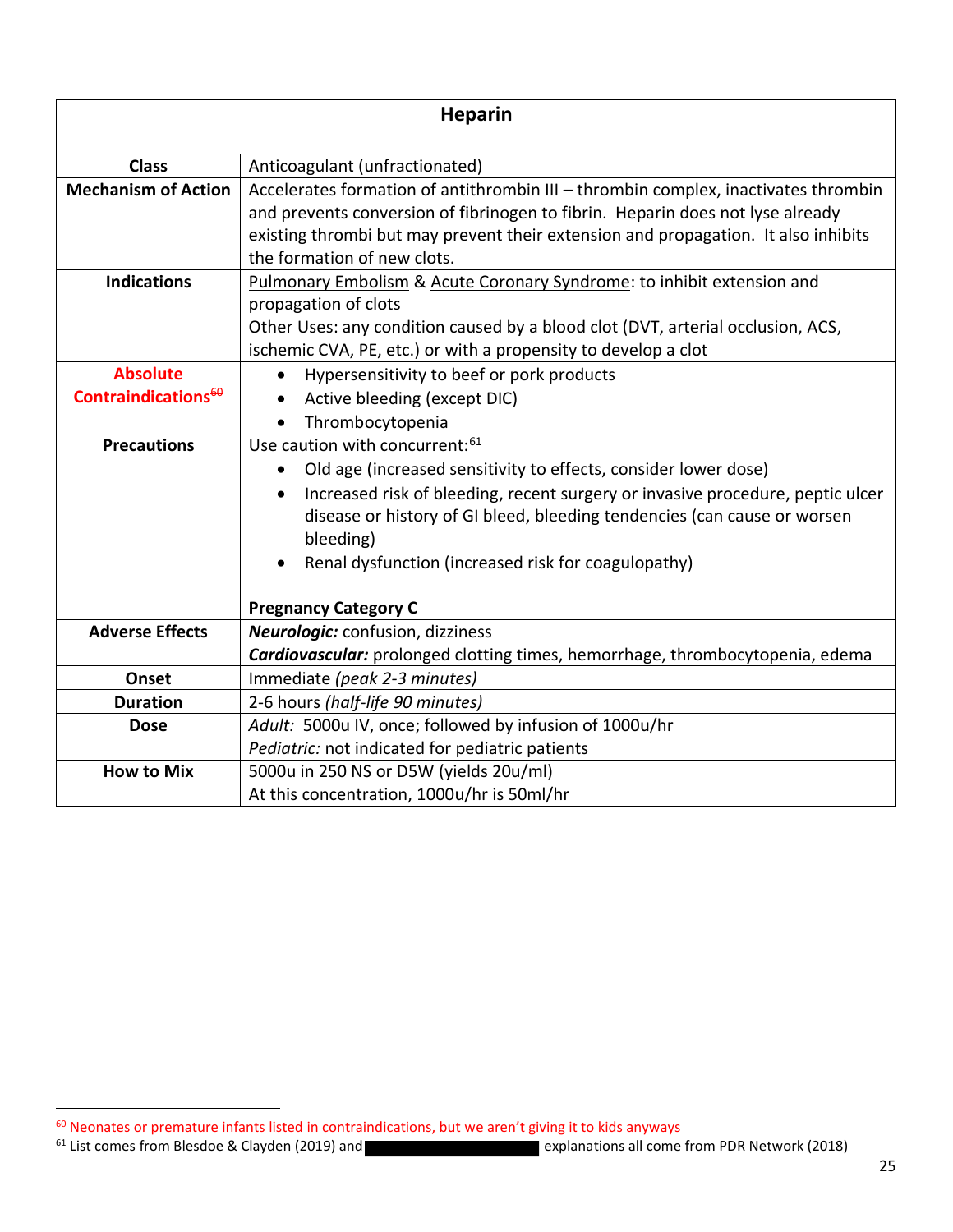| <b>Hydralazine</b>         |                                                                                                                                                                                                                                                                                                                                                                                                      |
|----------------------------|------------------------------------------------------------------------------------------------------------------------------------------------------------------------------------------------------------------------------------------------------------------------------------------------------------------------------------------------------------------------------------------------------|
| <b>Class</b>               | Antihypertensive, potent peripheral vasodilator                                                                                                                                                                                                                                                                                                                                                      |
| <b>Mechanism of Action</b> | Directly vasodilates vascular smooth muscle, lowering blood pressure. Effects more<br>pronounced on arterial than venous system.                                                                                                                                                                                                                                                                     |
| <b>Indications</b>         | Stroke, Hypertension, Traumatic Brain Injury, Pregnancy Induced Hypertension,<br>(Pre-)Eclampsia, HELLP Syndrome: to decrease blood pressure with risk of organ<br>damage                                                                                                                                                                                                                            |
| <b>Absolute</b>            | Patients with a known history of coronary artery disease                                                                                                                                                                                                                                                                                                                                             |
| <b>Contraindications</b>   | Rheumatic heart disease involving the mitral valve<br>$\bullet$                                                                                                                                                                                                                                                                                                                                      |
| <b>Precautions</b>         | Use caution with concurrent: <sup>62</sup><br>Cardiovascular disease or ACS (can increase pulmonary artery pressure and<br>cause reflex tachycardia, may lead to ischemia or worsening ischemia)<br>Old age (metabolism may be delayed, consider smaller dose)<br>History of stroke <sup>63</sup><br>$\bullet$<br>Impaired renal function (due to hepatic metabolism)<br><b>Pregnancy Category C</b> |
| <b>Adverse Effects</b>     | <b>Neurologic:</b> headache<br>Cardiovascular: tachycardia, palpitations, angina, peripheral edema<br>GI/GU: nausea and vomiting, diarrhea, GI distress<br>Skin: rash, flushing<br>Lymphatic/ Immune: neutropenia, lupus-like syndrome                                                                                                                                                               |
| Onset                      | 5-15 minutes (IV); 10-40 minutes (IM) (peak <80 minutes)                                                                                                                                                                                                                                                                                                                                             |
| <b>Duration</b>            | 2-6 hours (half-life 2-8 hours)                                                                                                                                                                                                                                                                                                                                                                      |
| <b>Dose</b>                | Adult: 10mg IV/IM, repeat as needed to 4 total doses<br>Pediatric: 0.2-0.6mg/kg IV/IM, once                                                                                                                                                                                                                                                                                                          |

<sup>63</sup> Need to find a good reason for this one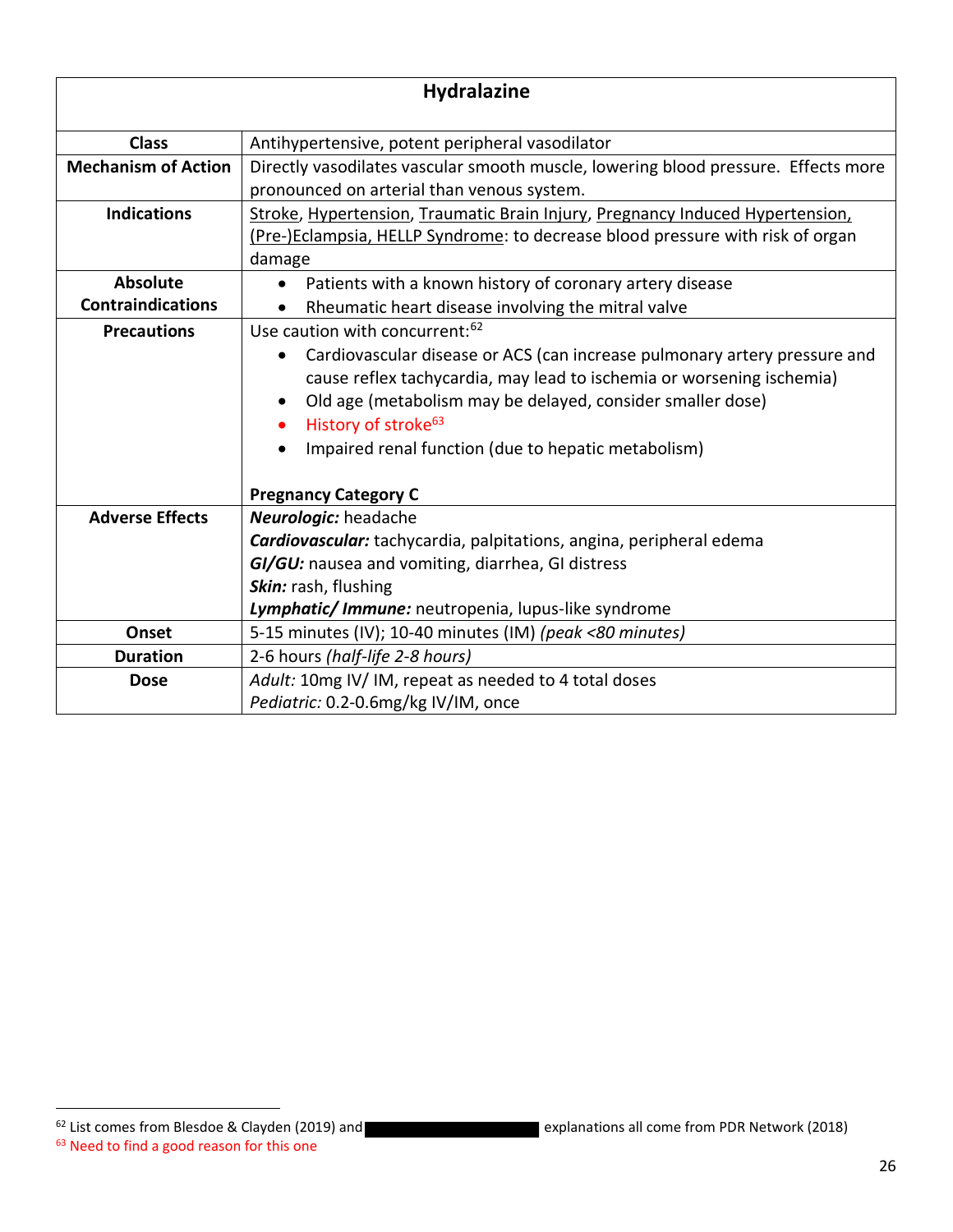| Ipratropium                                 |                                                                                                                                                                                                                         |
|---------------------------------------------|-------------------------------------------------------------------------------------------------------------------------------------------------------------------------------------------------------------------------|
| <b>Class</b>                                | Anticholinergic                                                                                                                                                                                                         |
| <b>Mechanism of Action</b>                  | Ipratropium decreases mucus production in bronchial smooth muscle and causes<br>mild bronchodilation by inhibiting cholinergic receptors in bronchial smooth<br>muscle.                                                 |
| <b>Indications</b>                          | Bronchospasm: to cause bronchodilation and decrease mucus production with<br>reversable etiology (i.e. asthma, COPD, allergic reaction)                                                                                 |
| <b>Absolute</b><br><b>Contraindications</b> | None                                                                                                                                                                                                                    |
| <b>Precautions</b>                          | Should not be the primary medication for the acute treatment of bronchospasm<br>(due to delayed onset of action)<br><b>Pregnancy Category B</b>                                                                         |
| <b>Adverse Effects</b>                      | Neurologic: dizziness, anxiety, headache, nervousness, blurred vision<br>Respiratory: paradoxical bronchospasm, cough<br><b>Cardiovascular:</b> palpitations, chest pain<br>GI/GU: dry mouth, GI distress<br>Skin: rash |
| <b>Onset</b>                                | Varies (peak 1.5-2 hours)                                                                                                                                                                                               |
| <b>Duration</b>                             | 4-6 hours (half-life 1.5-2 hours)                                                                                                                                                                                       |
| <b>Dose</b>                                 | Adult: 0.5mg NEB, may repeat up to 3 total doses<br>Pediatric: 0.5mg NEB, once                                                                                                                                          |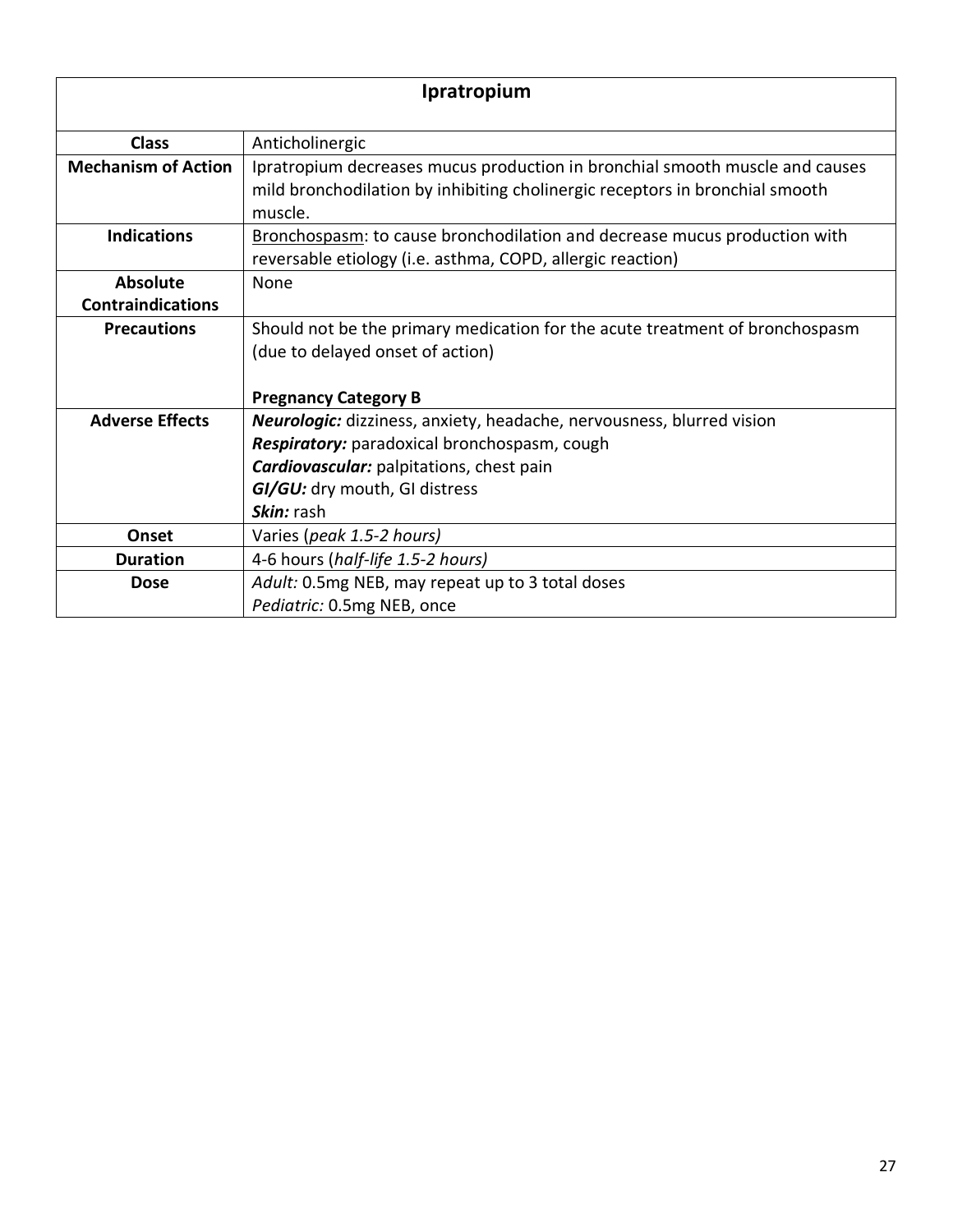| <b>Ketamine</b>          |                                                                                         |
|--------------------------|-----------------------------------------------------------------------------------------|
| <b>Class</b>             | Sedative/hypnotic, analgesic, dissociative anesthetic                                   |
| <b>Mechanism of</b>      | A rapid-acting general anesthetic producing an anesthetic state characterized by        |
| <b>Action</b>            | profound analgesia, normal pharyngeal-laryngeal reflexes, normal or slightly            |
|                          | enhanced skeletal muscle tone, cardiovascular and respiratory stimulation, and          |
|                          | occasionally a transient and minimal respiratory depression.                            |
| <b>Indications</b>       | Pain, Agitation & Nausea: to treat pain and/ or maintain analgesia                      |
|                          | Rapid Sequence Intubation: to induce sedation prior to airway management                |
|                          | Field Amputation: to both treat pain and induce a dissociative state                    |
|                          | Other uses: to maintain bronchodilation in ventilated patients                          |
| <b>Absolute</b>          | Significantly elevated blood pressure                                                   |
| <b>Contraindications</b> |                                                                                         |
| <b>Precautions</b>       | Use caution with concurrent:                                                            |
|                          | Potential for increased ICP (can worsen ICP)                                            |
|                          | Coronary Artery disease (can increase myocardial demand)                                |
|                          | Old age (effects may be potentiated, consider lower dose) <sup>64</sup><br>$\bullet$    |
|                          |                                                                                         |
|                          | Should be given slowly over 60 seconds (rapid administration has been associated        |
|                          | with respiratory depression)                                                            |
|                          | Emergence reactions and/ or hallucinations may occur, less so with minimization of      |
|                          | sensory and tactile stimuli during the recovery period                                  |
|                          |                                                                                         |
|                          | <b>Pregnancy Category Unknown</b>                                                       |
| <b>Adverse Effects</b>   | Neurologic: hallucinations, diplopia and nystagmus, increased intraocular pressure      |
|                          | Respiratory: increased RR and TV, laryngospasm                                          |
|                          | <b>Cardiovascular:</b> increased HR and BP (and less often hypotension and bradycardia) |
|                          | GI/GU: anorexia, nausea, vomiting                                                       |
|                          | Musculoskeletal: increased skeletal muscle tone (occasionally mimics seizures)          |
| Onset                    | <1 minute (IV), <5 minutes (IM) (peak variable)                                         |
| <b>Duration</b>          | 10-15 minutes (IV), 20-30 minutes (IM) (half-life 1-2 hours)                            |
| <b>Dose</b>              | Pain                                                                                    |
|                          | Adult & Pediatric: 0.1-0.25mg/kg, repeat as needed                                      |
|                          | <b>Agitation/Sedation</b>                                                               |
|                          | Adult: 0.5-1mg/kg IV or 4mg/kg IM, repeat as needed                                     |
|                          | Pediatric: 0.5-1mg/kg IV/IM, repeat as needed                                           |
|                          |                                                                                         |
|                          | <b>RSI &amp; Field Amputation</b>                                                       |
|                          | Adult & Pediatric: 1-2mg/kg IV                                                          |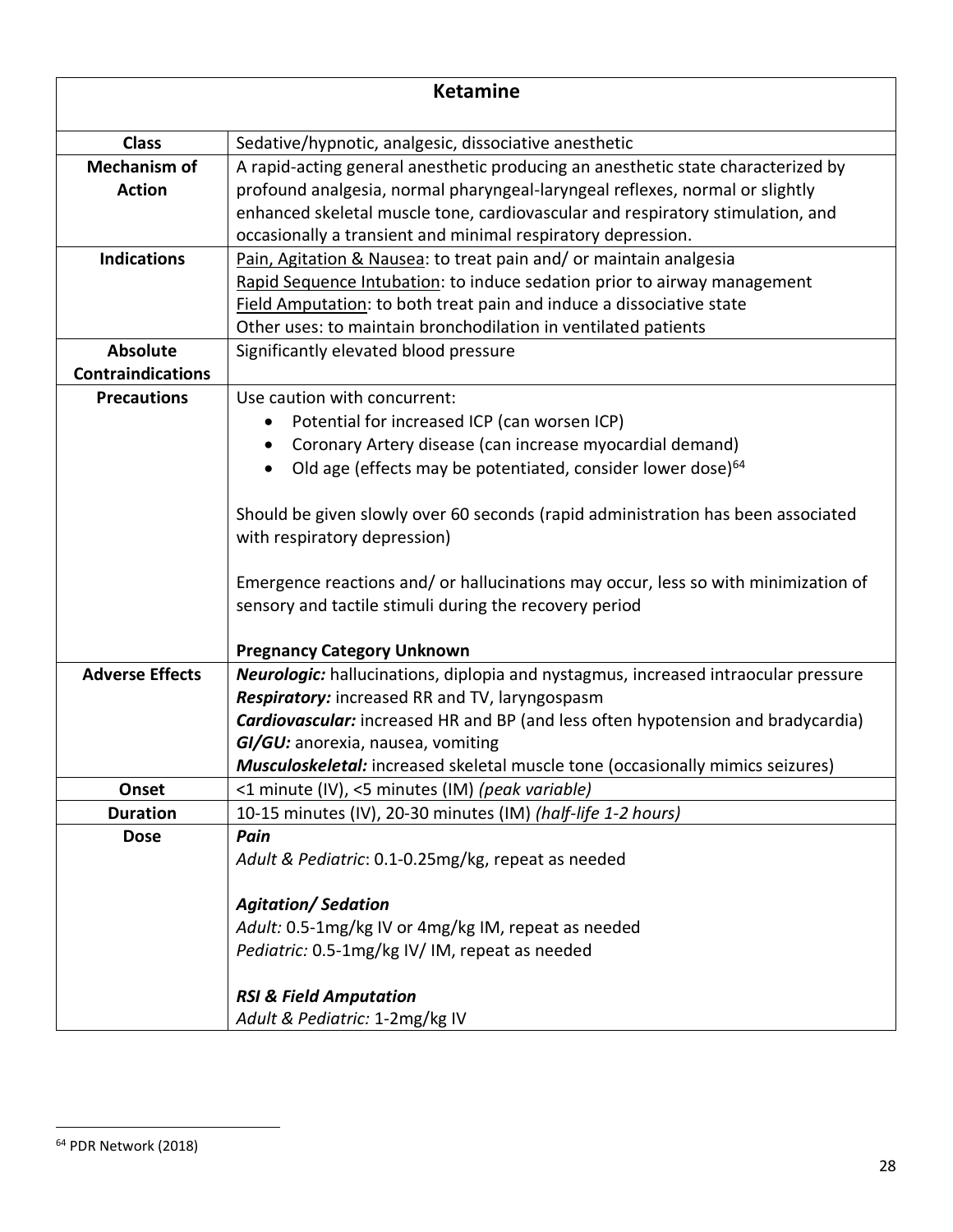| Labetalol                |                                                                                                    |
|--------------------------|----------------------------------------------------------------------------------------------------|
|                          |                                                                                                    |
| <b>Class</b>             | Antihypertensive, Beta Blocker                                                                     |
| <b>Mechanism of</b>      | Combines both selective, competitive alpha-adrenergic blocking and non-selective,                  |
| <b>Action</b>            | competitive, beta-blocking activity in a single substance. The ratio of alpha-to beta-             |
|                          | blocking has been estimated at 1:7 following intravenous administration. Due to the                |
|                          | alpha-1 receptor blocking activity of labetalol, blood pressure is lowered more in the             |
|                          | standing patient than in the supine patient, and symptoms of postural hypotension                  |
|                          | can occur.                                                                                         |
| <b>Indications</b>       | Stroke & Hypertension: to decrease blood pressure with risk of organ damage                        |
| <b>Absolute</b>          | None in the emergent setting                                                                       |
| <b>Contraindications</b> | Use caution with concurrent: 65                                                                    |
| <b>Precautions</b>       |                                                                                                    |
|                          | Asthma or COPD (can inhibit bronchodilation)                                                       |
|                          | History of heart failure or CHF (negative inotropic effect can decrease cardiac<br>output)         |
|                          | Pheochromocytoma (can cause paradoxical hypertension)                                              |
|                          | Impaired hepatic function or jaundice (hepatic metabolization, consider                            |
|                          | Diabetes mellitus (can clock signs of hypoglycemia, enhance hypoglycemia                           |
|                          | and/ or cause hypertension)                                                                        |
|                          | Peripheral vascular disease <sup>66</sup><br>$\bullet$                                             |
|                          |                                                                                                    |
| <b>Adverse Effects</b>   | <b>Pregnancy Category C</b>                                                                        |
|                          | Neurologic: fatigue, headache, paresthesia, syncope<br>Respiratory: bronchospasm, nasal stuffiness |
|                          | Cardiovascular: bradycardia, heart block, congestive heart failure, postural                       |
|                          | hypotension, ventricular dysrhythmias                                                              |
|                          | GI/GU: urinary retention                                                                           |
|                          | Musculoskeletal: muscle spasm                                                                      |
|                          | <i>Skin:</i> rashl                                                                                 |
|                          | Reproductive: sexual dysfunction                                                                   |
| Onset                    | 2-5 minutes (peak 5-15 minutes)                                                                    |
| <b>Duration</b>          | 2-4 hours (half-life 3-8 hours)                                                                    |
| <b>Dose</b>              | Adult: 20mg IV over 2-5min, may repeat q10min at 40mg, then 80mg; after that,                      |
|                          | proceed to another antihypertensive                                                                |
|                          | Pediatric: 0.2-1mg/kg IV (max 20mg), repeat as needed at twice previous dose for                   |
|                          | total of three doses <sup>67</sup>                                                                 |
|                          | Infusion: 0.25-3mg/kg/hr <sup>68</sup>                                                             |
| <b>How to Mix</b>        | 200mg in 100ml NS or D5W (yields 2mg/ml)                                                           |

<sup>&</sup>lt;sup>65</sup> List comes from Blesdoe & Clayden (2019) and **Explanations all come from PDR Network (2018)** 

<sup>66</sup> Need to find a good reason for this one

<sup>67</sup> PDR Network (2018)

<sup>&</sup>lt;sup>68</sup> PDR Network (2018): this is a pediatric dose, adult dose is normally 0.5-2mg; single dose listed for simplicity, but we can modify if need be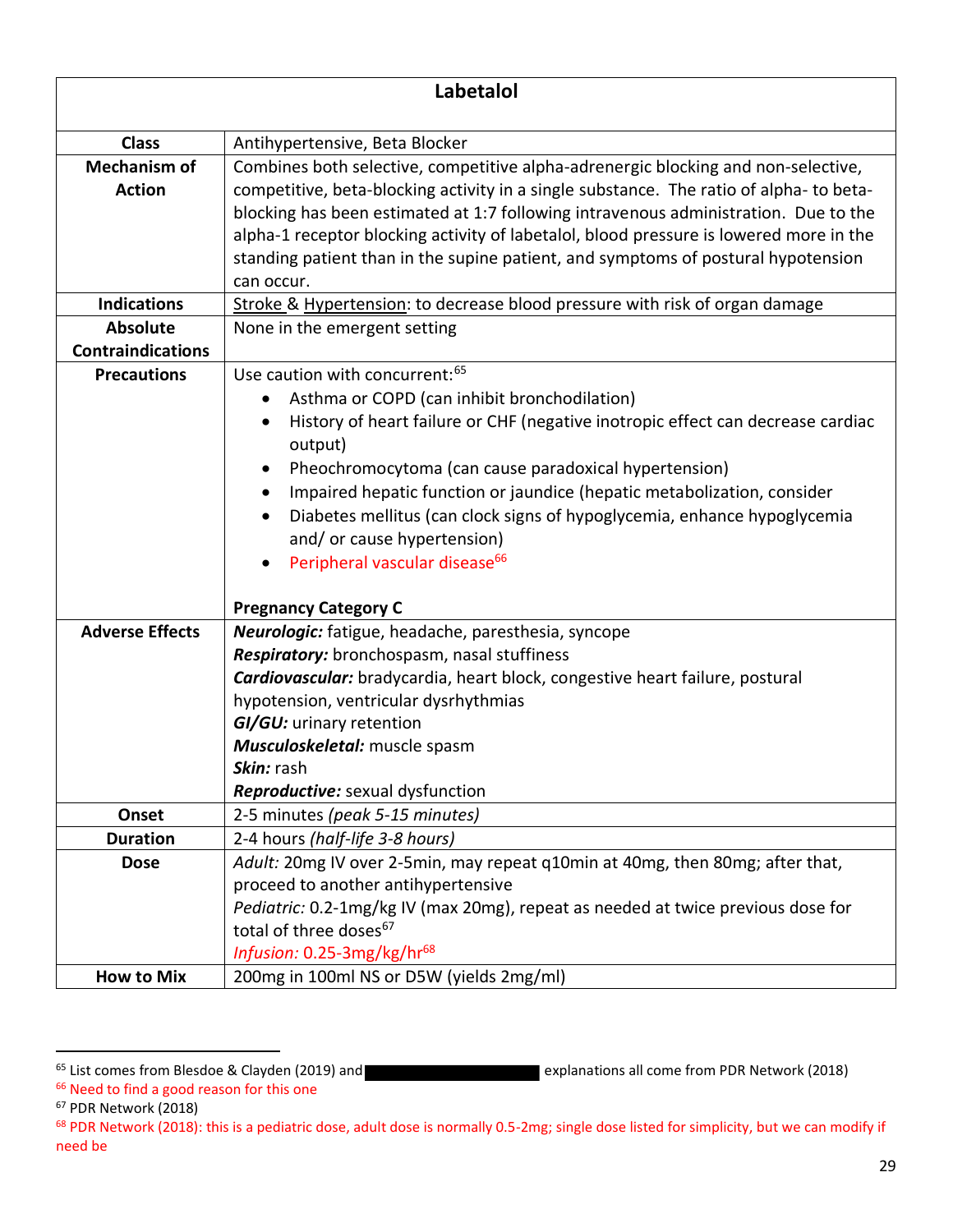| Lidocaine                |                                                                                                          |
|--------------------------|----------------------------------------------------------------------------------------------------------|
|                          |                                                                                                          |
| <b>Class</b>             | Antiarrhythmic (Class IB <sup>69</sup> ), local anesthetic                                               |
| <b>Mechanism of</b>      | Lidocaine suppresses automaticity and depolarization of the ventricles during diastole                   |
| <b>Action</b>            | by modifying the flux of sodium channels in the myocardium, thus controlling                             |
|                          | ventricular arrythmia. <sup>70</sup>                                                                     |
|                          |                                                                                                          |
|                          | Lidocaine is also a local anesthetic.                                                                    |
| <b>Indications</b>       | Pediatric Cardiac Arrest: to convert ventricular dysrhythmias                                            |
|                          | IO Insertion, Chest Tube Insertion, Field Amputation: to provide local anesthesia with                   |
|                          | invasive procedures                                                                                      |
| <b>Contraindications</b> | Stoke-Adams Syndrome, Wolf-Parkinson-White Syndrome, severe heart blocks                                 |
| <b>Precautions</b>       | Use caution with concurrent:                                                                             |
|                          | Liver disease, CHF and old age (decreased metabolization can cause toxicity <sup>71</sup> )<br>$\bullet$ |
|                          | Marked hypoxia or respiratory depression (can exacerbate symptoms)<br>$\bullet$                          |
|                          | Atrial fibrillation or atrial flutter (may increase ventricular rate)                                    |
|                          | <b>Pregnancy Category B</b>                                                                              |
| <b>Adverse Effects</b>   | Neurologic: nervousness, apprehension, lightheadedness, euphoria, confusion,                             |
|                          | dizziness, blurred vision                                                                                |
|                          | Respiratory: respiratory depression or arrest                                                            |
|                          | Cardiovascular: bradycardia, hypotension, cardiovascular collapse                                        |
|                          | GI/GU: vomiting                                                                                          |
|                          | <b>Musculoskeletal:</b> twitching, tremors, convulsions                                                  |
|                          | Skin: flushing                                                                                           |
| Onset                    | Immediate                                                                                                |
| <b>Duration</b>          | 10-20min (peak 7-120min)                                                                                 |

<sup>69</sup> PDR Network (2018)

<sup>70</sup> Barringer Group, LLC (2019)

 $71$  PDR Network (2018)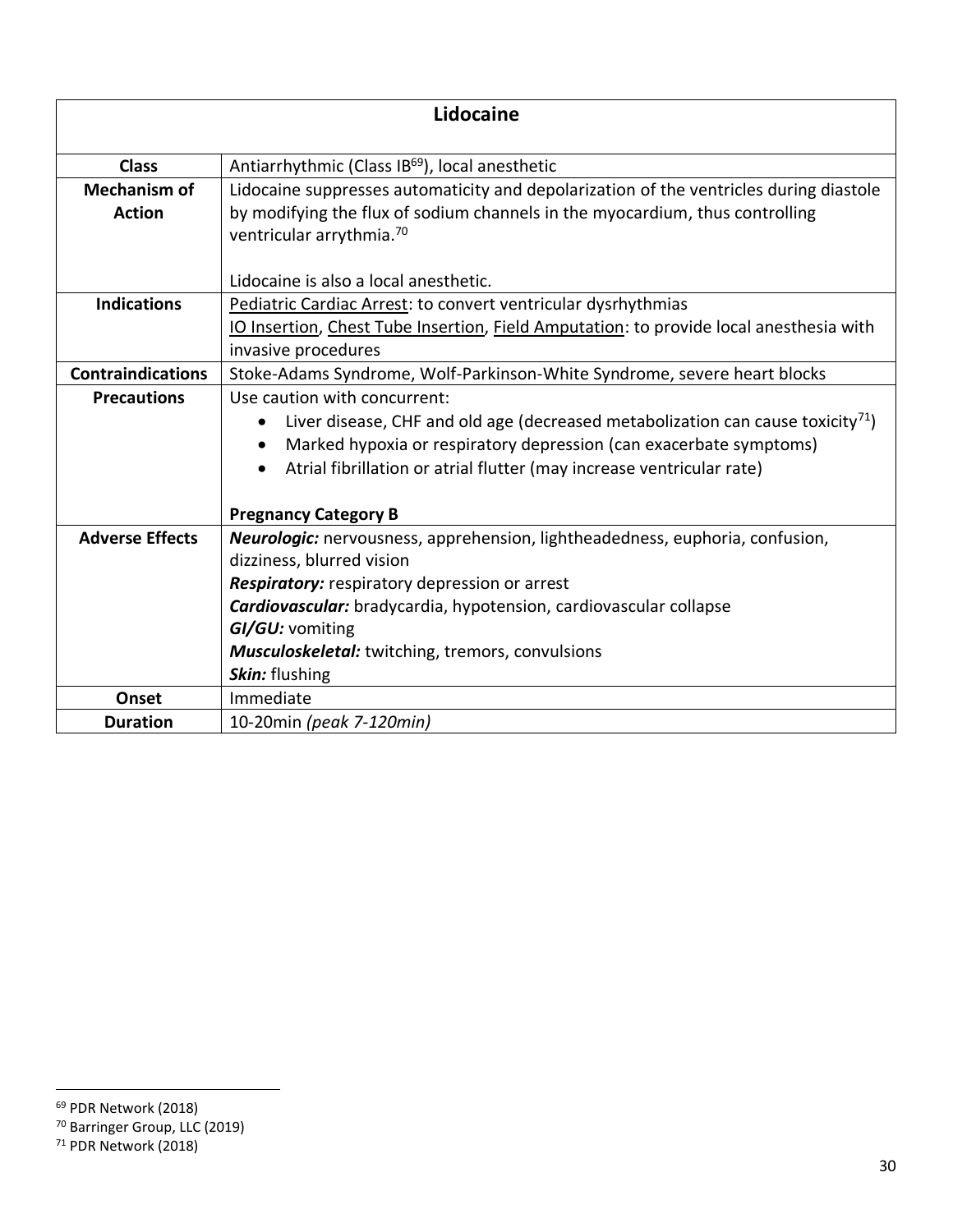| <b>Dose</b>       | <b>Pediatric Cardiac Arrest</b>                                                   |
|-------------------|-----------------------------------------------------------------------------------|
|                   | 2% Cardiac Pre-Fill                                                               |
|                   | Loading Dose: 1mg/kg IV, repeat once if maintenance infusion not started within   |
|                   | 15min of initial bolus dose                                                       |
|                   | Maintenance Infusion: 20-50mcg/kg/min                                             |
|                   | <b>IO</b> Insertion <sup>72</sup>                                                 |
|                   | 2% Cardiac Pre-Fill                                                               |
|                   | Adult: 40mg (2ml)                                                                 |
|                   | Pediatric: 0.5mg/kg, not to exceed 40mg (2ml)                                     |
|                   | 1. Prime EZ-IO extension set with lidocaine (approx. 1ml)                         |
|                   | 2. Slowly infuse remaining dose over 120 seconds                                  |
|                   | 3. Allow lidocaine to dwell in IO space for 60 seconds                            |
|                   | 4. Flush with 5-10ml NS                                                           |
|                   | 5. Administer an additional dose (half of initial dose) over 60 seconds as needed |
|                   | <b>Invasive Procedure</b> (Chest Tube Insertion, Field Amputation)                |
|                   | 1% Solution                                                                       |
|                   | 20ml, injected locally at site                                                    |
| <b>How to Mix</b> | 100mg in 50ml NS or D5W (yields 2mg/ml)                                           |
|                   | $-0r-$                                                                            |
|                   | 100mg in 250ml NS or D5W (yields 0.4mg/ml)                                        |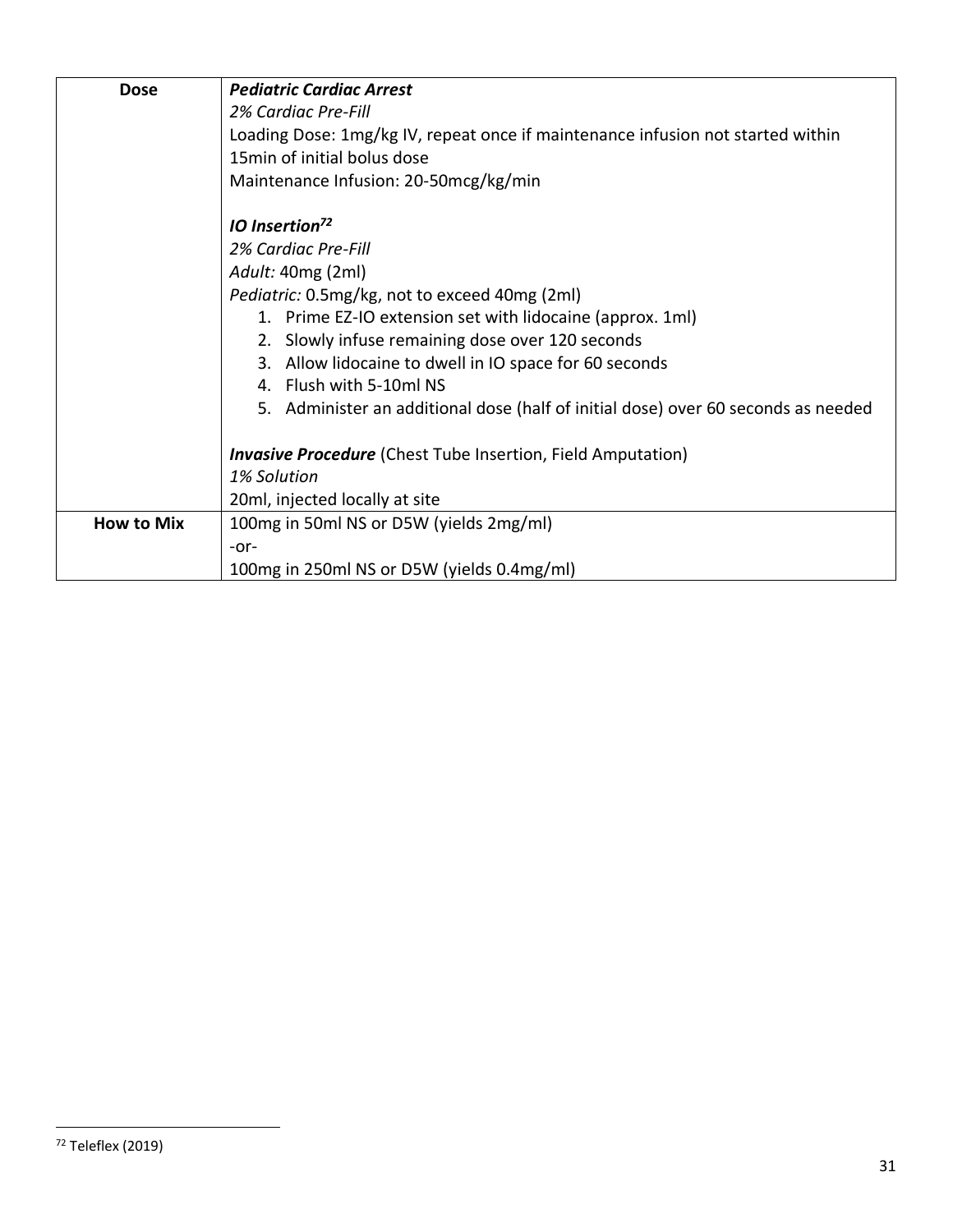| <b>Magnesium Sulfate</b>                    |                                                                                                                                                                                                                                                                                                                                                                                                                                                                                                         |
|---------------------------------------------|---------------------------------------------------------------------------------------------------------------------------------------------------------------------------------------------------------------------------------------------------------------------------------------------------------------------------------------------------------------------------------------------------------------------------------------------------------------------------------------------------------|
| <b>Class</b>                                | Anticonvulsant, antidysrhythmic, electrolyte replenisher, tocolytic                                                                                                                                                                                                                                                                                                                                                                                                                                     |
| <b>Mechanism of</b><br>Action <sup>73</sup> | Magnesium effects various electrolyte and enzyme pathways in a variety of cell types<br>including the myocardium, bronchial tree, skeletal and smooth muscle by reducing<br>the release of acetylcholine at the neuromuscular junction reducing muscle<br>contractions and promoting muscle relaxation.                                                                                                                                                                                                 |
| <b>Indications</b>                          | Bronchospasm: to cause bronchodilation<br>Dysrhythmia: to convert polymorphic ventricular tachycardia (Torsade's)<br>Electrolyte Abnormalities: to replace magnesium<br>PIH, (Pre-)Eclampsia & HELLP, Preterm Labor: to induce tocolysis/ postpone delivery<br>of a fetus                                                                                                                                                                                                                               |
| <b>Absolute</b><br><b>Contraindications</b> | Hypermagnesemia<br>Hypocalcemia<br>Anuria<br><b>Heart blocks</b>                                                                                                                                                                                                                                                                                                                                                                                                                                        |
| <b>Precautions</b>                          | Use caution with concurrent:<br>Digitalis use (can lead to heart block $74$ )<br>Renal failure or impairment (renal excretion, increased risk for toxicity <sup>75</sup> )<br>Myasthenia gravis (can exacerbate symptoms <sup>76</sup> )<br>Shock (can cause hypotension and circulatory collapse <sup>77</sup> )<br>Persistent hypertension <sup>78</sup><br>Calcium chloride should be readily available as an antidote if respiratory depression<br>ensues, consider monitoring deep tendon reflexes |
| <b>Adverse Effects</b>                      | Pregnancy Category D <sup>79</sup><br>Neurologic: drowsiness, sedation, confusion, depressed or absent reflexes,<br>hypothermia<br><b>Respiratory:</b> respiratory depression<br>Cardiovascular: hypotension, circulatory collapse, cardiac depression, heart block,<br>circulatory collapse<br>GI/GU: extreme thirst<br>Musculoskeletal: muscle weakness<br>Skin: flushing, diaphoresis<br>Endocrine/ Metabolic: hypocalcemia                                                                          |
| Onset                                       | Immediate (IV/IO), 1 hour (IM) (peak variable)                                                                                                                                                                                                                                                                                                                                                                                                                                                          |
| <b>Duration</b>                             | 1 hour                                                                                                                                                                                                                                                                                                                                                                                                                                                                                                  |

<sup>73</sup> Barringer Group, LLC (2019)

<sup>&</sup>lt;sup>74</sup> Fresenius Kabi (2016)

<sup>75</sup> PDR Network (2019)

<sup>76</sup> Fresenius Kabi (2016)

<sup>77</sup> Fresenius Kabi (2016)

<sup>78</sup> Need to verify this one, can't find anything good to justify it

<sup>79</sup> Was changed from Category A to Category D in 2016; American (2016)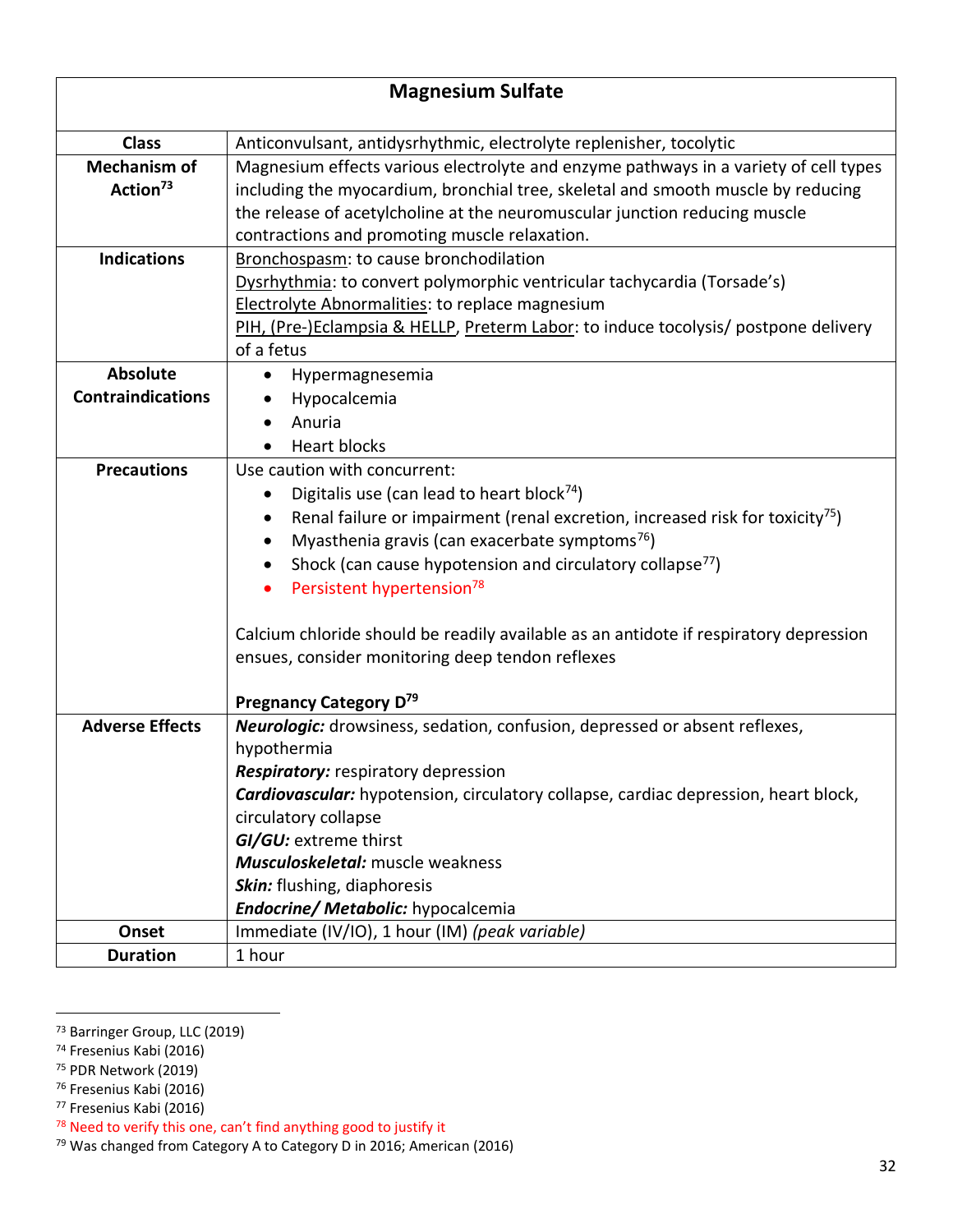| <b>Dose</b> | <b>Bronchospasm &amp; Hypomagnesemia</b>                                                                |
|-------------|---------------------------------------------------------------------------------------------------------|
|             | Adult: 2g IV over 20min, repeat as needed                                                               |
|             | Pediatric: 50mg/kg (max 2g) IV over 20min, repeat as needed                                             |
|             | Torsades de Pointes <sup>80</sup>                                                                       |
|             | Non-Perfusing                                                                                           |
|             | Adult: 1-2g IV diluted in NS and over 5min, once                                                        |
|             | Pediatric: 25-50mg/kg (max 2g) IV diluted in NS and over 5min, once                                     |
|             | Perfusing                                                                                               |
|             | Adult: 1-2g IV diluted in NS and given over 30min; followed by infusion at 0.5-1g/hr<br>with conversion |
|             | Pediatric: 25-50mg/kg (max 2g) IV diluted in NS and given over 30min, once                              |
|             | <b>Obstetrics</b>                                                                                       |
|             | 4g IV over 20min loading dose                                                                           |
|             | 2-4g/hr maintenance infusion                                                                            |

<sup>80</sup> ACLS (2015); PALS (2015); although time parameters vary slighty ("slowly" and "5-60min")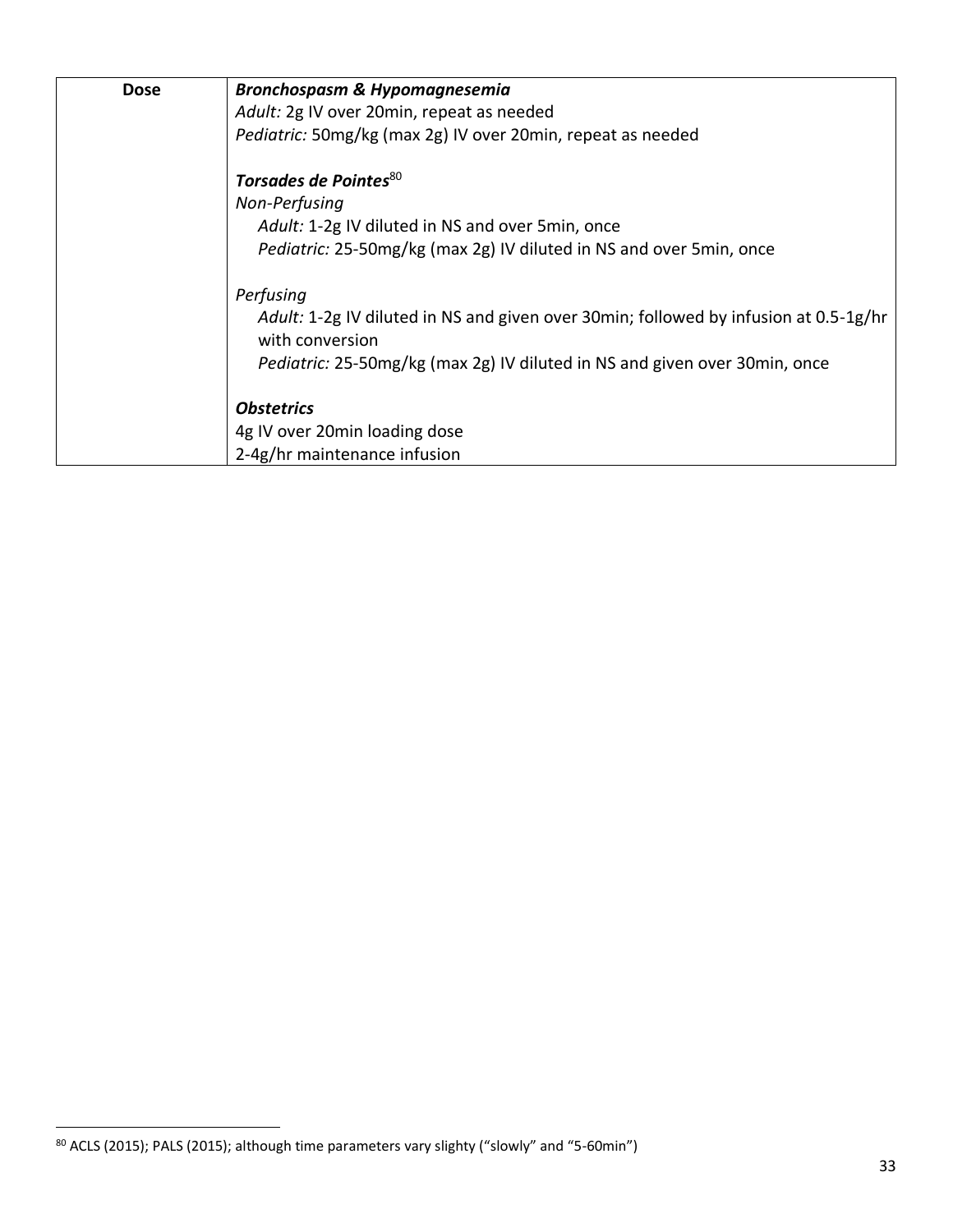| <b>Mannitol</b>          |                                                                                         |
|--------------------------|-----------------------------------------------------------------------------------------|
| <b>Class</b>             | Osmotic diuretic                                                                        |
| <b>Mechanism of</b>      | Mannitol mobilizes excess fluid in oliguric renal failure or edema, reduces ICP and     |
| Action <sup>81</sup>     | IOP, increases urinary excretion of toxic materials by increasing the osmotic pressure  |
|                          | of the glomerular filtrate, thereby inhibiting reabsorptions of water and electrolytes. |
|                          | Causes excretion of H2O, NA, K, Cl, PhO4, MG and uric acid.                             |
| <b>Indications</b>       | Altered Mental Status, Stroke, Traumatic Brain Injury: to reduce ICP and reverse/       |
|                          | prevent cerebral edema                                                                  |
|                          | Other uses: blood transfusion reactions                                                 |
| <b>Absolute</b>          | Severe dehydration                                                                      |
| <b>Contraindications</b> | Pulmonary edema                                                                         |
| <b>Precautions</b>       | Rapid administration can cause circulatory overload                                     |
|                          | Crystallization of the medication can occur at lower temperatures                       |
|                          | An inline filter should be used                                                         |
|                          | Pregnancy Category C <sup>82</sup>                                                      |
| <b>Adverse Effects</b>   | Respiratory: pulmonary congestion                                                       |
|                          | <b>Cardiovascular:</b> transient volume overload                                        |
|                          | <b>Endocrine/ Metabolic:</b> sodium depletion                                           |
| Onset                    | 15 minutes (peak 3-8 hours)                                                             |
| <b>Duration</b>          | Varies (half-life 100 minutes)                                                          |
| <b>Dose</b>              | Adult & Pediatric: 1g/kg IV over 10min (use filter)                                     |

<sup>81</sup> Barringer Group, LLC (2019)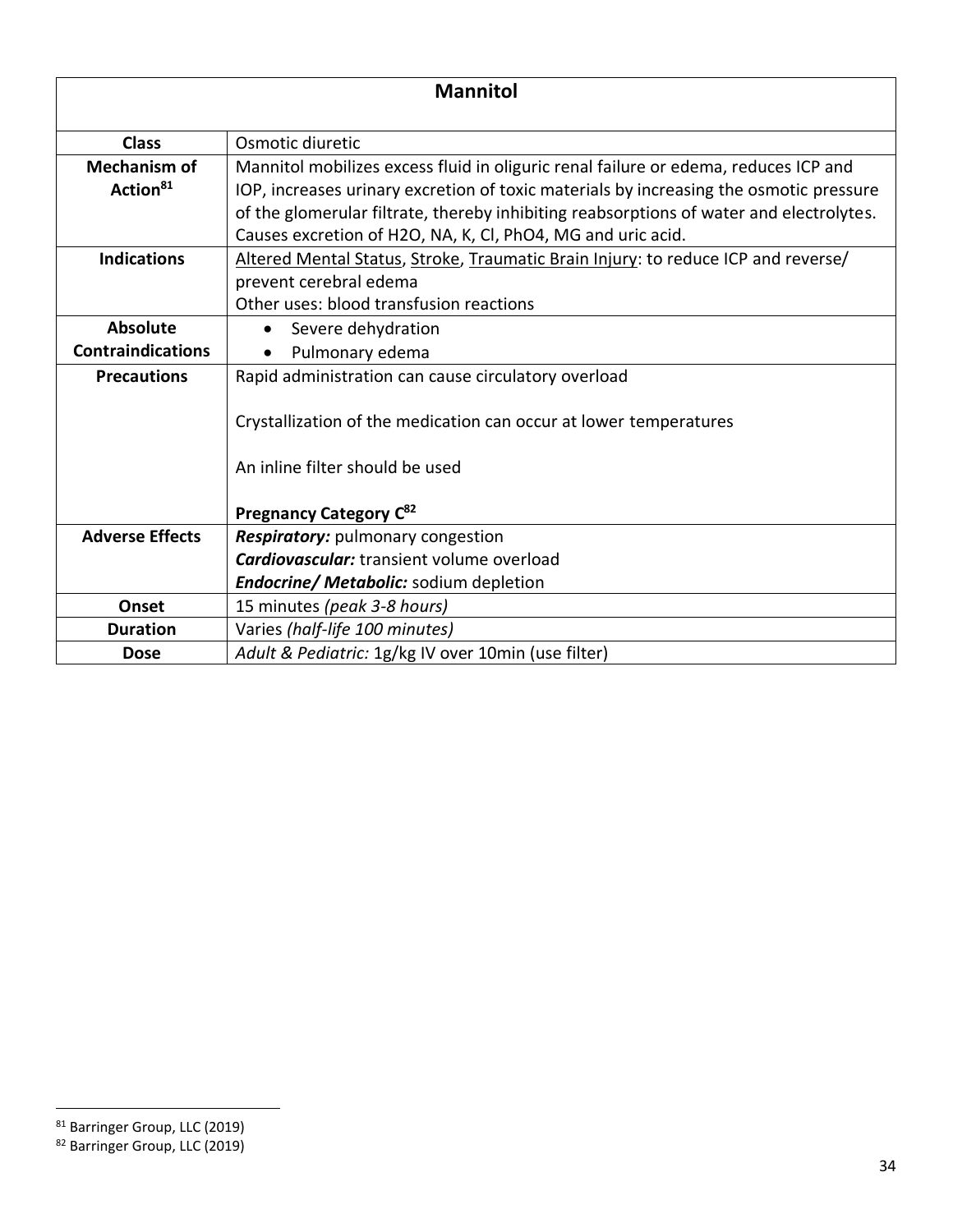| Methylprednisolone                          |                                                                                                                                                                                                                                                                                                                                                                                                                                                                                                                                                                                                                                              |
|---------------------------------------------|----------------------------------------------------------------------------------------------------------------------------------------------------------------------------------------------------------------------------------------------------------------------------------------------------------------------------------------------------------------------------------------------------------------------------------------------------------------------------------------------------------------------------------------------------------------------------------------------------------------------------------------------|
| <b>Class</b>                                | Corticosteroid                                                                                                                                                                                                                                                                                                                                                                                                                                                                                                                                                                                                                               |
| <b>Mechanism of</b><br>Action <sup>83</sup> | Methylprednisolone suppresses inflammation and immune response, regulating<br>gene expression by binding to receptors in the nucleus-modifying transcription at<br>the cellular level.                                                                                                                                                                                                                                                                                                                                                                                                                                                       |
|                                             | These effects control potent mediators of inflammation such as prostaglandins and<br>leukotrienes which inhibit the release of arachidonic acid, thus suppressing<br>inflammation by decreasing capillary permeability.                                                                                                                                                                                                                                                                                                                                                                                                                      |
| <b>Indications</b>                          | Epiglottitis & Bronchospasm: to reduce inflammation and ease work of breathing<br>Spinal Cord Injury: to reduce swelling in the spinal column <sup>84</sup><br>Other uses: drug hypersensivity reactions, acute exacerbations of multiple sclerosis,<br>acute rheumatic disorders, acute adrenal insufficiency                                                                                                                                                                                                                                                                                                                               |
| <b>Absolute</b>                             | Premature infancy                                                                                                                                                                                                                                                                                                                                                                                                                                                                                                                                                                                                                            |
| <b>Contraindications</b>                    |                                                                                                                                                                                                                                                                                                                                                                                                                                                                                                                                                                                                                                              |
| <b>Precautions</b>                          | Use caution with concurrent:<br>Hypertension (can be exacerbated) <sup>85</sup><br>Hyperglycemia (can cause an increase in BGL) <sup>86</sup><br>$\bullet$<br>Fungal infection (can decrease the body's immune response) <sup>87</sup><br>$\bullet$<br><b>Pregnancy Category C</b>                                                                                                                                                                                                                                                                                                                                                           |
| <b>Adverse Effects<sup>88</sup></b>         | Neurologic: increased ICP, vertigo, convulsions, headache<br><b>Cardiovascular:</b> fluid retention, CHF in susceptible patients, hypertension<br>GI/GU: gastrointestinal bleeding, peptic ulcer with possible perforation, pancreatitis,<br>abdominal distention<br>Musculoskeletal: muscle weakness, loss of muscle mass, pathologic fracture of long<br>bones, osteoporosis, vertebral compression fractures<br>Skin: impaired wound healing, increased sweating, petechiae, thin and fragile skin<br>Endocrine/ Metabolic: sodium retention, potassium loss, hypokalemic alkalosis<br>Lymphatic/ Immune: suppression of natural steroids |
| Onset                                       | Varies (peak 4-8 days)                                                                                                                                                                                                                                                                                                                                                                                                                                                                                                                                                                                                                       |
| <b>Duration</b>                             | 1-5 weeks (half-life 3.5 hours)                                                                                                                                                                                                                                                                                                                                                                                                                                                                                                                                                                                                              |

<sup>83</sup> Barringer Group, LLC (2019)

<sup>84</sup> Bracken (2012)

<sup>85</sup> Barringer Group, LLC (2019)

<sup>86</sup> Barringer Group, LLC (2019)

<sup>87</sup> All infections or just fungal?

<sup>88</sup> Which of these apply to use in our setting? - many seem to relate to long term/ daily use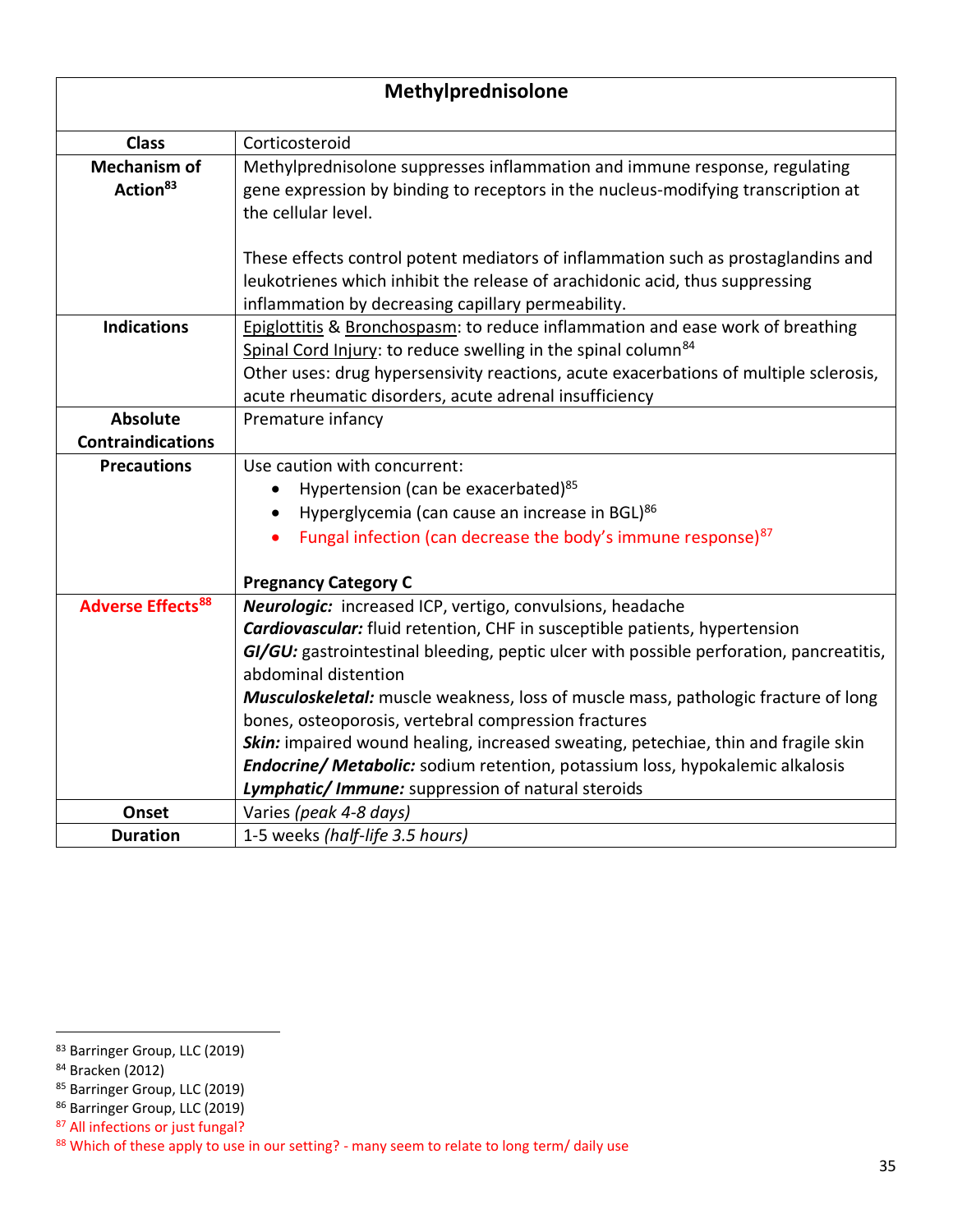| <b>Dose</b>       | <b>Respiratory</b> (Epiglottitis & Bronchospasm)<br>Adult: 125mg IV/IM, once<br>Pediatric: 2mg/kg IV/IM (max 125mg) IV, once <sup>89</sup>                                                        |
|-------------------|---------------------------------------------------------------------------------------------------------------------------------------------------------------------------------------------------|
|                   | <b>Spinal Cord Injury</b><br>Adult: 1g IV over 20min, loading dose<br>Pediatric: 30mg/kg (max 1g) over 20min, loading dose<br>Infusion: 5.4mg/kg/hr for 23 hours (start 45min after loading dose) |
| <b>How to Mix</b> | 1g (8 vials) in 100ml or 250ml NS                                                                                                                                                                 |

<sup>89</sup> Confirmed by Barringer Group, LLC (2019)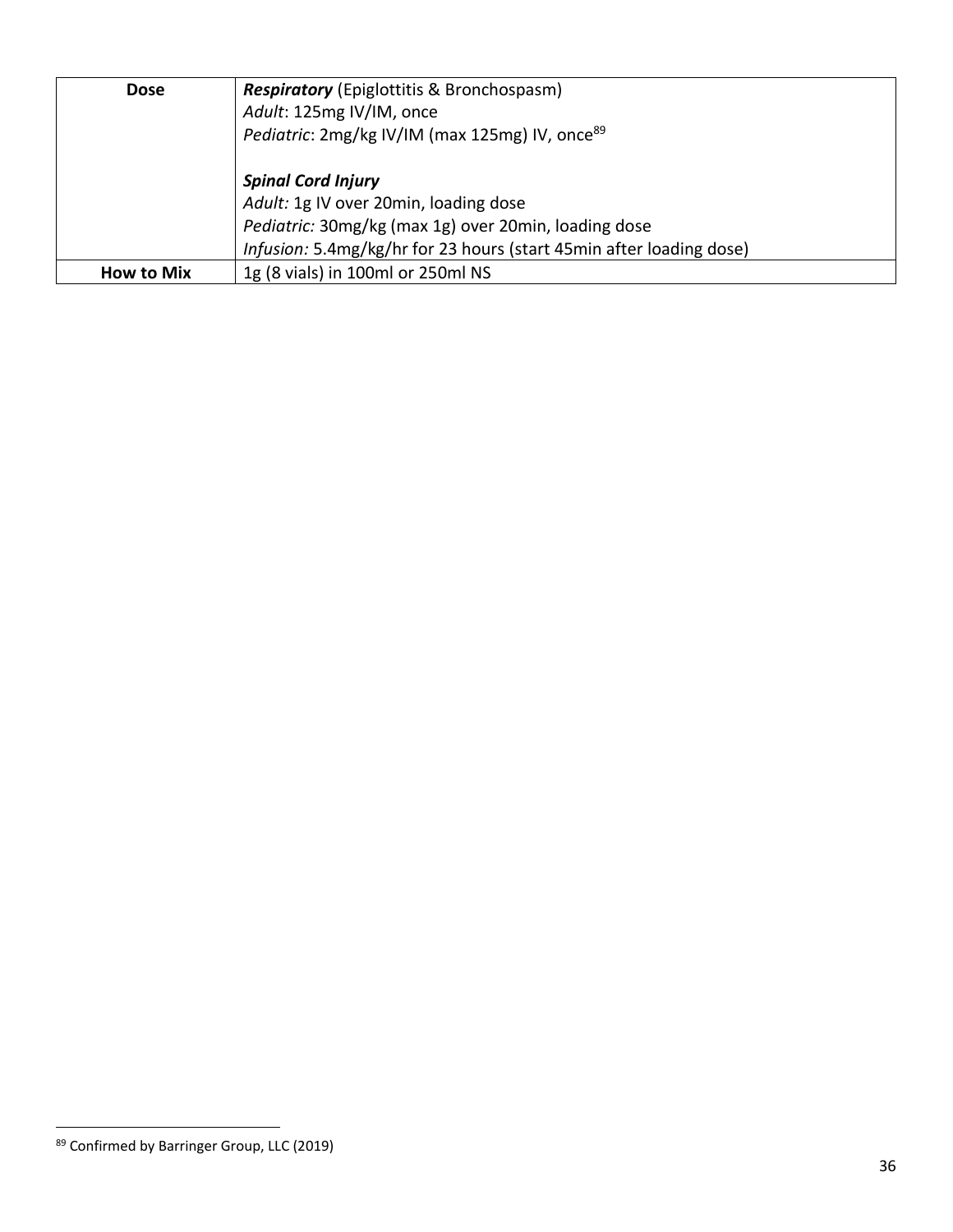|                          | <b>Metoprolol</b>                                                                                             |
|--------------------------|---------------------------------------------------------------------------------------------------------------|
|                          |                                                                                                               |
| <b>Class</b>             | Sympathetic blocker ( $\beta_1$ selective), class II antidysrhythmic                                          |
| <b>Mechanism of</b>      | Competitive antagonism of catecholamines at peripheral (especially cardiac)                                   |
| <b>Action</b>            | adrenergic neuron sites, leading to a decrease in cardiac output. Chiefly cardiac                             |
|                          | muscle selective but can inhibit beta-2 adrenoreceptors in the bronchial and vascular                         |
|                          | musculature. Also causes a centralized effect leading to reduced sympathetic outflow                          |
|                          | to the periphery and suppression of renin activity.                                                           |
| <b>Indications</b>       | Acute Coronary Syndrome: to decrease myocardial oxygen demand                                                 |
|                          | Dysrhythmia: refractory stable narrow complex tachycardias                                                    |
|                          | <b>Endocrine Disorders:</b> for tachycardia related to hyperthyroidism                                        |
|                          | Other: to decrease heart rate in a dissecting aortic aneurysm                                                 |
| <b>Absolute</b>          | Severe bradycardia (sinus bradycardia, heart block greater than first degree,<br>$\bullet$                    |
| <b>Contraindications</b> | heart rate less then 45 bpm)                                                                                  |
|                          | Hypotension, shock, overt cardiac failure                                                                     |
|                          | Active bronchospasm                                                                                           |
| <b>Precautions</b>       | Use caution with concurrent <sup>90</sup> :                                                                   |
|                          | History of asthma or COPD (can inhibit bronchodilation)                                                       |
|                          | Impaired hepatic or renal function (reduced clearance, consider smaller doses)                                |
|                          | Cardiomegaly, CHF with digitalis and/or diuretic use (depresses cardiac                                       |
|                          | output)                                                                                                       |
|                          | Thyrotoxicosis (although indicated, know that metoprolol can mask the signs)                                  |
|                          | Diabetes mellitus (can prolong or enhance hyperglycemia)                                                      |
|                          | Peripheral vascular disease (decreased CO can exacerbate symptoms)                                            |
|                          | <b>Pregnancy Category C</b>                                                                                   |
| <b>Adverse Effects</b>   | Neurologic: tiredness, dizziness                                                                              |
|                          | Respiratory: bronchospasm                                                                                     |
|                          | <b>Cardiovascular:</b> bradycardia, heart block, congestive heart failure, hypotension,                       |
|                          | peripheral edema                                                                                              |
|                          | GI/GU: diarrhea                                                                                               |
| Onset                    | Immediate (peak 20 minutes)                                                                                   |
| <b>Duration</b>          | 5-8 hours (half-life 3-4 hours)                                                                               |
| <b>Dose</b>              | <b>Acute Coronary Syndrome<sup>91</sup></b>                                                                   |
|                          | Adult: 5-10mg IV once                                                                                         |
|                          | Pediatric: not indicated                                                                                      |
|                          | <b>Stable Narrow-QRS Tachycardia<sup>92</sup></b> (and tachycardia related to Hyperthyroidism <sup>93</sup> ) |
|                          | Adult: 5mg IV, repeat as needed to 3 total doses                                                              |
|                          | Pediatric: not indicated                                                                                      |

<sup>&</sup>lt;sup>90</sup> List comes from Blesdoe & Clayden (2019) and **Explanations all come from PDR Network (2018)** 

<sup>91</sup> Fresenius Kabi (2013); specifies 5mg up to three times, however additional guidance per Medical Director <sup>92</sup> Barringer Group, LLC (2019); refers to "SVT"

<sup>93</sup> Propanolol would be preferred, but Metoprolol also effective; AMLS (2017); Murchison, et al. (1979); Campbell & Doogue (2012)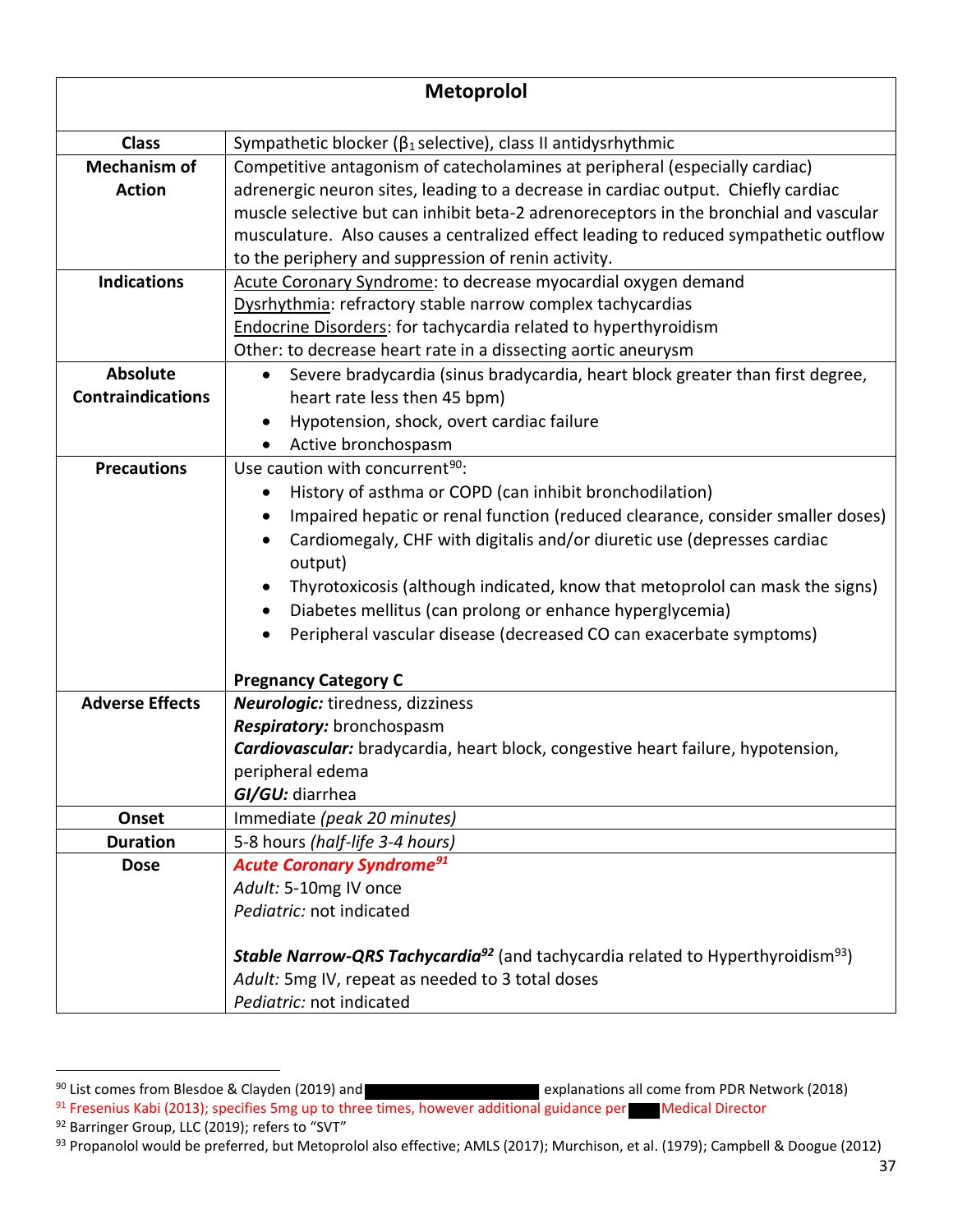| Midazolam                                   |                                                                                                                                                                                                                                                                                                                                                                                                        |
|---------------------------------------------|--------------------------------------------------------------------------------------------------------------------------------------------------------------------------------------------------------------------------------------------------------------------------------------------------------------------------------------------------------------------------------------------------------|
| <b>Class</b>                                | Tranquilizer, benzodiazepine                                                                                                                                                                                                                                                                                                                                                                           |
| <b>Mechanism of</b><br><b>Action</b>        | Midazolam is a short-acting parenteral benzodiazepine with CNS depressant, muscle<br>relaxant, anticonvulsant, and anterograde amnestic effects. Facilitates the action of<br>gamma aminobutyric acid to provide a short acting CNS depressant action. Like the<br>other benzodiazepines, it has no effect on pain.                                                                                    |
| <b>Indications</b>                          | Pain, Agitation & Nausea: to induce or maintain sedation and mitigate agitation<br>Seizure: to prevent or stop seizure activity                                                                                                                                                                                                                                                                        |
| <b>Absolute</b><br><b>Contraindications</b> | Hypotension or shock<br>Intolerance to benzodiazepines<br>Acute narrow angle glaucoma<br>$\bullet$<br>Acute alcohol intoxication                                                                                                                                                                                                                                                                       |
| <b>Precautions</b>                          | Use caution with concurrent:<br>Old age, severe liver disease or renal failure (metabolization may be impaired,<br>effects may last longer than expected)<br>CHF (can decrease respiratory function)<br>Dilute with normal saline or $D_5W$ prior to intravenous administration<br>Respiratory depression more common with midazolam than with other<br>benzodiazepines<br><b>Pregnancy Category D</b> |
| <b>Adverse Effects</b>                      | Neurologic: drowsiness, amnesia, euphoria, confusion, ataxia, slurred speech,<br>paresthesia, sedation, blurred vision, nystagmus, miosis,<br>Respiratory: respiratory depression, apnea, laryngospasm, bronchospasm<br>Cardiovascular: hypotension, tachycardia<br>GI/GU: GI distress<br>Skin: hives, pruritis, injection site irritation                                                             |
| Onset                                       | 3-5 minutes (IV), 15 minutes (IM) (peak 20-60 minutes)                                                                                                                                                                                                                                                                                                                                                 |
| <b>Duration</b>                             | < 2 hours (IV), 1-6 hours (IM) (half-life 1-4 hours)                                                                                                                                                                                                                                                                                                                                                   |
| <b>Dose</b>                                 | Adult: 2.5-5mg IV/IM/IN, repeat as needed<br>Pediatric: 0.05-0.1mg/kg (max 5mg) IV/IM/IN, repeat as needed                                                                                                                                                                                                                                                                                             |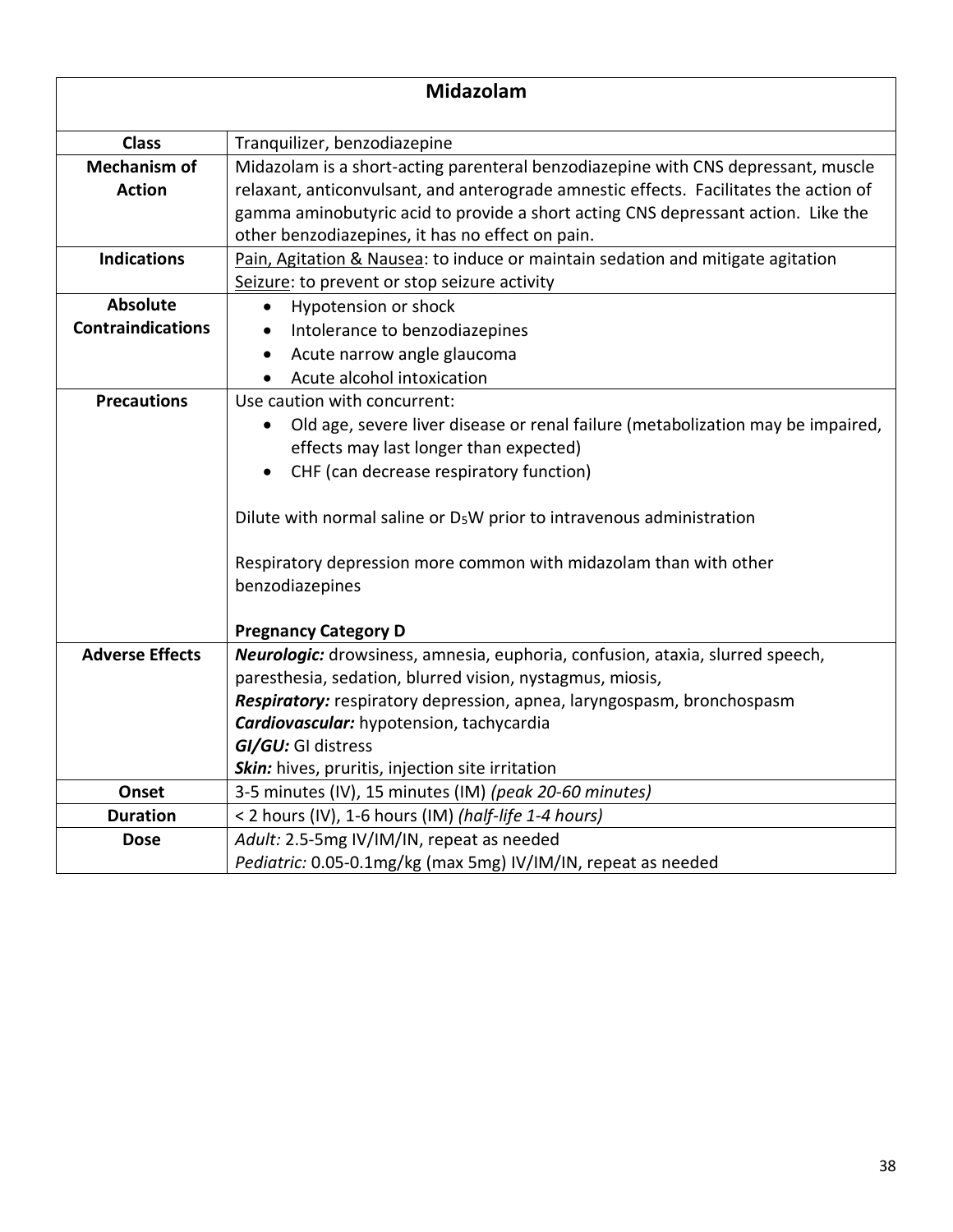| <b>Morphine</b>            |                                                                                                                                                   |
|----------------------------|---------------------------------------------------------------------------------------------------------------------------------------------------|
| <b>Class</b>               | Narcotic analgesic                                                                                                                                |
| <b>Mechanism of Action</b> | Acts on opiate receptors to alter perception of pain, also has a depressant effect<br>on CNS centers for breathing and on the cough reflex center |
| <b>Indications</b>         | Pain, Agitation & Nausea: to relieve pain or maintain analgesia                                                                                   |
| <b>Absolute</b>            | Head injury                                                                                                                                       |
| <b>Contraindications</b>   | Volume depletion                                                                                                                                  |
| <b>Precautions</b>         | Can cause respiratory depression (potentiated by rapid IV administration)                                                                         |
|                            | May have more of an effect with the very old, very young or debilitated patients<br><b>Pregnancy Category C</b>                                   |
| <b>Adverse Effects</b>     | Neurologic: dizziness, sedation, euphoria                                                                                                         |
|                            | Respiratory: respiratory depression                                                                                                               |
|                            | <b>Cardiovascular:</b> tachycardia, bradycardia, hypertension, hypotension                                                                        |
|                            | Skin: rash, pruritis                                                                                                                              |
|                            | GI/GU: biliary spasm, nausea, vomiting, constipation, ileus                                                                                       |
| Onset                      | Immediate (IV); 15-30 minutes (IM) (peak 20 minutes (IV); 30-60 minutes (IM))                                                                     |
| <b>Duration</b>            | 2-7 hours (half-life 1-7 hours)                                                                                                                   |
| <b>Dose</b>                | Adult: 2-5mg IV/IM, repeat as needed                                                                                                              |
|                            | Pediatric: 0.1mg/kg IV/IM, repeat as needed                                                                                                       |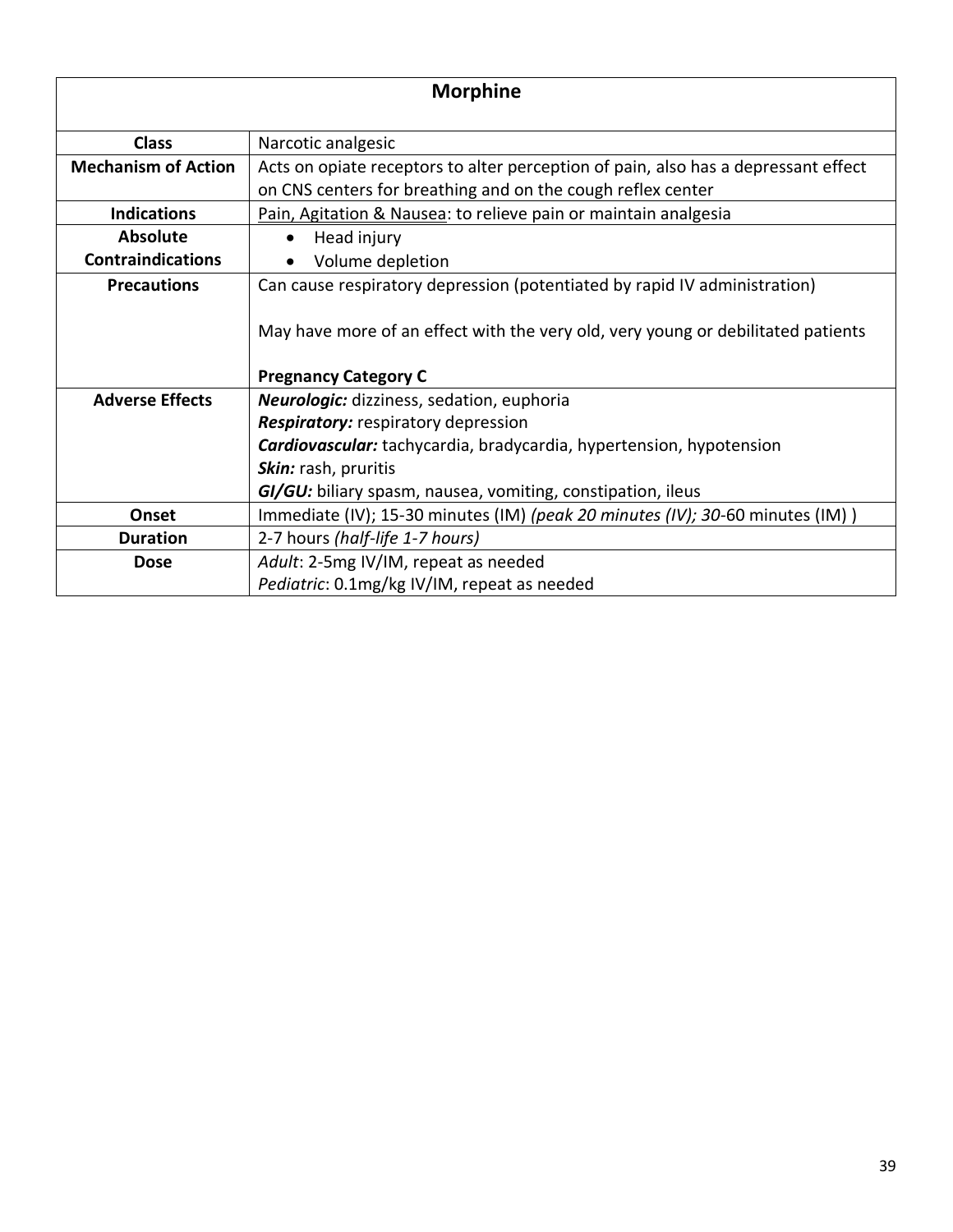| <b>Naloxone</b>                      |                                                                                                                                                                                                                                                                                                                                                                                                                                                                                                                                         |
|--------------------------------------|-----------------------------------------------------------------------------------------------------------------------------------------------------------------------------------------------------------------------------------------------------------------------------------------------------------------------------------------------------------------------------------------------------------------------------------------------------------------------------------------------------------------------------------------|
| <b>Class</b>                         | Narcotic antagonist                                                                                                                                                                                                                                                                                                                                                                                                                                                                                                                     |
| <b>Mechanism of</b><br><b>Action</b> | Naloxone, an analog of oxymorphone, is a pure narcotic antagonist, essentially free of<br>agonistic (morphine-like) properties. This it produces no significant analgesia,<br>respiratory depression, psychotomimetic effects, or miosis when administered in the<br>absence of narcotics and possesses more potent narcotic antagonist action.<br>Naloxone competes for and displaces narcotic molecules from opiate receptors in the<br>brain and it antagonizes the action of narcotic analgesics on opiate receptors in the<br>CNS. |
| <b>Indications</b>                   | Altered Mental Status, Toxic Exposure: to reverse the effects of narcotic/opiate<br>overdose                                                                                                                                                                                                                                                                                                                                                                                                                                            |
| <b>Absolute</b>                      | None                                                                                                                                                                                                                                                                                                                                                                                                                                                                                                                                    |
| <b>Contraindications</b>             |                                                                                                                                                                                                                                                                                                                                                                                                                                                                                                                                         |
| <b>Precautions</b>                   | May cause withdrawal effects in patients dependent on narcotics                                                                                                                                                                                                                                                                                                                                                                                                                                                                         |
|                                      | Adverse effects may be exacerbated by rapid administration<br>Duration of action is shorter than most narcotics (therefore subsequent doses may be<br>required).                                                                                                                                                                                                                                                                                                                                                                        |
|                                      |                                                                                                                                                                                                                                                                                                                                                                                                                                                                                                                                         |
|                                      | <b>Pregnancy Category B</b>                                                                                                                                                                                                                                                                                                                                                                                                                                                                                                             |
| <b>Adverse Effects</b>               | <b>Neurologic: agitation</b>                                                                                                                                                                                                                                                                                                                                                                                                                                                                                                            |
|                                      | Respiratory: pulmonary edema                                                                                                                                                                                                                                                                                                                                                                                                                                                                                                            |
|                                      | Cardiovascular: tachycardia, hypertension                                                                                                                                                                                                                                                                                                                                                                                                                                                                                               |
|                                      | GI/GU: nausea, vomiting                                                                                                                                                                                                                                                                                                                                                                                                                                                                                                                 |
|                                      | Skin: diaphoresis                                                                                                                                                                                                                                                                                                                                                                                                                                                                                                                       |
| Onset                                | < 2 minutes (IV/IO); 2-10 minutes (IM/ET) (peak same as onset)                                                                                                                                                                                                                                                                                                                                                                                                                                                                          |
| <b>Duration</b>                      | 20-120 minutes (half-life 60-90 minutes)                                                                                                                                                                                                                                                                                                                                                                                                                                                                                                |
| <b>Dose</b>                          | Adult: 0.4-2mg IV/IM/IN, repeat as needed                                                                                                                                                                                                                                                                                                                                                                                                                                                                                               |
|                                      | Pediatric: 0.1mg/kg (max 2mg) IV/IM/IN, repeat as needed                                                                                                                                                                                                                                                                                                                                                                                                                                                                                |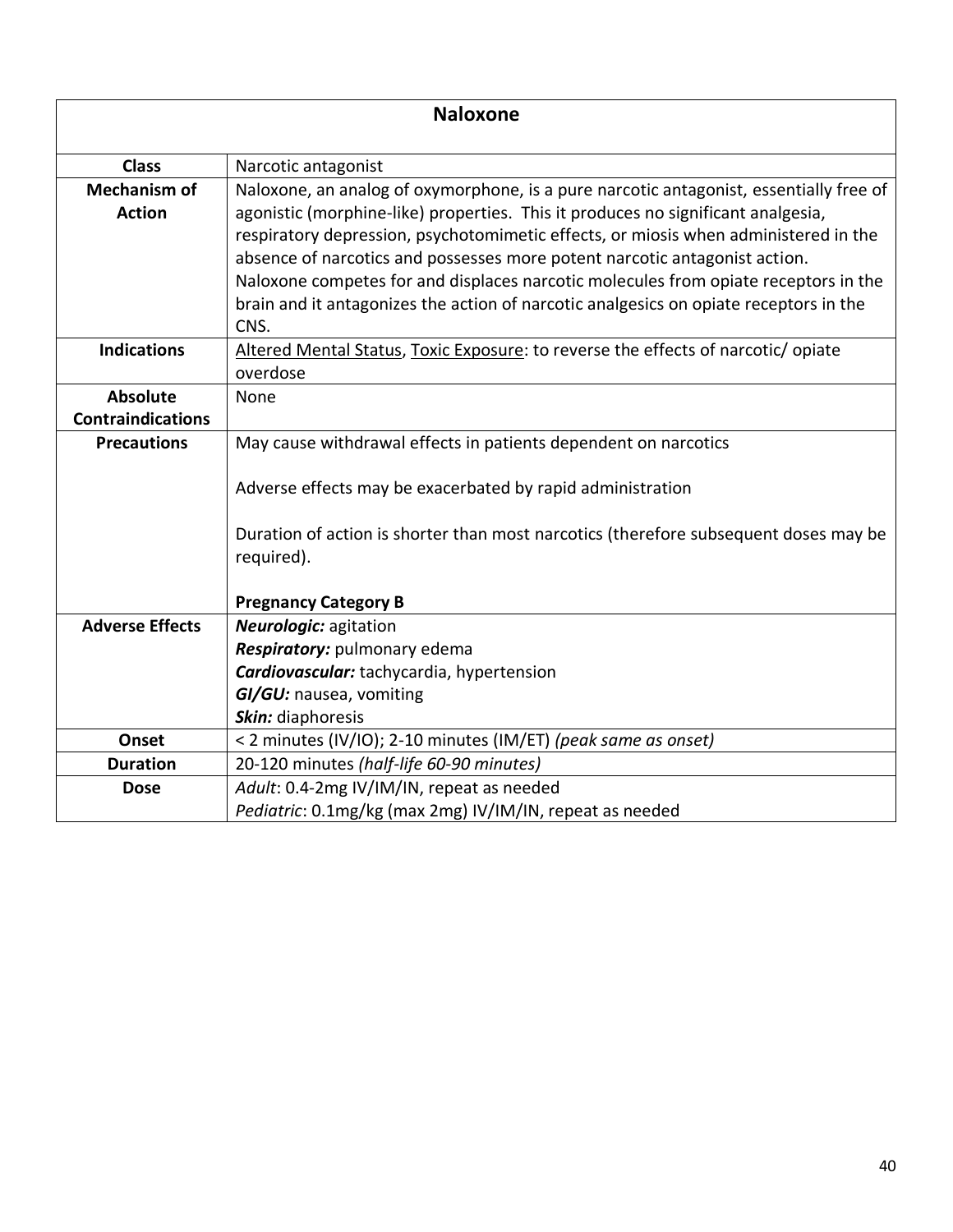| Nitroglycerin            |                                                                                    |
|--------------------------|------------------------------------------------------------------------------------|
|                          |                                                                                    |
| <b>Class</b>             | Antianginal, nitrate                                                               |
| <b>Mechanism of</b>      | Relaxes vascular smooth muscle both in venous and arterial beds causing a decrease |
| <b>Action</b>            | in myocardial oxygen consumption, reduction in afterload and preload. Also dilates |
|                          | coronary vessels. Therapeutic doses may reduce systolic, diastolic and mean blood  |
|                          | pressure; hear rate is usually slightly increased.                                 |
| <b>Indications</b>       | Acute Coronary Syndrome: to reduce preload and afterload to decrease myocardial    |
|                          | oxygen demand                                                                      |
|                          | Congestive Heart Failure/ Pulmonary Edema: to reduce blood pressure and reduce     |
|                          | afterload to decrease myocardial oxygen demand                                     |
| <b>Absolute</b>          | Hypotension (SBP <90)                                                              |
| <b>Contraindications</b> |                                                                                    |
| <b>Precautions</b>       | Use caution with concurrent: 94                                                    |
|                          | Head injury or cerebral hemorrhage (can increase ICP with due to<br>vasodilation)  |
|                          | Hypovolemia, hypotension, right ventricular infarction (also any other preload     |
|                          | dependent state or murmur indicative of aortic stenosis - can decrease CO to       |
|                          | cause a precipitous drop in BP)                                                    |
|                          |                                                                                    |
|                          | Medication must be protected from light, expires quickly once bottle is opened     |
|                          | <b>Pregnancy Category C</b>                                                        |
| <b>Adverse Effects</b>   | Neurologic: dizziness, headache                                                    |
|                          | Cardiovascular: hypotension, postural hypotension, bradycardia, tachycardia,       |
|                          | methemoglobinemia                                                                  |
|                          | Skin: flushing, burning oral sensation (with SL administration)                    |
| Onset                    | 1-3 minutes (SL) (peak 5-10 minutes (SL)                                           |
| <b>Duration</b>          | 20-30 minutes (SL) (half-life 1-4 minutes)                                         |
| <b>Dose</b>              | <b>Acute Coronary Syndrome</b>                                                     |
|                          | Adult: 0.4mg SL, may repeat as needed to 3 total doses                             |
|                          | Pediatric: not indicated                                                           |
|                          | Infusion: 5-200mcg/min                                                             |
|                          | <b>CHF/ Pulmonary Edema</b>                                                        |
|                          | Adult: 0.4mg SL, may repeat as needed                                              |
|                          | Pediatric: not indicated                                                           |
|                          | Infusion: 40-200mcg/min                                                            |
| <b>How to Mix</b>        | 50mg in 250ml D5W <sup>95</sup> (yields 200mcg/ml)                                 |
|                          | Initial infusion at 5mcg/min is 1.2ml/hr                                           |
|                          | Initial infusion at 40mcg/min is 9.6ml/hr                                          |

 $94$  List comes from Blesdoe & Clayden (2019) and explanations all come from PDR Network (2018) 95 Barringer Group, LLC (2019)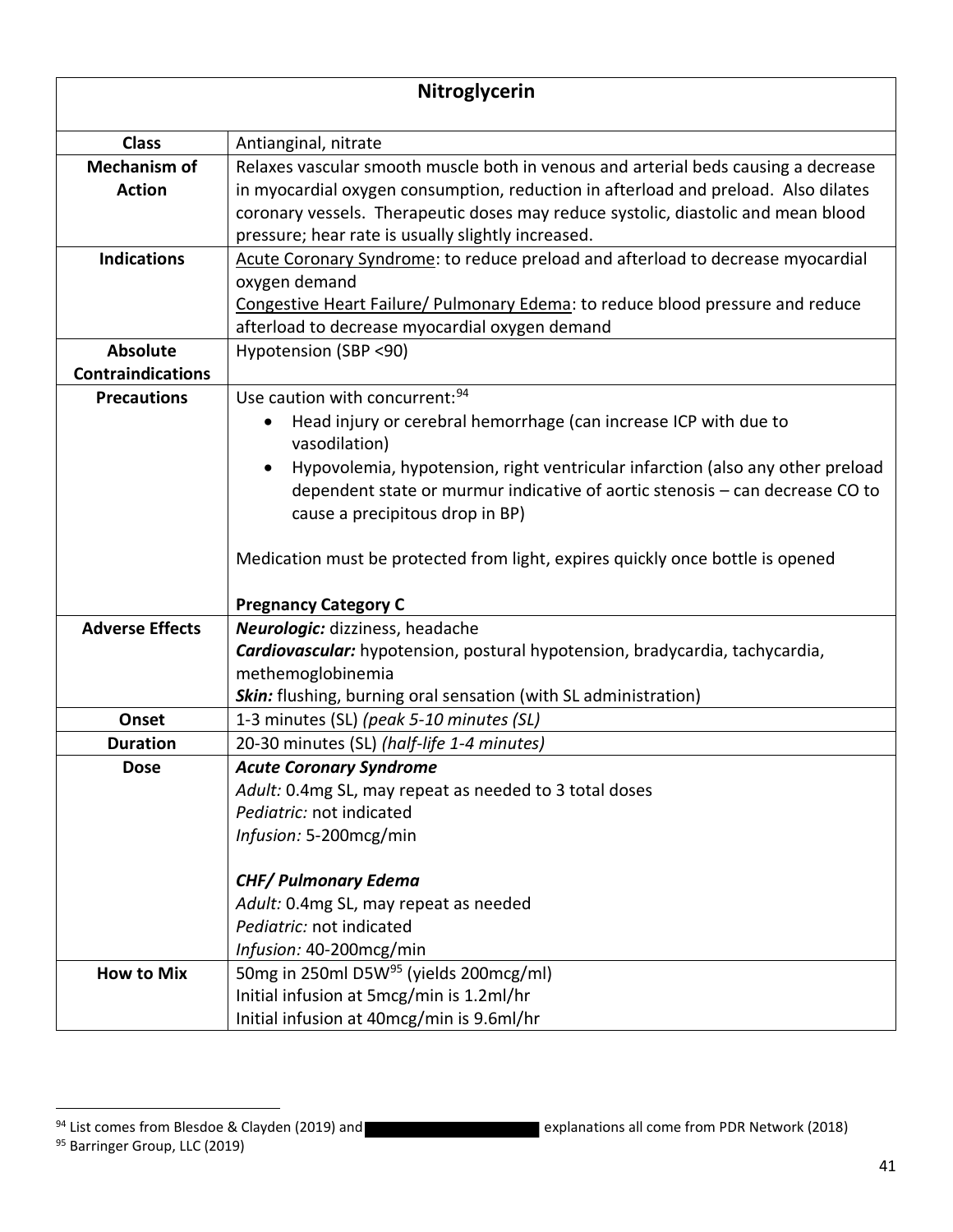| Norepinephrine                       |                                                                                                                                                                                                                                                                     |
|--------------------------------------|---------------------------------------------------------------------------------------------------------------------------------------------------------------------------------------------------------------------------------------------------------------------|
| <b>Class</b>                         | Sympathomimetic, adrenergic vasopressor                                                                                                                                                                                                                             |
| <b>Mechanism of</b><br><b>Action</b> | Directly stimulates alpha adrenergic receptors resulting in constriction of all vessels<br>and an increase in peripheral vascular resistance; increase in systolic and diastolic<br>blood pressure; decreased blood flow to vital organs, skin and muscle. Directly |
|                                      | stimulates Beta-1 receptors with a positive inotropic effect.                                                                                                                                                                                                       |
| <b>Indications</b>                   | Shock, Hypotension: to increase systemic vascular resistance                                                                                                                                                                                                        |
| Absolute                             | Hypotensive states due to hypovolemia                                                                                                                                                                                                                               |
| <b>Contraindications</b>             | Peripheral or mesenteric vascular thrombosis                                                                                                                                                                                                                        |
| <b>Precautions</b>                   | Use caution with profound hypoxia or hypercapnia <sup>96</sup>                                                                                                                                                                                                      |
|                                      | Can be deactivated by alkaline solutions                                                                                                                                                                                                                            |
|                                      | Extravasation can cause tissue necrosis                                                                                                                                                                                                                             |
|                                      | May cause reaction in patients allergic to sulfites                                                                                                                                                                                                                 |
|                                      | <b>Pregnancy Category D</b>                                                                                                                                                                                                                                         |
| <b>Adverse Effects</b>               | Neurologic: anxiety, headache, weakness, dizziness, cerebral hemorrhage, seizures,                                                                                                                                                                                  |
|                                      | hyperthermia                                                                                                                                                                                                                                                        |
|                                      | Respiratory: dyspnea, apnea                                                                                                                                                                                                                                         |
|                                      | <b>Cardiovascular:</b> hypertension, severe peripheral and visceral vasoconstriction,                                                                                                                                                                               |
|                                      | arrhythmias, palpitations                                                                                                                                                                                                                                           |
|                                      | GI/ GU: GI distress, decreased urine output                                                                                                                                                                                                                         |
|                                      | Skin: necrosis with extravasation, pallor                                                                                                                                                                                                                           |
|                                      | Endocrine: metabolic acidosis, hyperglycemia                                                                                                                                                                                                                        |
| Onset                                | Immediate (peak < 1 minute)                                                                                                                                                                                                                                         |
| <b>Duration</b>                      | 1-2 minutes (half-life 3 minutes)                                                                                                                                                                                                                                   |
| <b>Dose</b>                          | Adult: 2-30mcg/min or 0.1-5mcg/kg/min                                                                                                                                                                                                                               |
|                                      | Pediatric: 0.05-2mcg/kg/min                                                                                                                                                                                                                                         |
| <b>How to Mix</b>                    | 4 or 8mg in 250ml D5W (yields 16mcg/ml or 32mcg/ml)                                                                                                                                                                                                                 |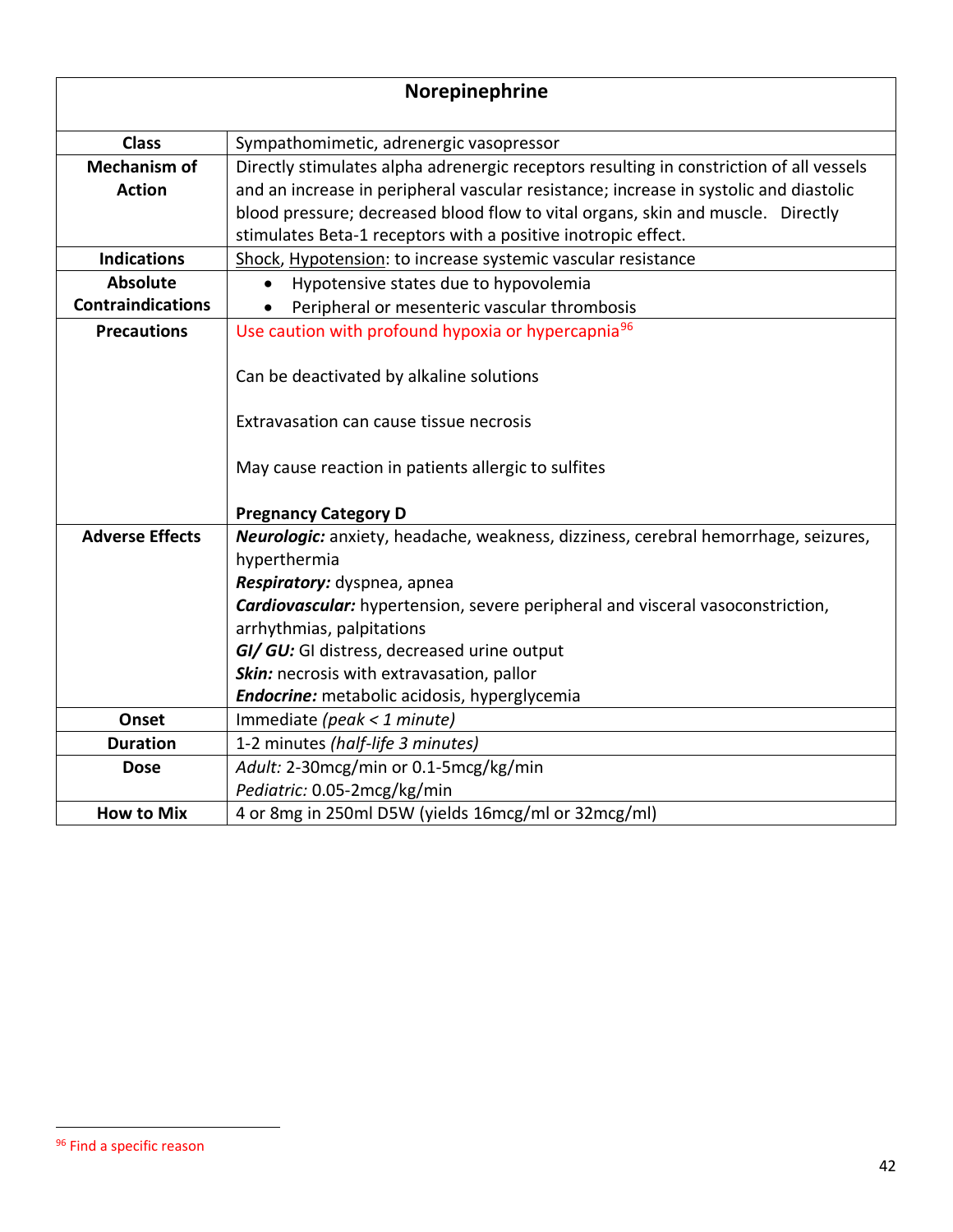| <b>Ondansetron</b>                          |                                                                                                                                                                                                                                     |
|---------------------------------------------|-------------------------------------------------------------------------------------------------------------------------------------------------------------------------------------------------------------------------------------|
| <b>Class</b>                                | Antiemetic                                                                                                                                                                                                                          |
| <b>Mechanism of</b><br>Action <sup>97</sup> | Ondansetron decreases the incidence and severity of nausea and vomiting by<br>selectively binding to serotonin 5-HT3 receptors (selective antagonist) located in<br>vagal nerve terminals and chemoreceptor trigger zone in the CNS |
| <b>Indications</b>                          | Pain, Agitation & Nausea: to prevent or reduce severity of nausea and vomiting                                                                                                                                                      |
| <b>Absolute</b>                             | None                                                                                                                                                                                                                                |
| <b>Contraindications</b>                    |                                                                                                                                                                                                                                     |
| <b>Precautions</b>                          | Use caution with concurrent:                                                                                                                                                                                                        |
|                                             | Use of serotonin blockers (therapeutic effect may be inhibited)<br>$\bullet$                                                                                                                                                        |
|                                             | Liver disease (hepatic metabolization <sup>98</sup> )<br>$\bullet$                                                                                                                                                                  |
|                                             |                                                                                                                                                                                                                                     |
|                                             | <b>Pregnancy Category B</b>                                                                                                                                                                                                         |
| <b>Adverse Effects</b>                      | Neurologic: headache, lightheadedness, dizziness, akathisia, acute dystonic                                                                                                                                                         |
|                                             | reactions, seizures                                                                                                                                                                                                                 |
|                                             | Respiratory: bronchospasm                                                                                                                                                                                                           |
|                                             | Cardiovascular: tachycardia, angina                                                                                                                                                                                                 |
|                                             | GU/GI: diarrhea, constipation                                                                                                                                                                                                       |
|                                             | Skin: rash                                                                                                                                                                                                                          |
|                                             | Endocrine/ Metabolic: hypokalemia                                                                                                                                                                                                   |
| Onset                                       | 10-30 minutes (peak 1.5 hours)                                                                                                                                                                                                      |
| <b>Duration</b>                             | 8 hours (half-life 3 hours)                                                                                                                                                                                                         |
| <b>Dose</b>                                 | Adult: 0.4mg IV/IM/SL, may repeat once                                                                                                                                                                                              |
|                                             | Pediatric: 0.1mg/kg (max 4mg) IV/IM or 2mg SL, may repeat once                                                                                                                                                                      |

<sup>97</sup> Barringer Group, LLC (2019)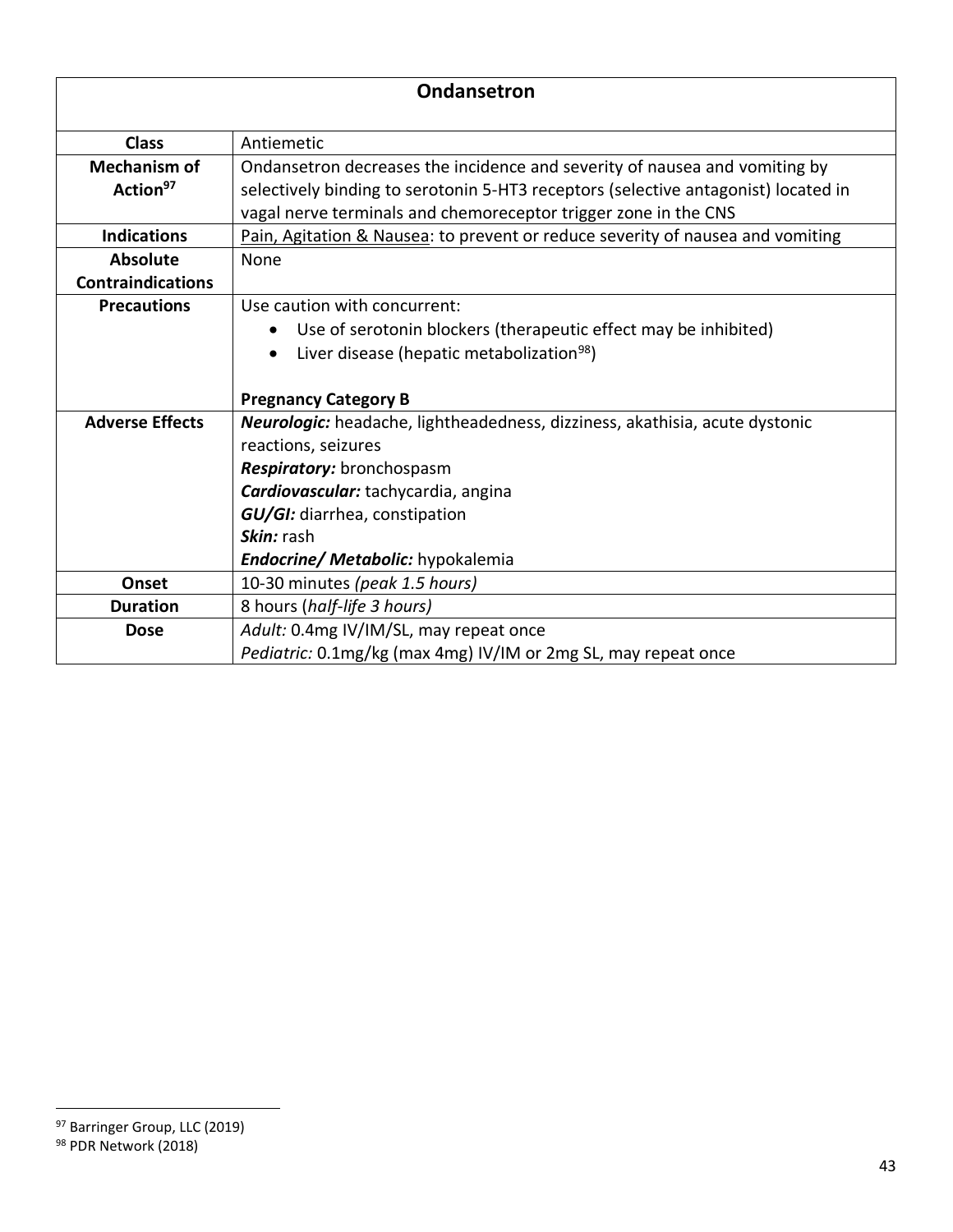| Oxytocin                 |                                                                                          |
|--------------------------|------------------------------------------------------------------------------------------|
| <b>Class</b>             | Hormone, oxytocic                                                                        |
| <b>Mechanism of</b>      | Increases the sodium permeability of uterine myofibrils, stimulating the contraction     |
| <b>Action</b>            | of uterine smooth muscle                                                                 |
| <b>Indications</b>       | Vaginal Bleed: postpartum vaginal bleeding                                               |
| <b>Contraindications</b> | Prior to delivery of baby and placenta                                                   |
|                          | Cesarean section (current pregnancy)                                                     |
| <b>Precautions</b>       | Ensure that the placenta had delivered and that there is not another fetus before        |
|                          | administering oxytocin                                                                   |
|                          | Overdosage can cause uterine rupture and/ or hypertension<br><b>Pregnancy Category X</b> |
| <b>Adverse Effects</b>   | <b>Neurologic:</b> seizures, tetanic contractions                                        |
|                          | <b>Cardiovascular:</b> cardiac dysrhythmias, hypertension or hypotension                 |
|                          | GI/GU: GI distress                                                                       |
|                          | <b>Reproductive:</b> placental abruption, impaired uterine blood flow, uterine rupture   |
| Onset                    | Immediate (IV), 3-7 minutes (IM) (peak variable)                                         |
| <b>Duration</b>          | 1 hour (IV), 2-3 hours (IM) (half-life 3-5 minutes)                                      |
| <b>Dose</b>              | 20-40mu/min IV or 10u IM, once                                                           |
| <b>How to Mix</b>        | 10u in 1000ml NS or LR, 120-240ml/hr                                                     |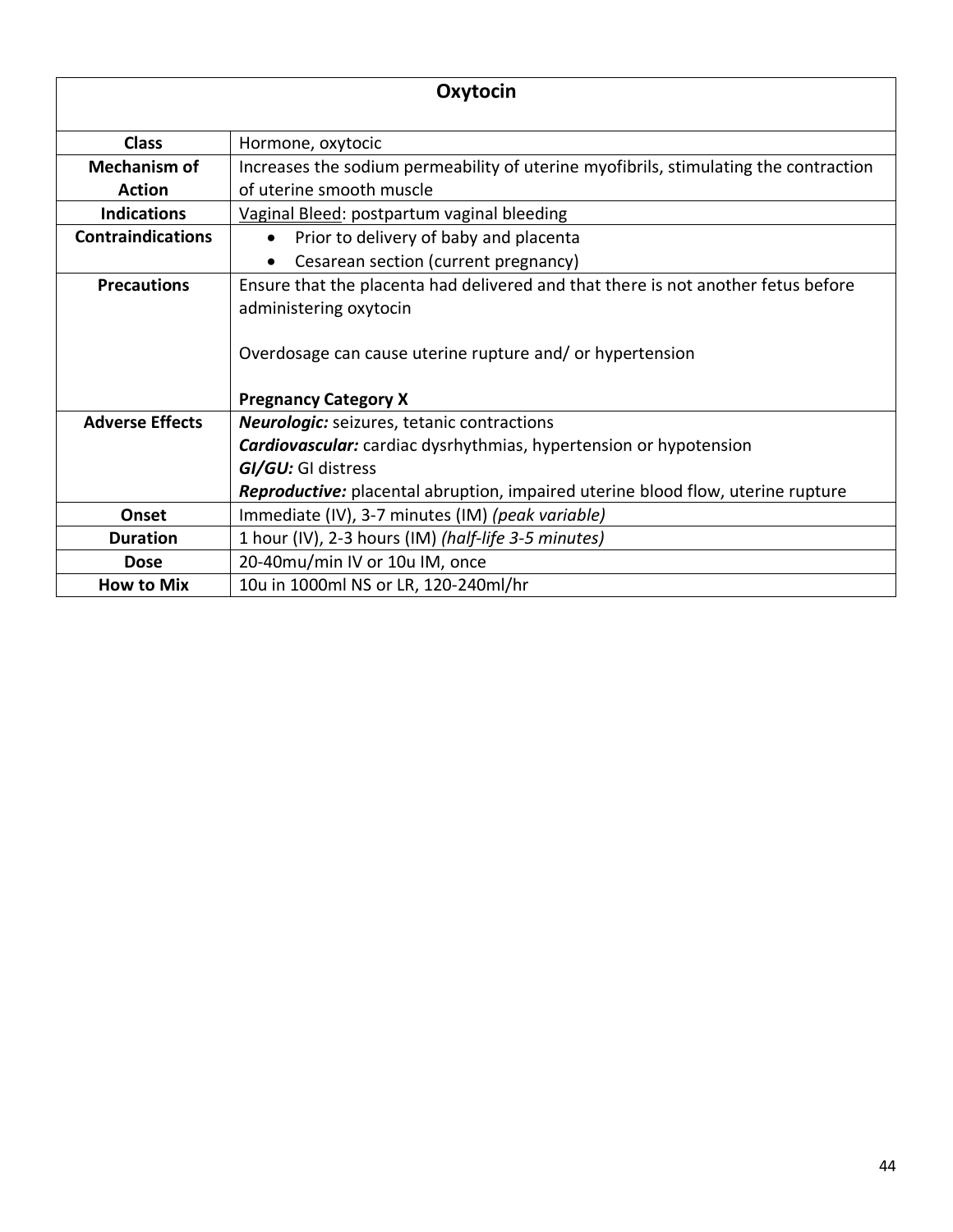| Phenytoin                            |                                                                                                                                                                                                                                                                       |
|--------------------------------------|-----------------------------------------------------------------------------------------------------------------------------------------------------------------------------------------------------------------------------------------------------------------------|
| <b>Class</b>                         | Anticonvulsant, antidysrhythmic                                                                                                                                                                                                                                       |
| <b>Mechanism of</b><br><b>Action</b> | Modulates neuronal voltage-dependent sodium and calcium channels. This stabilizes<br>neuronal membranes and limits seizure activity. Has an antiarrhythmic effect by<br>normalizing sodium influx to cardiac fibers in patients with digitalis induced<br>arrythmias. |
| <b>Indications</b>                   | Seizure: to prevent or stop seizure activity                                                                                                                                                                                                                          |
|                                      | Toxic Exposure: to prevent or convert dysrhythmias due to digitalis toxicity                                                                                                                                                                                          |
| <b>Absolute</b>                      | Bradycardia or high-grade heart blocks                                                                                                                                                                                                                                |
| <b>Contraindications</b>             | Hypotension<br>$\bullet$                                                                                                                                                                                                                                              |
| <b>Precautions</b>                   | Should not be administered with glucose solutions                                                                                                                                                                                                                     |
|                                      | Hemodynamic adverse effects are accentuated by rapid infusion                                                                                                                                                                                                         |
|                                      | <b>Pregnancy Category D</b>                                                                                                                                                                                                                                           |
| <b>Adverse Effects</b>               | Neurologic: central nervous system (CNS) depression, toxic delirium, nystagmus,<br>ataxia, slurred speech, dizziness, confusion, blurred vision, somnolence, headache                                                                                                 |
|                                      | Cardiovascular: hypotension, ventricular dysrhythmia, cardiovascular collapse, AV<br>conduction abnormalities, blood dyscrasias                                                                                                                                       |
|                                      | GI/GU: nausea, vomiting, constipation                                                                                                                                                                                                                                 |
|                                      | Skin: itching, local venous irritation, tissue necrosis, rash, Stevens-Johnson                                                                                                                                                                                        |
|                                      | Syndrome, toxic epidermal necrolysis (TEN)                                                                                                                                                                                                                            |
| Onset                                | 3-5 minutes (peak 1-2 hours)                                                                                                                                                                                                                                          |
| <b>Duration</b>                      | Variable (half-life 22 hours)                                                                                                                                                                                                                                         |
| <b>Dose</b>                          | <b>Seizure</b>                                                                                                                                                                                                                                                        |
|                                      | Adult: 15-20mg/kg over 20min (max 50mg/min), once (use filter)                                                                                                                                                                                                        |
|                                      | Pediatric: 20mg/kg (max 1000mg) over 20mg, once (use filter)                                                                                                                                                                                                          |
|                                      | <b>Digitalis Toxicity</b>                                                                                                                                                                                                                                             |
|                                      | Adult: 100mg over 5 minutes, may repeat to total dose 1000mg <sup>99</sup>                                                                                                                                                                                            |
|                                      | Pediatric: not indicated <sup>100</sup>                                                                                                                                                                                                                               |

<sup>99</sup> Confirmed in PDR Network (2018) <sup>100</sup> Couldn't find any guidance here and we'd be unlikely to see it anyways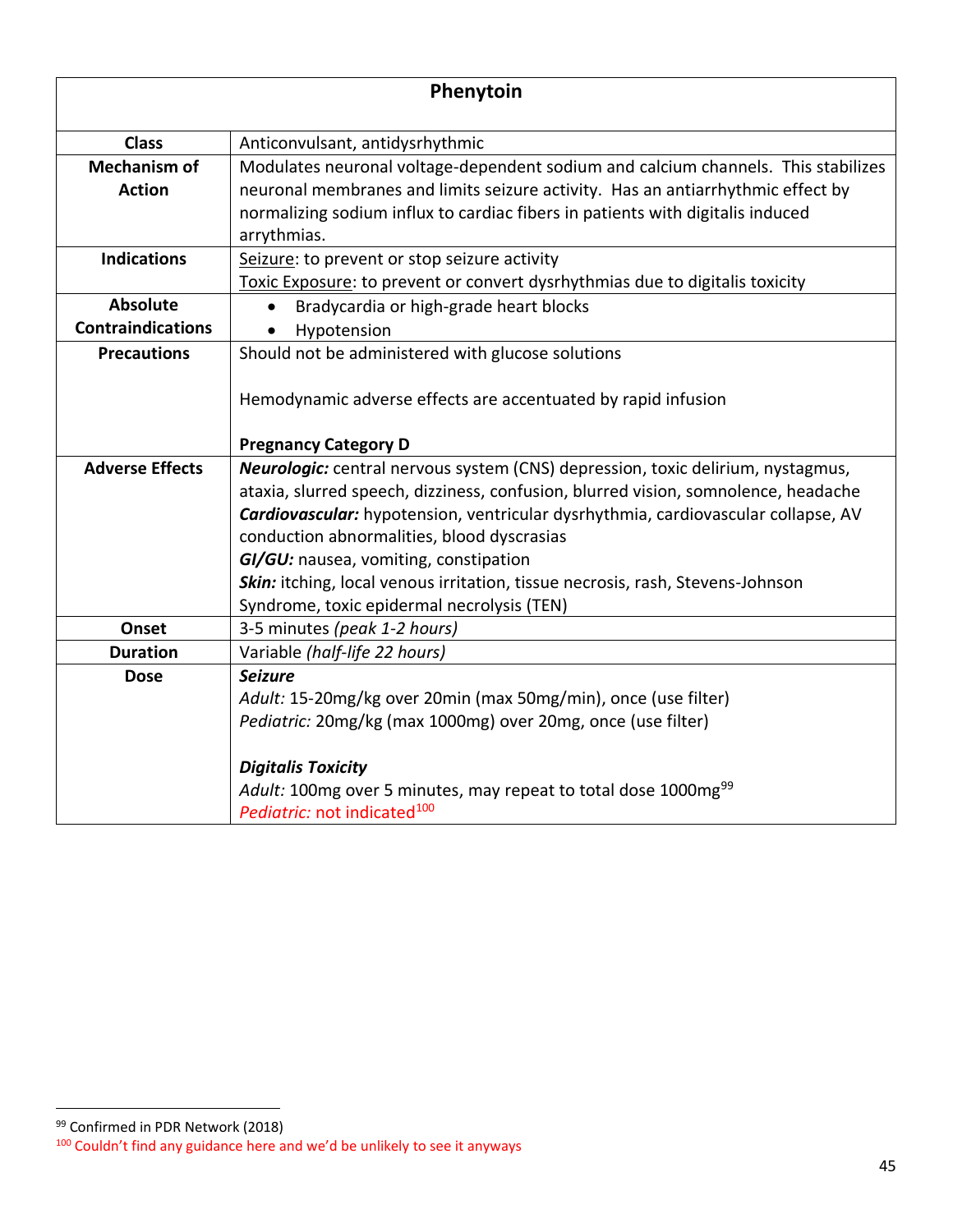| Promethazine             |                                                                                                          |
|--------------------------|----------------------------------------------------------------------------------------------------------|
| <b>Class</b>             | Phenothiazine antihistamine ( $H_1$ antagonist), antiemetic                                              |
| <b>Mechanism of</b>      | Promethazine is a phenothiazine derivative with primarily antihistaminic effects that                    |
| <b>Action</b>            | also has antiemetic, anticholinergic and sedative actions. <sup>101</sup> It competitively blocks        |
|                          | H1 receptor sites but does not block histamine release.                                                  |
| <b>Indications</b>       | Pain, Agitation & Nausea: to prevent or reduce severity of nausea and vomiting                           |
| <b>Absolute</b>          | Known sulfite allergy (additive)                                                                         |
| <b>Contraindications</b> |                                                                                                          |
| <b>Precautions</b>       | Use caution with concurrent:                                                                             |
|                          | History or possibility of seizures (can lower threshold)                                                 |
|                          | Decreased level of consciousness (can be exacerbated)<br>$\bullet$                                       |
|                          | Head injury (to do risk of both seizures and decreased level of consciousness)<br>$\bullet$              |
|                          | Dilute prior to administration                                                                           |
|                          | Avoid accidental intraarterial injection, extravasation can cause tissue damage<br>("black box" warning) |
|                          | <b>Pregnancy Category C</b>                                                                              |
| <b>Adverse Effects</b>   | Neurological: may impair mental and physical ability, drowsiness, sedation,                              |
|                          | paresthesia                                                                                              |
|                          | <b>Respiratory:</b> respiratory depression                                                               |
|                          | <b>Cardiovascular:</b> tachycardia and bradycardia, hypotension                                          |
|                          | <b>Musculoskeletal:</b> tremors                                                                          |
| Onset                    | 5 minutes (IV); 20 minutes (IM) (peak variable)                                                          |
| <b>Duration</b>          | 4-6 hours (half-life 10-14 hours)                                                                        |
| <b>Dose</b>              | Adult: 12.5-25 mg IV diluted in NS over 10min, once                                                      |
|                          | Pediatric: 0.1mg/kg (max 12.5mg) IV diluted in NS over 10min, once                                       |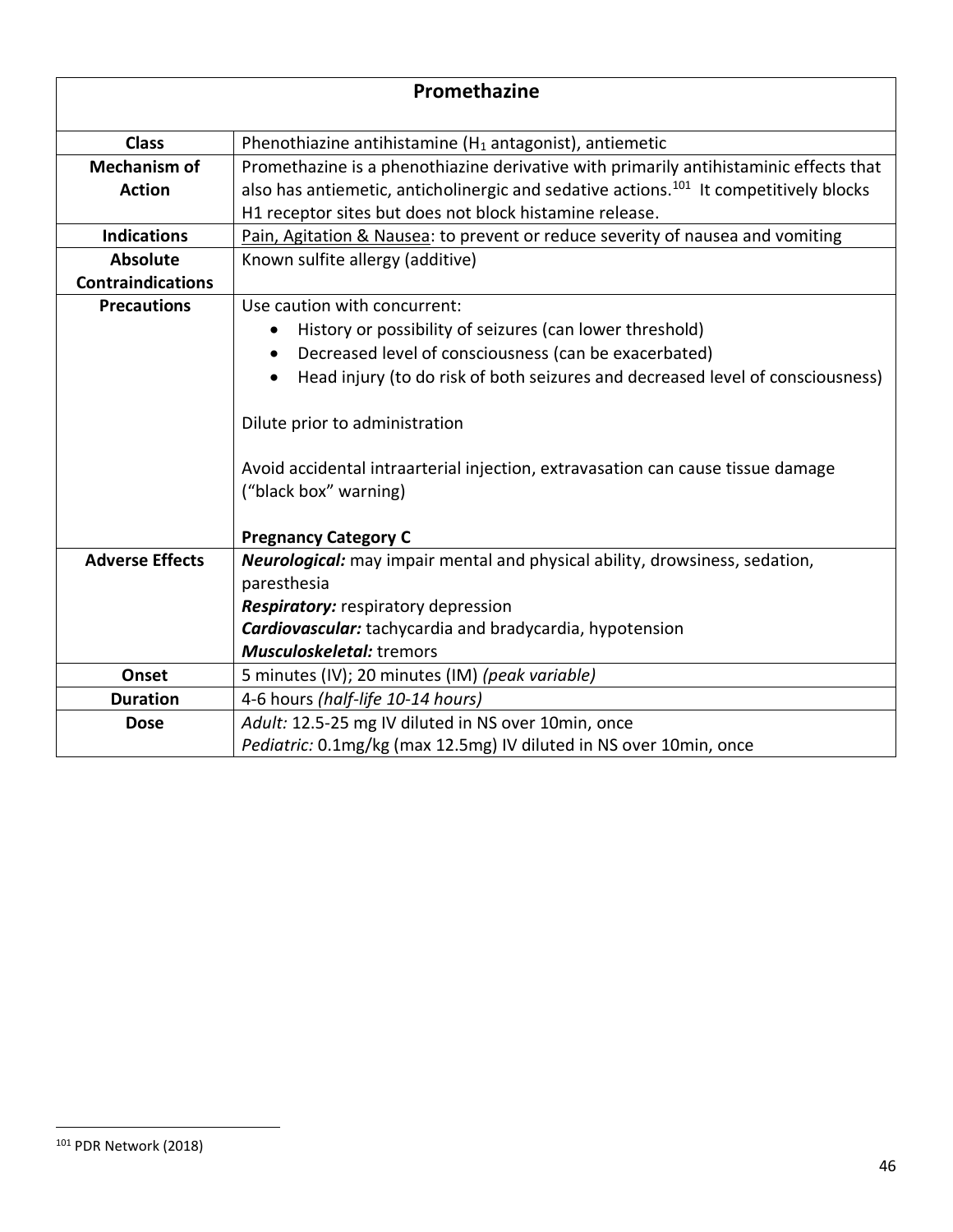| Propofol                                     |                                                                                                                                                                                                                                                                                                                                                                                                                                                                                                                            |
|----------------------------------------------|----------------------------------------------------------------------------------------------------------------------------------------------------------------------------------------------------------------------------------------------------------------------------------------------------------------------------------------------------------------------------------------------------------------------------------------------------------------------------------------------------------------------------|
| <b>Class</b>                                 | Sedative/hypnotic                                                                                                                                                                                                                                                                                                                                                                                                                                                                                                          |
| <b>Mechanism of</b><br>Action <sup>102</sup> | Propofol is an intravenous sedative-hypnotic agent for use in the induction and<br>maintenance of anesthesia or sedation. Intravenous injection of a therapeutic dose<br>of propofol induces hypnosis with minimal excitation. The mechanism of action, like<br>all general anesthetics, is poorly understood. However, propofol is thought to<br>produce its sedative/anesthetic effects by the positive modulation of the inhibitory<br>function of the neurotransmitter GABA through the ligand-gated GABA-A receptors. |
| <b>Indications</b>                           | Pain, Agitation & Sedation: maintenance of sedation                                                                                                                                                                                                                                                                                                                                                                                                                                                                        |
| <b>Absolute</b>                              | Hypersensitivity to egg or soybean products                                                                                                                                                                                                                                                                                                                                                                                                                                                                                |
| <b>Contraindications</b>                     |                                                                                                                                                                                                                                                                                                                                                                                                                                                                                                                            |
| <b>Precautions</b>                           | May cause hypotension (however is usually transient)                                                                                                                                                                                                                                                                                                                                                                                                                                                                       |
|                                              | Pregnancy Category B103                                                                                                                                                                                                                                                                                                                                                                                                                                                                                                    |
| Adverse Effects <sup>104</sup>               | Neurologic: headache                                                                                                                                                                                                                                                                                                                                                                                                                                                                                                       |
|                                              | Respiratory: apnea                                                                                                                                                                                                                                                                                                                                                                                                                                                                                                         |
|                                              | <b>Cardiovascular:</b> hypotension, bradycardia                                                                                                                                                                                                                                                                                                                                                                                                                                                                            |
|                                              | GI/GU: nausea, vomiting                                                                                                                                                                                                                                                                                                                                                                                                                                                                                                    |
|                                              | Skin: pain on induction                                                                                                                                                                                                                                                                                                                                                                                                                                                                                                    |
| Onset                                        | 9-36 seconds (peak 3-5 minutes)                                                                                                                                                                                                                                                                                                                                                                                                                                                                                            |
| <b>Duration</b>                              | 6-10 minutes (half-life 5-12 hours)                                                                                                                                                                                                                                                                                                                                                                                                                                                                                        |
| <b>Dose</b>                                  | Infusion: 5-200mcg/kg/min <sup>105</sup>                                                                                                                                                                                                                                                                                                                                                                                                                                                                                   |
| <b>How to Mix</b>                            | Not required, spike the bottle directly and use vented tubing                                                                                                                                                                                                                                                                                                                                                                                                                                                              |

- <sup>103</sup> Hospira (2016)
- 104 Barringer Group, LLC (2019)

<sup>102</sup> Hospira (2016)

<sup>105</sup> Hospira (2016); Barringer, LLC (2019)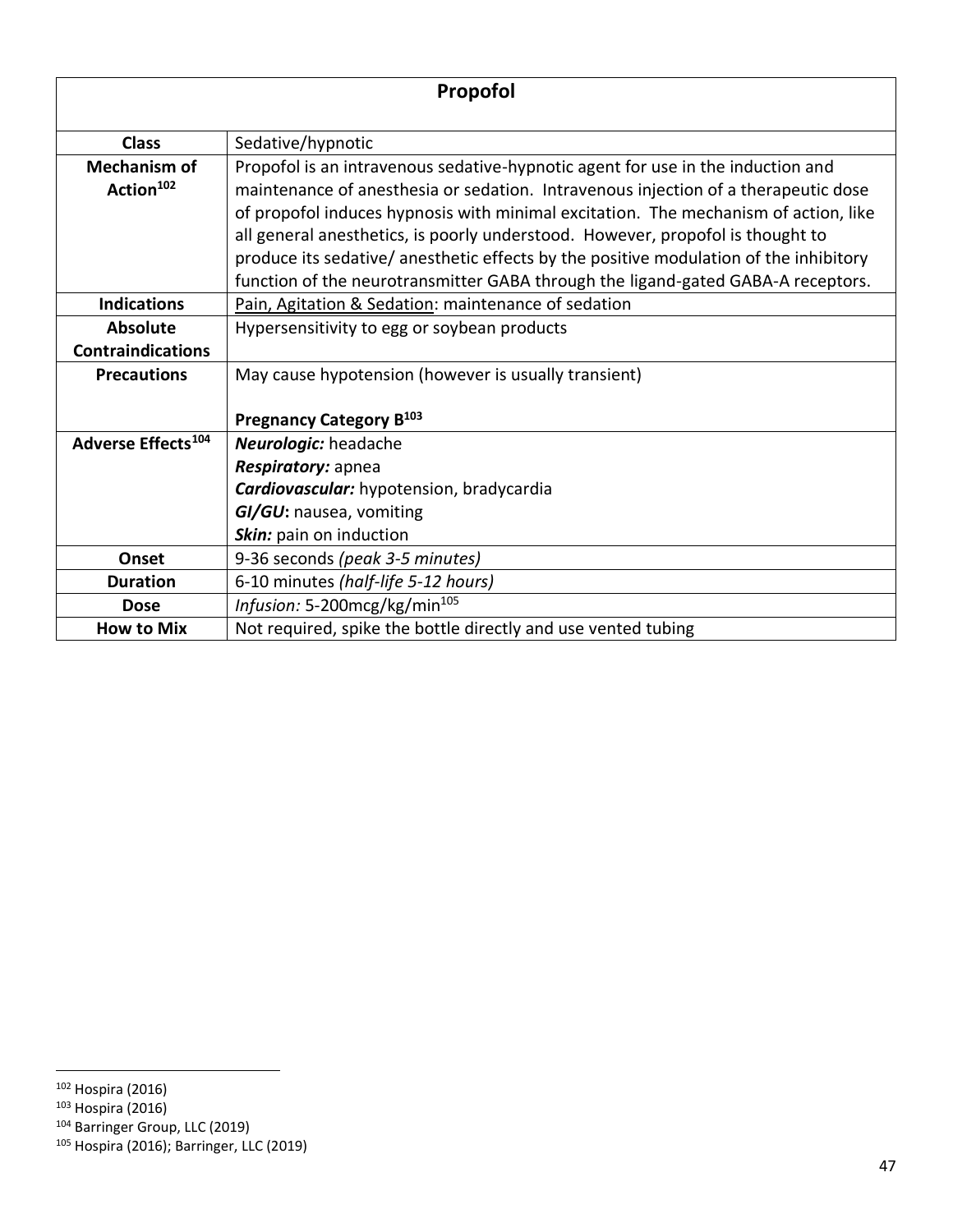| <b>Regular Insulin</b>                      |                                                                                                                                                                                                                                                                                                                                                                                                                                                                                                                                                                                                                                                                                                                                |
|---------------------------------------------|--------------------------------------------------------------------------------------------------------------------------------------------------------------------------------------------------------------------------------------------------------------------------------------------------------------------------------------------------------------------------------------------------------------------------------------------------------------------------------------------------------------------------------------------------------------------------------------------------------------------------------------------------------------------------------------------------------------------------------|
| <b>Class</b>                                | Pancreatic hormone, antidiabetic agent                                                                                                                                                                                                                                                                                                                                                                                                                                                                                                                                                                                                                                                                                         |
| <b>Mechanism of</b>                         | Replaces physiologic production of insulin in patients with diabetes. Increases                                                                                                                                                                                                                                                                                                                                                                                                                                                                                                                                                                                                                                                |
| <b>Action</b>                               | glucose transport across muscle and fat cell membranes to reduce blood glucose<br>levels.                                                                                                                                                                                                                                                                                                                                                                                                                                                                                                                                                                                                                                      |
| <b>Indications</b>                          | Diabetic Emergencies: to reduce BGL by moving glucose into the cells<br>Electrolyte Abnormalities & Crush Injury: to treat hyperkalemia by facilitating the<br>movement of potassium in to the cells                                                                                                                                                                                                                                                                                                                                                                                                                                                                                                                           |
| <b>Absolute</b><br><b>Contraindications</b> | Hypoglycemia                                                                                                                                                                                                                                                                                                                                                                                                                                                                                                                                                                                                                                                                                                                   |
| <b>Precautions</b>                          | Regular insulin may be adsorbed into the container or tubing when added to an IV<br>infusion solution, amount lost is variable and depends on concentration of insulin,<br>infusion system, contact duration, and flow rate. Monitor patient response closely.<br>Insulin is stable at room temperature up to 1 month. Avoid exposure to direct<br>sunlight or to temperature extremes (safe rage is wide: 5-38C).<br>During treatment for hyperglycemia with insulin infusion, check blood glucose every<br>30min. Insulin should be slowed or stopped if the patient's BGL falls more than<br>100ml/dl an hour or if the patient starts to experience signs and symptoms of<br>increased ICP.<br><b>Pregnancy Category B</b> |
| <b>Adverse Effects</b>                      | <b>Neurologic:</b> hypoglycemia (and subsequent decreased level of consciousness)<br>Skin: local reaction                                                                                                                                                                                                                                                                                                                                                                                                                                                                                                                                                                                                                      |
| Onset <sup>106</sup>                        | Within 0.5 hours (peak 1.5-3.5 hours)                                                                                                                                                                                                                                                                                                                                                                                                                                                                                                                                                                                                                                                                                          |
| Duration <sup>107</sup>                     | Up to 8 hours                                                                                                                                                                                                                                                                                                                                                                                                                                                                                                                                                                                                                                                                                                                  |
| <b>Dose</b>                                 | Hyperglycemia<br>Adult: 10u SQ and recheck in 1 hour<br>Pediatric: 0.1u/kg (max 10u) SQ and recheck in 1 hour<br>Infusion: 0.1u/kg/hr<br>Hyperkalemia                                                                                                                                                                                                                                                                                                                                                                                                                                                                                                                                                                          |
|                                             | Adult: 10u IV                                                                                                                                                                                                                                                                                                                                                                                                                                                                                                                                                                                                                                                                                                                  |
|                                             | Pediatric: 0.1u/kg IV                                                                                                                                                                                                                                                                                                                                                                                                                                                                                                                                                                                                                                                                                                          |
|                                             | (to be given with simultaneously with Dextrose)                                                                                                                                                                                                                                                                                                                                                                                                                                                                                                                                                                                                                                                                                |
| <b>How to Mix</b>                           | 100u in 100ml of NS or D5W (yields 1u/ml)                                                                                                                                                                                                                                                                                                                                                                                                                                                                                                                                                                                                                                                                                      |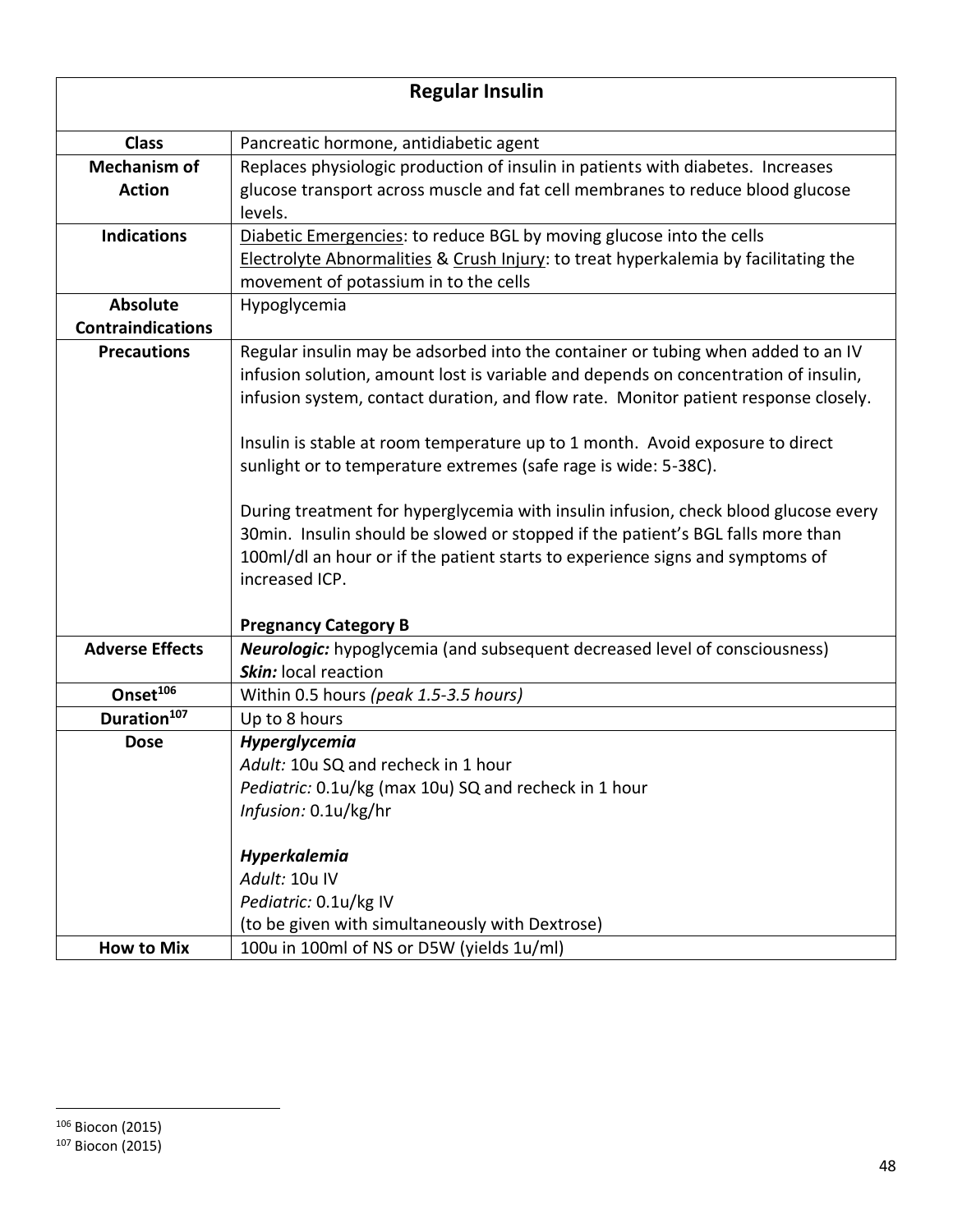| Rocuronium               |                                                                                                                                                                                                                                                                                                                                           |
|--------------------------|-------------------------------------------------------------------------------------------------------------------------------------------------------------------------------------------------------------------------------------------------------------------------------------------------------------------------------------------|
| <b>Class</b>             | Nondepolarizing neuromuscular blocker                                                                                                                                                                                                                                                                                                     |
| <b>Mechanism of</b>      | Acts by binding competitively to cholinergic receptors at the motor end plate to                                                                                                                                                                                                                                                          |
| <b>Action</b>            | antagonize the action of acetylcholine, an effect that is reversible in the presence of                                                                                                                                                                                                                                                   |
|                          | acetylcholinesterase, such as neostigmine and edrophonium                                                                                                                                                                                                                                                                                 |
| <b>Indications</b>       | Rapid Sequence Intubation: to induce paralysis to facilitate intubation                                                                                                                                                                                                                                                                   |
| <b>Absolute</b>          | None                                                                                                                                                                                                                                                                                                                                      |
| <b>Contraindications</b> |                                                                                                                                                                                                                                                                                                                                           |
| <b>Precautions</b>       | Use caution with concurrent:                                                                                                                                                                                                                                                                                                              |
|                          | Difficult airway or severe obesity (may be difficult to secure, consider short<br>$\bullet$<br>acting paralytic)<br>Seizures or possibility of seizures (prolonged paralysis can mask seizure<br>$\bullet$<br>activity)<br>Impaired liver function (decreased metabolization, will have longer duration<br>of action)<br>Will cause apnea |
|                          | <b>Pregnancy Category B</b>                                                                                                                                                                                                                                                                                                               |
| <b>Adverse Effects</b>   | Respiratory: apnea, bronchospasm                                                                                                                                                                                                                                                                                                          |
|                          | <b>Cardiovascular:</b> dysrhythmia, hypertension or hypotension                                                                                                                                                                                                                                                                           |
|                          | Skin: injection site pain                                                                                                                                                                                                                                                                                                                 |
| Onset                    | 3 min                                                                                                                                                                                                                                                                                                                                     |
| <b>Duration</b>          | 30 min                                                                                                                                                                                                                                                                                                                                    |
| <b>Dose</b>              | Adult & Pediatric: 1mg/kg IV                                                                                                                                                                                                                                                                                                              |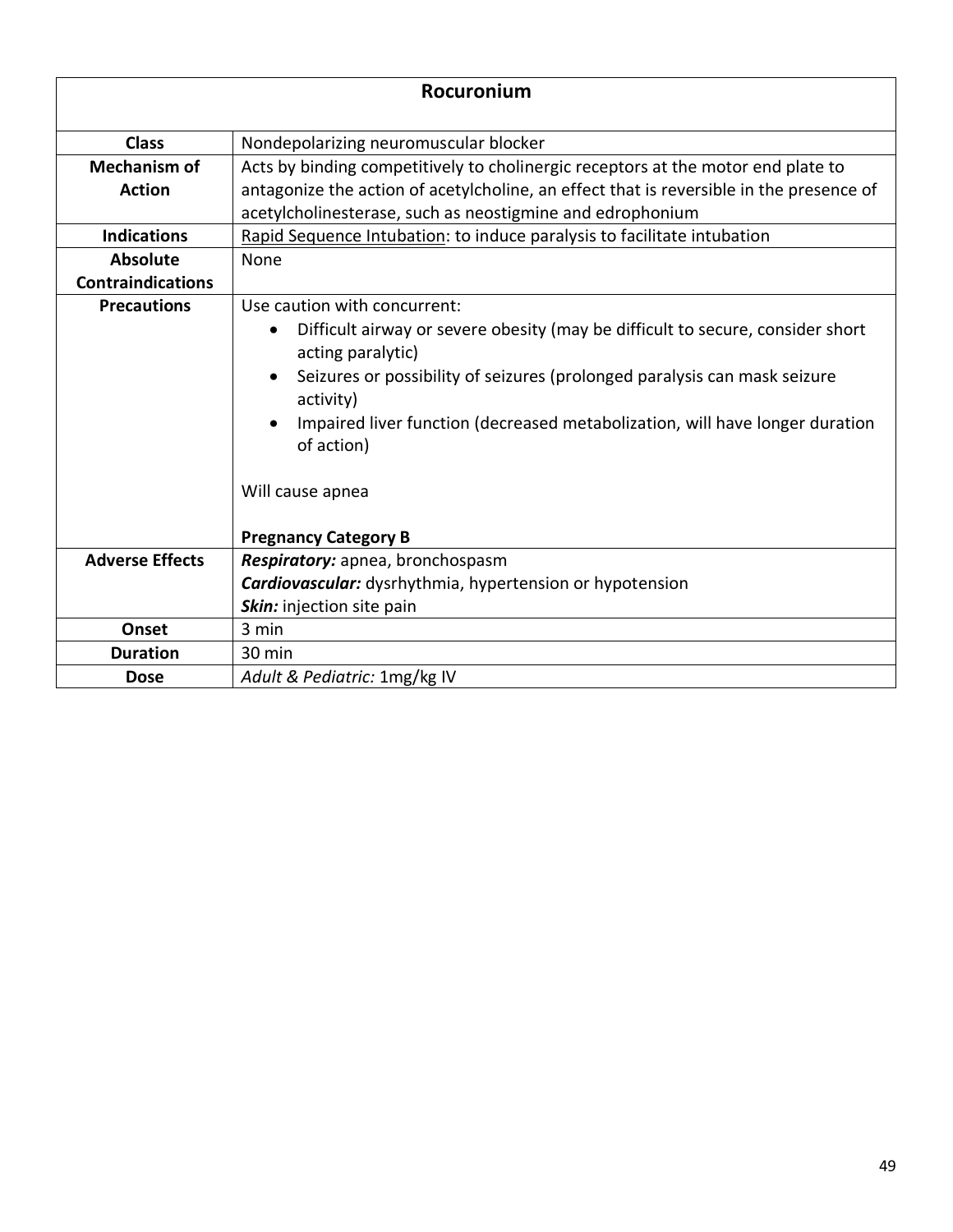| <b>Sodium Bicarbonate</b> |                                                                                                          |  |
|---------------------------|----------------------------------------------------------------------------------------------------------|--|
| <b>Class</b>              | Alkalinizing agent, electrolyte replenisher                                                              |  |
| <b>Mechanism of</b>       | IV sodium bicarbonate therapy increases plasma bicarbonate, buffers excess hydrogen                      |  |
| <b>Action</b>             | ion concentration, raises blood pH and reverses the clinical manifestations of acidosis.                 |  |
|                           | The bicarbonate that is in excess of what the body needs to buffer hydrogen ions                         |  |
|                           | causes systemic alkalization and, when excreted, urinary alkalization.                                   |  |
| <b>Indications</b>        | Electrolyte Abnormalities & Crush Injury: to facilitate the shift of potassium back in to                |  |
|                           | the intracellular space with hyperkalemia,                                                               |  |
|                           | Toxic Exposure: to convert or prevent dysrhythmia and hypotension with tricyclic                         |  |
|                           | antidepressant overdose                                                                                  |  |
| <b>Absolute</b>           | Alkalotic states                                                                                         |  |
| <b>Contraindications</b>  | Lactic acidosis<br>$\bullet$                                                                             |  |
| <b>Precautions</b>        | Use caution with risk of hypernatremia ((can contribute to hypernatremia <sup>108</sup> ), such as:      |  |
|                           | CHF or other edematous or Na-retaining states<br>$\bullet$                                               |  |
|                           | Hypochloremia (due to diuretics, vomiting or gastric lavage)                                             |  |
|                           | Oliguria or anuria                                                                                       |  |
|                           | Use caution with concurrent:                                                                             |  |
|                           | Administration of corticosteroids or corticotropin <sup>109</sup>                                        |  |
|                           | Hypokalemia (can predispose the patient to metabolic alkalosis)                                          |  |
|                           | Hypocalcemia (as the pH rises, can cause carpopedal spasm)                                               |  |
|                           | Extravasation can cause chemical cellulitis with tissue necrosis, ulceration or sloughing<br>at the site |  |
|                           | Correct dosage is essential to avoid overcompensation of pH                                              |  |
|                           | <b>Pregnancy Category C</b>                                                                              |  |
| <b>Adverse Effects</b>    | Neurologic: muscular twitching, irritability, tetany                                                     |  |
|                           | <b>Endocrine/ Metabolic:</b> metabolic alkalosis                                                         |  |
| Onset                     | Immediate (peak < 15 minutes)                                                                            |  |
| <b>Duration</b>           | 1-2 hours                                                                                                |  |
| <b>Dose</b>               | Adult: 50mEq IV, repeat as needed                                                                        |  |
|                           | Pediatric: 1mEq/kg (max 50mEq) IV, repeat as needed                                                      |  |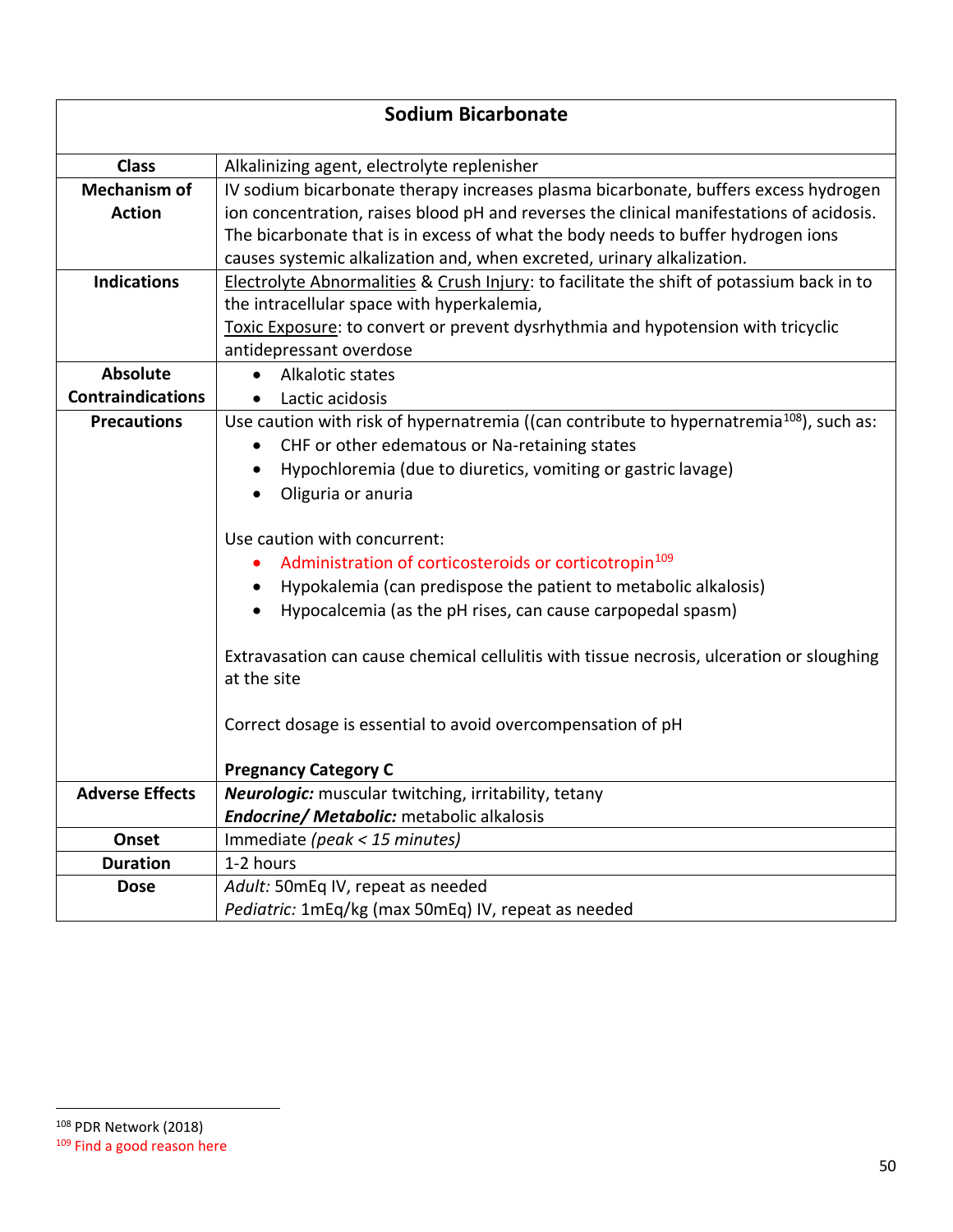| <b>Streptokinase</b>                         |                                                                                                                                                                                                                                                                                                                                                                                                                                                                                                                                                                                                                                                                                                                   |
|----------------------------------------------|-------------------------------------------------------------------------------------------------------------------------------------------------------------------------------------------------------------------------------------------------------------------------------------------------------------------------------------------------------------------------------------------------------------------------------------------------------------------------------------------------------------------------------------------------------------------------------------------------------------------------------------------------------------------------------------------------------------------|
| <b>Class</b>                                 | Fibrinolytic                                                                                                                                                                                                                                                                                                                                                                                                                                                                                                                                                                                                                                                                                                      |
| <b>Mechanism of</b><br>Action <sup>110</sup> | Acts with plasminogen (or plasmin) to produce an "activator complex" that converts<br>residual plasminogen into the proteolytic enzyme, plasmin. Plasmin is capable of<br>hydrolyzing fibrin into polypeptides; it also hydrolyzes fibrinogen and other plasma<br>proteins. Since plasminogen is present in the thrombus/ embolus, activation by<br>streptokinase occurs within the thrombus/ embolus as well as on its surface.                                                                                                                                                                                                                                                                                  |
| <b>Indications</b>                           | Acute Coronary Syndrome: to lyse clot and reverse ischemia associated with<br>myocardial infarction<br><b>Pulmonary Embolism: to lyse clot and improve cardiopulmonary function</b><br>Stroke: to lyse clot and reverse ischemia associated with thrombotic occlusion                                                                                                                                                                                                                                                                                                                                                                                                                                             |
| <b>Absolute</b><br><b>Contraindications</b>  | As outlined in Thrombolytic Checklist (applies to all indications/ uses)<br>Stroke or head trauma within the past three months<br>$\bullet$<br>Previous intracranial hemorrhage<br>٠<br>Previous intracranial or intraspinal surgery<br>٠<br>SBP ≥185 or DBP≥110 that does not respond to treatment <sup>111</sup><br>$\bullet$<br>BGL <50 that does not respond to treatment<br>٠<br>Bleeding, clotting problem or blood thinners<br>$\bullet$<br>Right arm vs left arm SBP >15<br>Pregnant female<br>Serious systemic disease (i.e. advanced cancer, severe liver or kidney disease,                                                                                                                            |
| <b>Precautions</b>                           | acute pancreatitis <sup>112</sup> )<br>Note: attempt should be made to contact<br>Medical Director prior to<br>administration<br>Use caution with concurrent (due to increased risk of bleeding):<br>Suspected aortic dissection<br>$\bullet$<br>Traumatic cardiopulmonary resuscitation<br>Known intracranial tumor<br>History of stroke in the past six months<br>May be ineffective if administered within 12 months of prior streptokinase or therapy<br>Antidysrhythmic and resuscitative medications should be available<br>Increased risk for side effects with any known drug allergy <sup>113</sup><br>Increased risk for side effects, but greater efficacy <sup>114</sup> , with faster administration |

<sup>110</sup> CSL Behring (2007)

- <sup>111</sup> CSL Behring (2007)
- <sup>112</sup> CSL Behring (2007)

 $114$  Bendary, et al. (2017)

<sup>113</sup> Aslanabadi, et al. (2018); Malik & Khan (2004)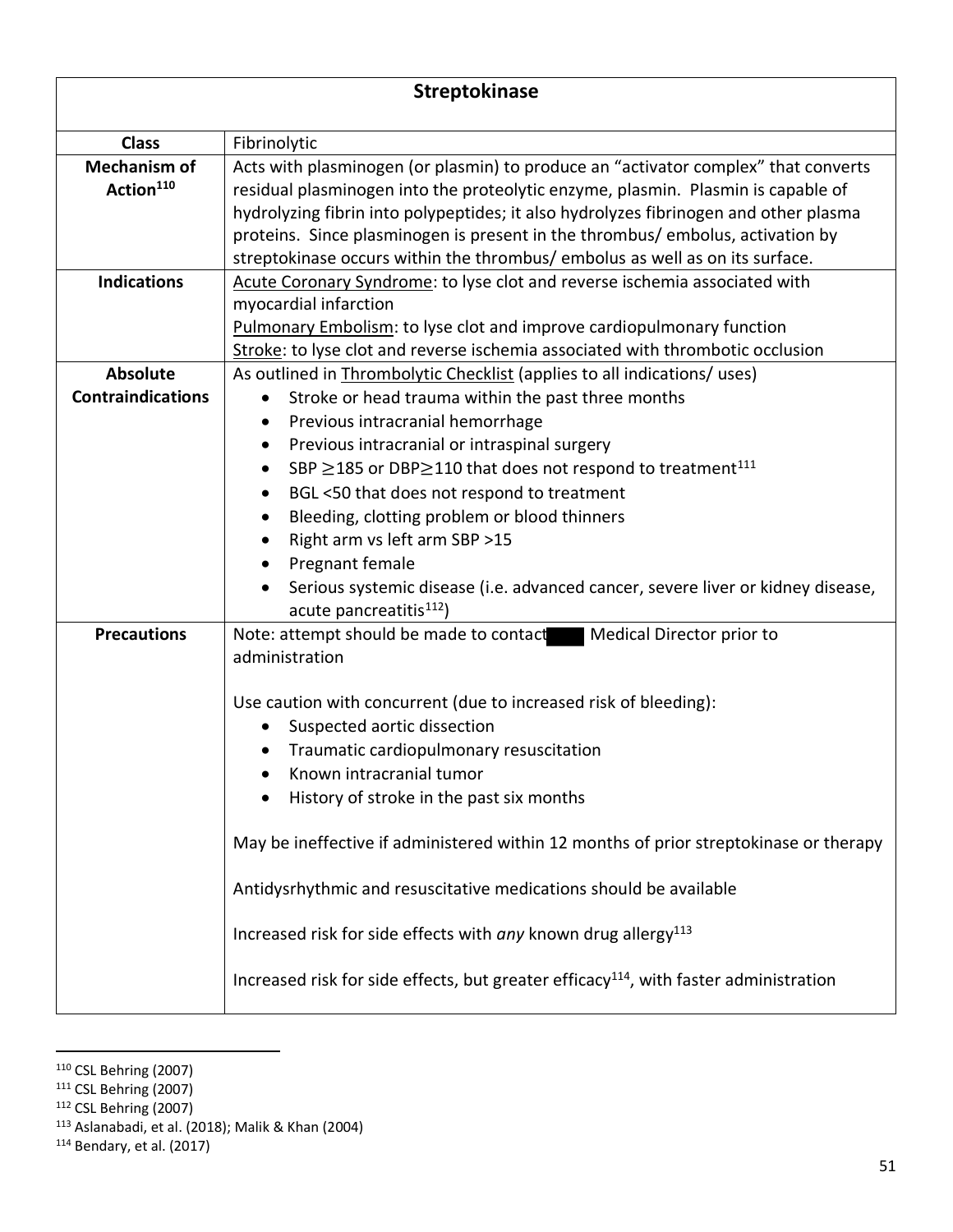|                                        | Pregnancy Category C <sup>115</sup>                                              |  |
|----------------------------------------|----------------------------------------------------------------------------------|--|
| <b>Adverse Effects</b>                 | <b>Neurologic:</b> fever                                                         |  |
|                                        | Cardiovascular: bleeding, hypotension <sup>116</sup>                             |  |
|                                        | GI/GU: nausea, vomiting                                                          |  |
| Onset                                  | < 1 hour (peak 80 minutes)                                                       |  |
| <b>Duration</b>                        | 2-36 hours (83 minutes)                                                          |  |
| <b>Dose</b>                            | <b>Acute MI</b>                                                                  |  |
|                                        | 1,500,000u IV over 30 - 60min, once <sup>117</sup>                               |  |
|                                        |                                                                                  |  |
|                                        | <b>Pulmonary Embolism</b>                                                        |  |
|                                        | Loading Dose: 250,000u IV over 30min <sup>118</sup>                              |  |
|                                        | Subsequent Infusion: 100,000u/hr for 24 hours                                    |  |
|                                        |                                                                                  |  |
|                                        | <b>Stroke</b>                                                                    |  |
|                                        | Adult >65kg: 1,500,000u IV over 60min, once                                      |  |
|                                        | Adult <65kg: 1,200,000u IV over 60min, once <sup>119</sup>                       |  |
| <b>How to Mix</b>                      | Acute MI <sup>120</sup>                                                          |  |
|                                        | 1,500,000u (one vial) in 50ml NS or D5W<br>$\bullet$                             |  |
|                                        | Reconstitute vial with 5ml fluid from the bag                                    |  |
|                                        | Add reconstituted med back to bag                                                |  |
|                                        | Administer at 50 - 100ml/hr<br>$\bullet$                                         |  |
|                                        | <b>Pulmonary Embolism</b> <sup>121</sup>                                         |  |
| 300,000u (two vials) in 90ml NS or D5W |                                                                                  |  |
|                                        | Start with 100ml NS or D5W                                                       |  |
|                                        | Waste 10ml from that bag                                                         |  |
|                                        | Take another 10ml from that bag, use it to reconstitute 2 vials of streptokinase |  |
|                                        | Mix those vials in the 80ml remaining in the bag                                 |  |
|                                        | Yields 3,000,000u in 90ml (33,333.3u/ml)                                         |  |
|                                        | Loading Dose: 7.5ml over 30min (set pump to 15ml/hr for 30min)                   |  |
|                                        | Subsequent Infusion: 3ml/hr                                                      |  |
|                                        |                                                                                  |  |
|                                        | Stroke <sup>122</sup>                                                            |  |
|                                        | 1,500,000u (one vial) in 50ml NS or D5W<br>$\bullet$                             |  |
|                                        | Reconstitute vial with 5ml fluid from the bag                                    |  |
|                                        | Add reconstituted med back to bag                                                |  |
|                                        | Adults >65kg: administer at 50ml/hr for one hour                                 |  |
|                                        | Adults <65kg: administer at 40ml/hr for one hour (10ml will not be given)        |  |

<sup>115</sup>

<sup>116</sup>Aslanabadi, et al. (2018); Lateef & Anatharam (2000); CSL Behring (2007)

<sup>117</sup> Abbot (date unknown); CSL Behring (2007)

<sup>118</sup> Abbot (date unknown); CSL Behring (2007)

<sup>119</sup> Wasn't able to find the reference for this dose

<sup>120</sup> Abbot (date unknown)

<sup>121</sup> CSL Behring (2007)

<sup>122</sup> John Wiley & Sons, Ltd. (2016)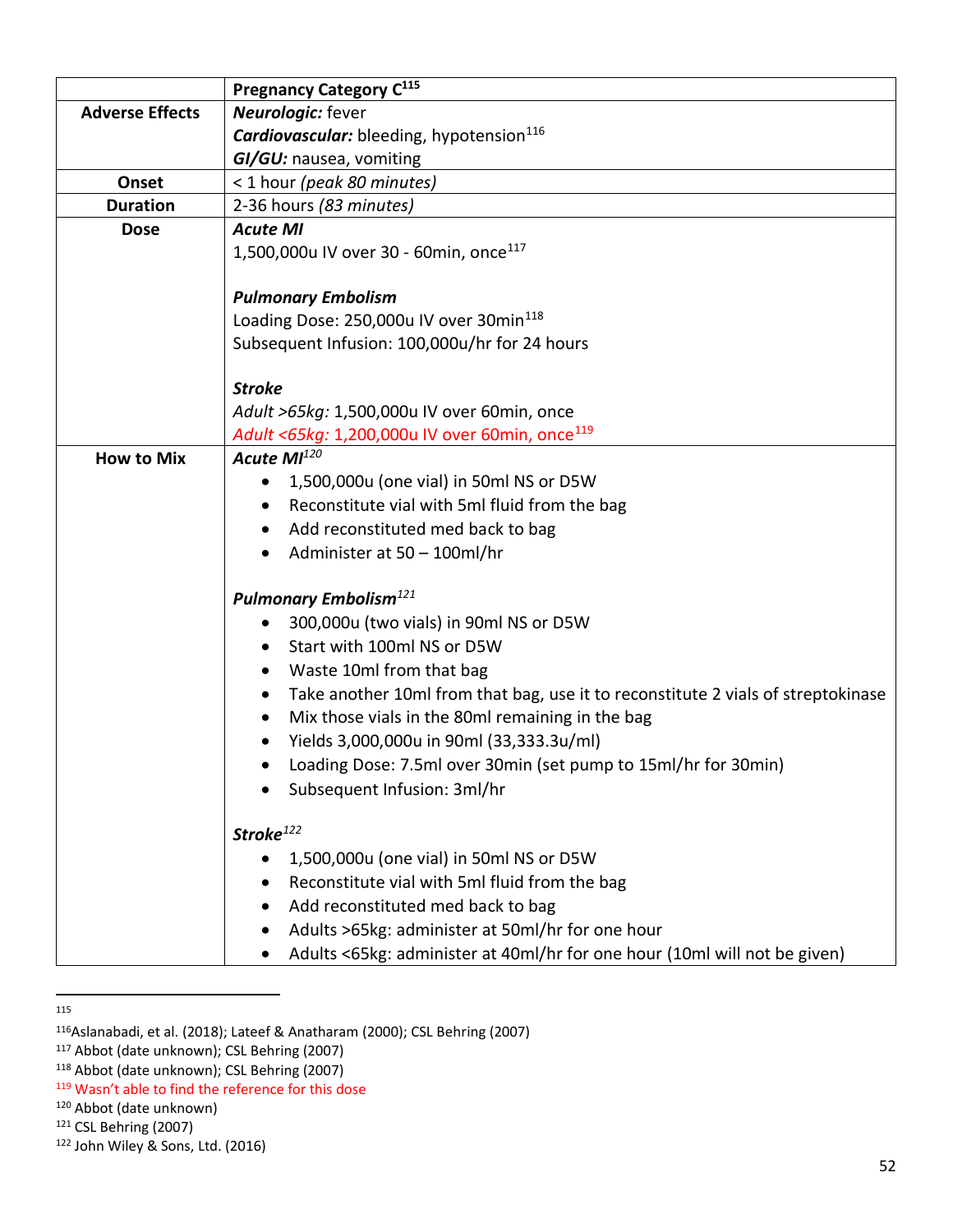|                          | Succinylcholine                                                                       |
|--------------------------|---------------------------------------------------------------------------------------|
| <b>Class</b>             | Depolarizing neuromuscular blocking agent                                             |
| <b>Mechanism of</b>      | Short acting skeletal muscle relaxant that exerts effects by binding with cholinergic |
| <b>Action</b>            | receptor sites, producing depolarization and preventing the action of acetylcholine.  |
|                          | This depolarization is observed as fasciculations of muscle groups.                   |
| <b>Indications</b>       | Rapid Sequence Intubation: to achieve paralysis to facilitate endotracheal intubation |
| <b>Absolute</b>          | Hyperkalemia<br>$\bullet$                                                             |
| <b>Contraindications</b> | Crush/ severe trauma >2 days                                                          |
|                          | Spinal cord injury >2 days                                                            |
|                          | Burn >24hrs,                                                                          |
|                          | Renal failure                                                                         |
|                          | Pseudocholinesterase deficiency,                                                      |
|                          | Known history of malignant hyperthermia,<br>٠                                         |
|                          | Neuromuscular disorders (i.e. muscular dystrophy),                                    |
|                          | Penetrating eye injury                                                                |
|                          |                                                                                       |
| <b>Precautions</b>       | Use caution with concurrent:                                                          |
|                          | Family history of malignant hyperthermia<br>٠                                         |
|                          | Family history of skeletal muscle myopathies                                          |
|                          | Suspected hyperkalemia                                                                |
|                          | Denervation of skeletal muscle or upper motor neuron injury                           |
|                          | Malignant hyperthermia presents with spasm of the masseter (jaw) muscles              |
|                          | progressing to generalized rigidity, tachycardia, tachypnea and elevated temperature. |
|                          | Treatment is Dantrolene and not readily available in                                  |
|                          | Cardiac dysrhythmia may occur with concurrent electrolyte abnormalities and/or        |
|                          | digitalis toxicity.                                                                   |
|                          |                                                                                       |
|                          | May be stored out of refrigeration at room temperature for 14 days.                   |
|                          |                                                                                       |
|                          | <b>Pregnancy Category Unknown</b>                                                     |
| <b>Adverse Effects</b>   | <b>Neurologic:</b> malignant hyperthermia                                             |
|                          | Cardiovascular: hypotension, bradycardia                                              |
|                          | Musculoskeletal: prolonged paralysis                                                  |
| Onset                    | 30-60 seconds (IV), 2-3 minutes (IM) (peak 1-3 minutes)                               |
| <b>Duration</b>          | 2-3 minutes (IV), 10-30 minutes (IM) (half-life 5-10 minutes)                         |
| <b>Dose</b>              | Adult: 1.5-2mg/kg IV                                                                  |
|                          | Pediatric: 2mg/kg IV                                                                  |

<sup>123</sup> Can we verify this? Do you know?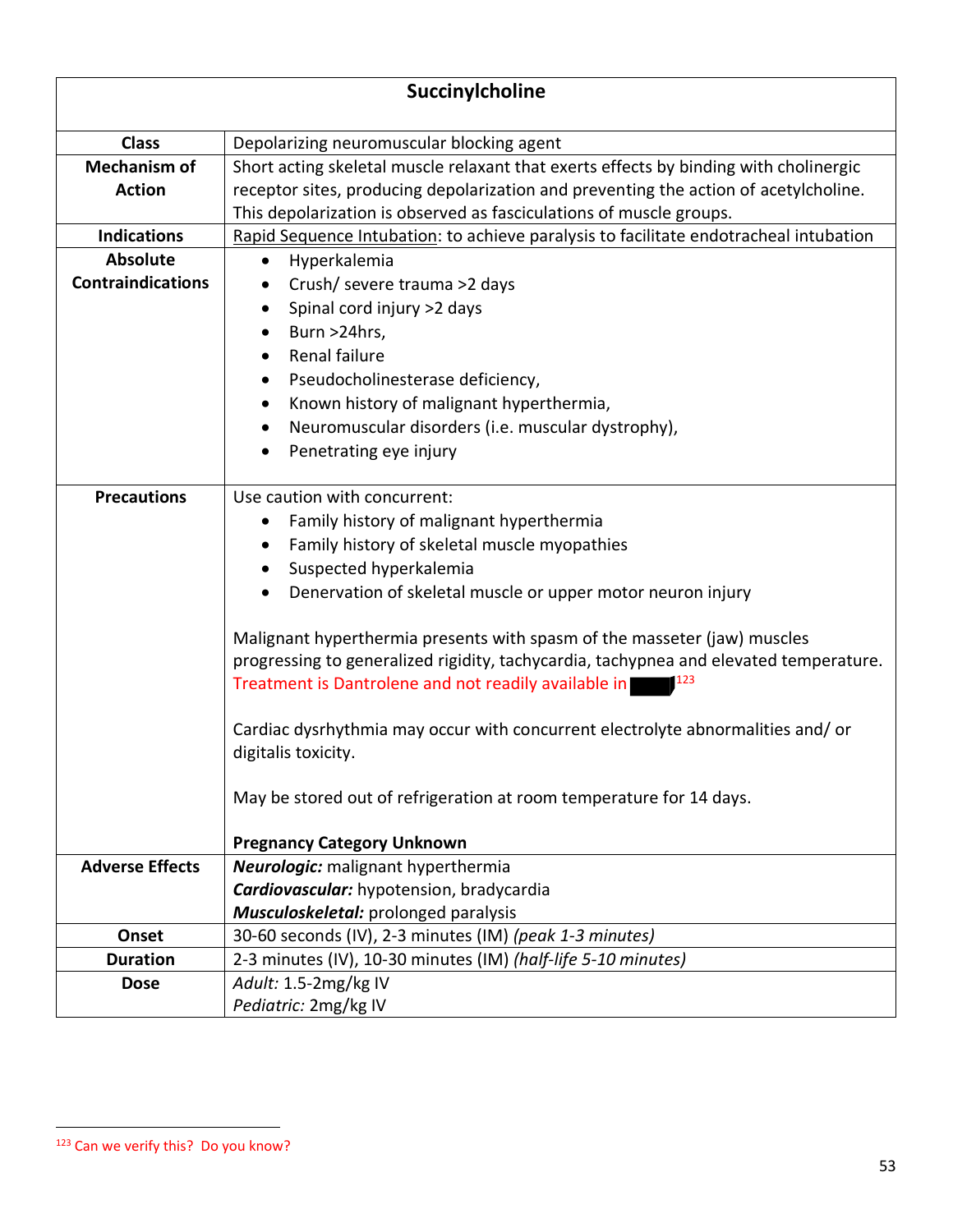| <b>Terbutaline</b>                   |                                                                                                                                                                                                                                                                                                                                                                                                                |
|--------------------------------------|----------------------------------------------------------------------------------------------------------------------------------------------------------------------------------------------------------------------------------------------------------------------------------------------------------------------------------------------------------------------------------------------------------------|
| <b>Class</b>                         | Sympathomimetic, beta-2 agonist (bronchodilator and tocolytic)                                                                                                                                                                                                                                                                                                                                                 |
| <b>Mechanism of</b><br><b>Action</b> | B-adrenergic receptor agonist which exerts a preferential effect on B-2 adrenergic<br>receptors, such as those located in smooth muscle. The B-adrenergic agonists<br>produce many of the pharmacologic effects by activation of adenyl cyclase, the<br>enzyme which catalyzed the conversion of adenosine triphosphate to cyclic adenosine<br>monophosphate. It is excreted in the urine.                     |
| <b>Indications</b>                   | Bronchospasm: to cause bronchodilation with reversable etiology (i.e. asthma, COPD,<br>allergic reaction)<br>Preterm Labor & Tocolytics: to induce tocolysis/ postpone delivery of a fetus                                                                                                                                                                                                                     |
| <b>Absolute</b>                      | History of sensitivity to sympathomimetic amines <sup>124</sup>                                                                                                                                                                                                                                                                                                                                                |
| <b>Contraindications</b>             |                                                                                                                                                                                                                                                                                                                                                                                                                |
| <b>Precautions</b>                   | Use caution with concurrent <sup>125</sup> :<br>Cardiovascular disorders or digitalis use (can increase sympathetic response<br>and lengthen QT segment)<br>Hyperthyroidism (may be more sensitive to adverse effects)<br>Diabetes mellitus (can aggravate DKA)<br>History of seizures (may case seizures)<br>May cause pulmonary edema in pregnancy<br>Monitor for hypokalemia<br><b>Pregnancy Category B</b> |
| <b>Adverse Effects</b>               | Neurologic: anxiety, nervousness, headache, dizziness, drowsiness<br><b>Cardiovascular:</b> palpitations, tachycardia, premature ventricular contractions<br>GI/GU: nausea, vomiting<br><b>Musculoskeletal:</b> tremors, muscle cramps                                                                                                                                                                         |
| Onset                                | < 15 minutes (SC) (peak 30-60 minutes (SC)                                                                                                                                                                                                                                                                                                                                                                     |
| <b>Duration</b>                      | 1.5-4 hours (SC) (half-life 3-4 hours)                                                                                                                                                                                                                                                                                                                                                                         |
| Dose <sup>126</sup>                  | <b>Bronchospasm</b><br>Adult: 0.25mg SQ, may repeat once<br>Pediatric: 0.005 - 0.01mg/kg SQ, may repeat once<br><b>Tocolysis</b><br>0.25mg SQ, may repeat to 3 total doses or until Magnesium Sulfate is ready                                                                                                                                                                                                 |

<sup>125</sup> List comes from Blesdoe & Clayden (2019) and **Explanations at a set of explanations all come from PDR Network (2018)** 

<sup>124</sup> Such as Ephedrine

 $^{126}$  Here says SQ, FRGs say IM – normally it is SQ, but would there be a faster onset with IM? Need to look in to that (or just list it as IM/SQ in both spots)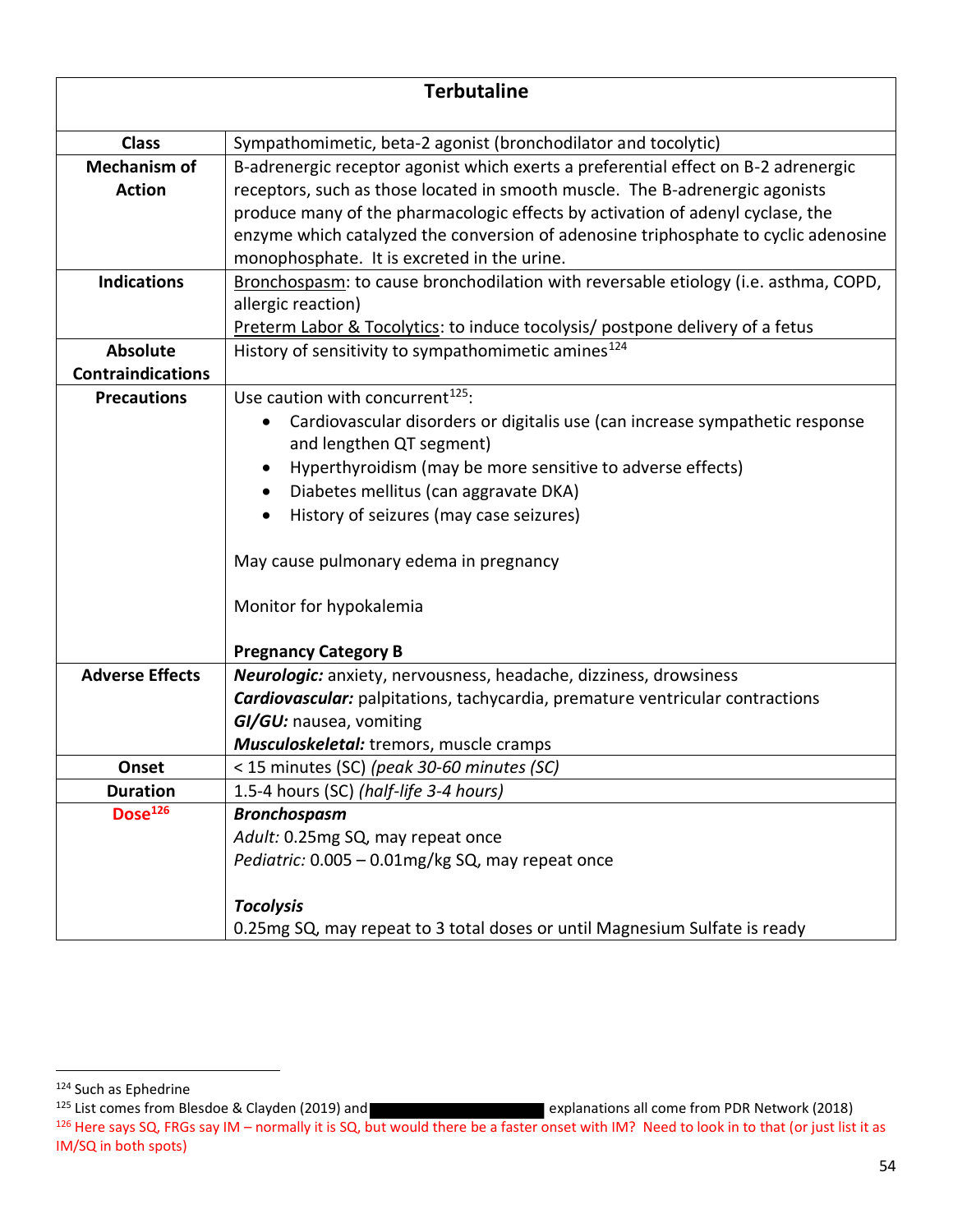| Tetanus Immune Globulin/ Tetanus Anti-Toxin <sup>127</sup> |                                                                                                                                                                                                                                                             |
|------------------------------------------------------------|-------------------------------------------------------------------------------------------------------------------------------------------------------------------------------------------------------------------------------------------------------------|
| <b>Class</b>                                               | Immunoglobin                                                                                                                                                                                                                                                |
| <b>Mechanism of</b><br><b>Action</b>                       | Tetanus Anti-Toxin is a sterile proteolytically refined solution of globulins. It is<br>prepared from serum obtained from equines (horses), hyperimmunized with<br>tetanus toxoid and toxin. <sup>128</sup>                                                 |
|                                                            | Tetanus Immune Globulin is a human-prepared immunoglobulin that provides<br>passive immunity towards tetanus by supplying antibodies to neutralize the free<br>form of toxins produced by Clostridium tetani. <sup>129</sup>                                |
|                                                            | While both the Immune Globulin and Anti-Toxin contain immunoglobulins that help<br>remove unbound tetanus toxin after exposure, their preparation is different and<br>they are referred to in this document as follow:<br>"Equine Preparation" - Anti-Toxin |
|                                                            | "Human Preparation" - Tetanus Immune Globulin (TIG)                                                                                                                                                                                                         |
|                                                            | Note that "Tetanus Toxoid" refers to a vaccination and is both different in nature<br>from the Immune Globulin/ Anti-Toxin and not typically available as a single shot,<br>rather it is included in the "Tdap."130                                         |
| <b>Indications</b>                                         | Tetanus: prophylaxis for tetanus, treatment of tetanus                                                                                                                                                                                                      |
| <b>Absolute</b><br><b>Contraindications</b>                | Previous anaphylactic reaction to equine sera (when using the equine preparation)                                                                                                                                                                           |
| <b>Precautions</b>                                         | Use caution with concurrent history of allergic diseases (such as asthma, eczema,<br>hay fever, etc.)                                                                                                                                                       |
|                                                            | There is an increased risk of allergic reaction with equine preparation, therefore<br>precautions should be taken (i.e. intradermal skin test prior to full dose)                                                                                           |
|                                                            | Should not be administered with concurrent Beta-Blocker use (other than<br>Esmolol) <sup>131</sup>                                                                                                                                                          |
|                                                            | <b>Pregnancy Category C</b>                                                                                                                                                                                                                                 |
| <b>Adverse Effects</b>                                     | Musculoskeletal: joint pain, edema<br>Skin: rash, urticaria, itching                                                                                                                                                                                        |
| Onset                                                      | Not applicable                                                                                                                                                                                                                                              |
| <b>Duration</b>                                            | Not applicable                                                                                                                                                                                                                                              |

<sup>130</sup> National (2018)

<sup>127</sup> SII (date unknown)

<sup>128</sup> SII (date unknown)

<sup>129</sup> Drugs.com (2019)

<sup>&</sup>lt;sup>131</sup> WHO (2010)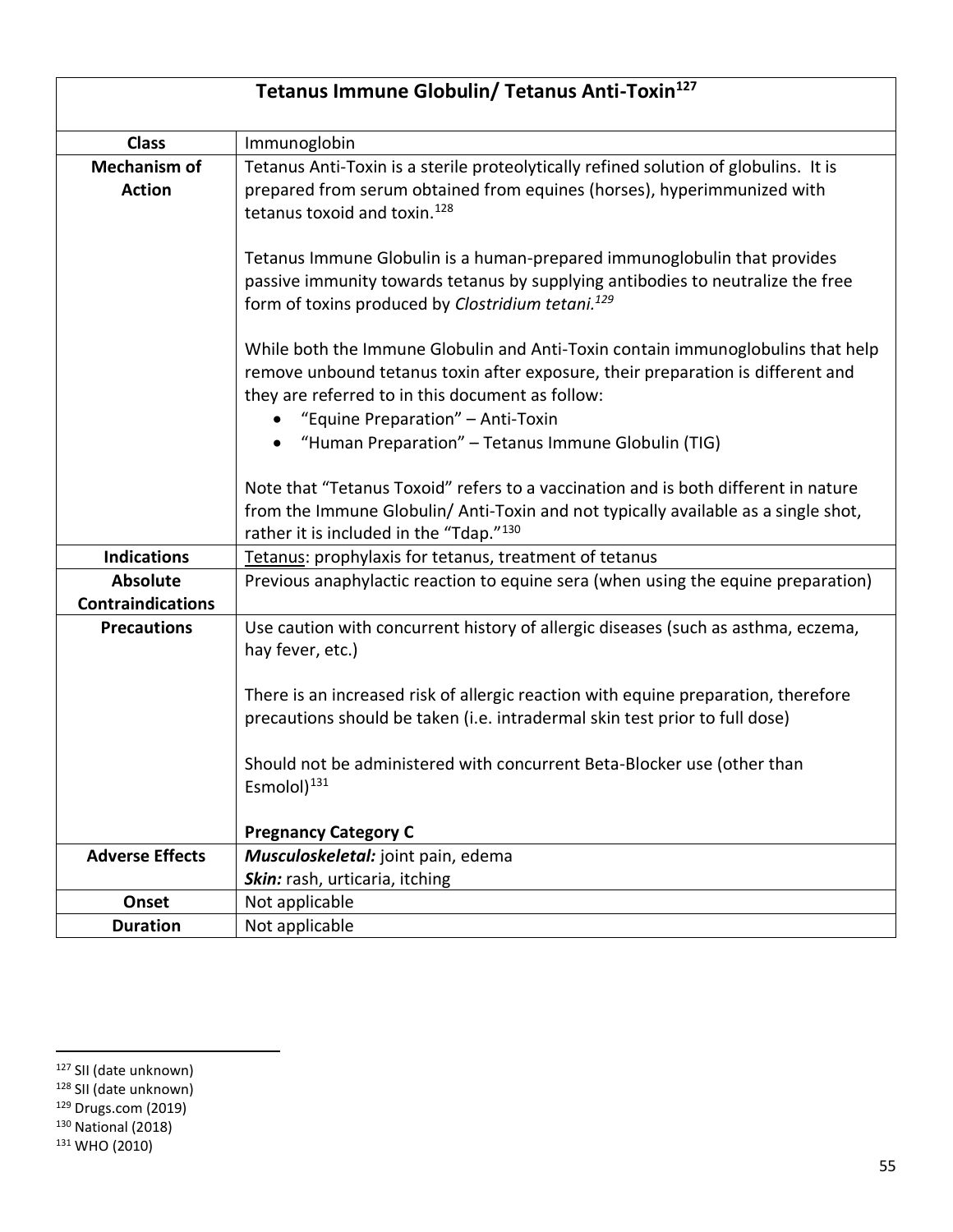| Dose <sup>132</sup> | Prophylaxis                                                                               |
|---------------------|-------------------------------------------------------------------------------------------|
|                     | Equine Preparation <sup>133</sup>                                                         |
|                     | Adult: 3000u IM, once                                                                     |
|                     | Pediatric: 1500u IM once                                                                  |
|                     | Human Preparation <sup>134</sup>                                                          |
|                     | Adult: 250u IM, once                                                                      |
|                     | Pediatric:250u IM, once                                                                   |
|                     | <b>Treatment</b>                                                                          |
|                     | <b>Equine Preparation</b> <sup>135</sup>                                                  |
|                     | Adult: 50,000u IV/IM, once <sup>136</sup>                                                 |
|                     | Pediatric >50lbs (22.7kg): 40,000u IV/IM, once                                            |
|                     | Pediatric< 50lbs (22.7kg): 20,000u IV/IM, once <sup>137</sup>                             |
|                     | Human Preparation <sup>138</sup>                                                          |
|                     | Adult & Pediatric: 500u IM <sup>139</sup> , once (and consider infiltration of additional |
|                     | medication around the wound)                                                              |

<sup>132</sup> These doses are different than what I initially put in the FRGs, but reflect the Drug.com articles you had initially referenced in your protocol (it's been confusing to sift thru all the information on this!)

<sup>133</sup> Drugs.com (1998); "adult" defined as weighing 65lbs (29.5kg) or more

<sup>134</sup> Drugs.com (2019)

<sup>&</sup>lt;sup>135</sup> To treat this we would need 30ish vials of the equine preparation – should we just stick with prophylaxis or can we make a note that if we have it, we can mix it up and share with the receiving?

<sup>136</sup> Drugs.com (1998)

<sup>137</sup> I wasn't able to find these pedi doses in the docs you referenced, Drugs (1998) says to match the adult dose – I'm ok to leave them as is, was just curious if you go them someplace else so that I can cite them <sup>138</sup> Drugs.com (2019)

<sup>139</sup> Drugs.com (2019) says 3,000-6,000u, but mentions that some experts (to include the WHO and CDC) say 500u works – went with the smaller dose; if we go with that dose: National (2018); WHO (2010)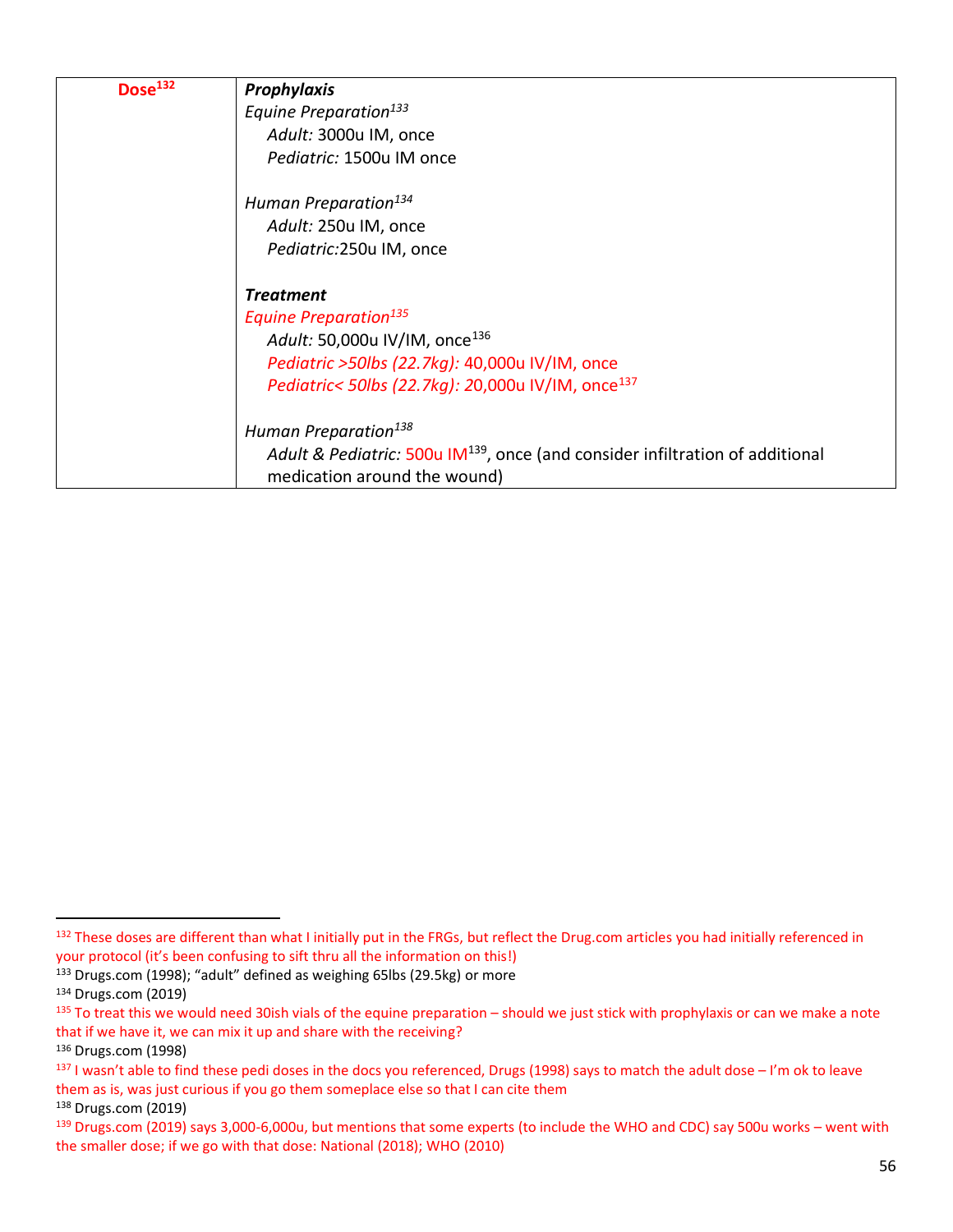| Tranexamic Acid <sup>140</sup> |                                                                                                                                                                                                                                                                                                                                                                       |
|--------------------------------|-----------------------------------------------------------------------------------------------------------------------------------------------------------------------------------------------------------------------------------------------------------------------------------------------------------------------------------------------------------------------|
| <b>Class</b>                   | Antifibrinolytic <sup>141</sup>                                                                                                                                                                                                                                                                                                                                       |
| <b>Mechanism of Action</b>     | Tranexamic acid is a synthetic lysine amino acid derivative that inhibits the<br>activation of plasminogen to plasmin to prevent the breakdown of fibrin clots.<br>With the reduction of plasmin activity, it also reduces complement and C1                                                                                                                          |
|                                | activation which ultimately decreases inflammation associated with hereditary<br>angioedema.                                                                                                                                                                                                                                                                          |
| <b>Indications</b>             | Shock & Trauma: to increase clot formation with life-threatening hemorrhagic<br>related to traumatic injury<br>Vaginal Bleed & Ectopic Pregnancy: to increase clot formation with life-threatening<br>hemorrhage related to obstetrical issues <sup>142</sup>                                                                                                         |
| <b>Absolute</b>                | Isolated head injury<br>$\bullet$                                                                                                                                                                                                                                                                                                                                     |
| <b>Contraindications</b>       | Injury greater than 3 hours old (or unknown time of onset)<br>Active thromboembolic disease (PE, DVT, etc.) <sup>143</sup>                                                                                                                                                                                                                                            |
| Precautions <sup>144</sup>     | Use caution with concurrent:<br>Renal insufficiency (risk of drug accumulation, consider smaller dose)<br>Risk of thromboembolic disease (may cause PE, DVT, etc.)<br>Hematuria (can cause ureter obstruction)<br>٠<br>Give slowly, as rapid administration may cause dizziness and/ or hypotension<br>May cause thromboembolic events<br><b>Pregnancy Category B</b> |
| <b>Adverse Effects</b>         | Neurological: blurred vision, anxiety<br>Respiratory: pulmonary edema<br>Cardiovascular: increased clot formation, DVT<br>GI/GU: nausea, vomiting                                                                                                                                                                                                                     |
| Onset                          | Immediate                                                                                                                                                                                                                                                                                                                                                             |
| <b>Duration</b>                | 24hrs (half-life 3 hours)                                                                                                                                                                                                                                                                                                                                             |
| <b>Dose</b>                    | Adult: 1g over 10min, followed by 1g over 8 hours<br>Pediatric: not indicated                                                                                                                                                                                                                                                                                         |
| <b>How to Mix</b>              | Bolus: slow IV push or dilute in 50ml NS (2 ampules)<br>Infusion: 1g (2 ampules) diluted in NS or LR (consider placing in 1000ml bag and<br>giving at 125ml/hr) <sup>145</sup>                                                                                                                                                                                        |

<sup>140</sup> Barringer Group, LLC (2019)

<sup>141</sup> Samarth (date unknown)

<sup>142</sup> Samarth (date unknown); Sullivan (2017)

<sup>143</sup> Samarth (date unknown)

<sup>144</sup> Samarth (date unknown)

<sup>145</sup> Samarth (date unknown)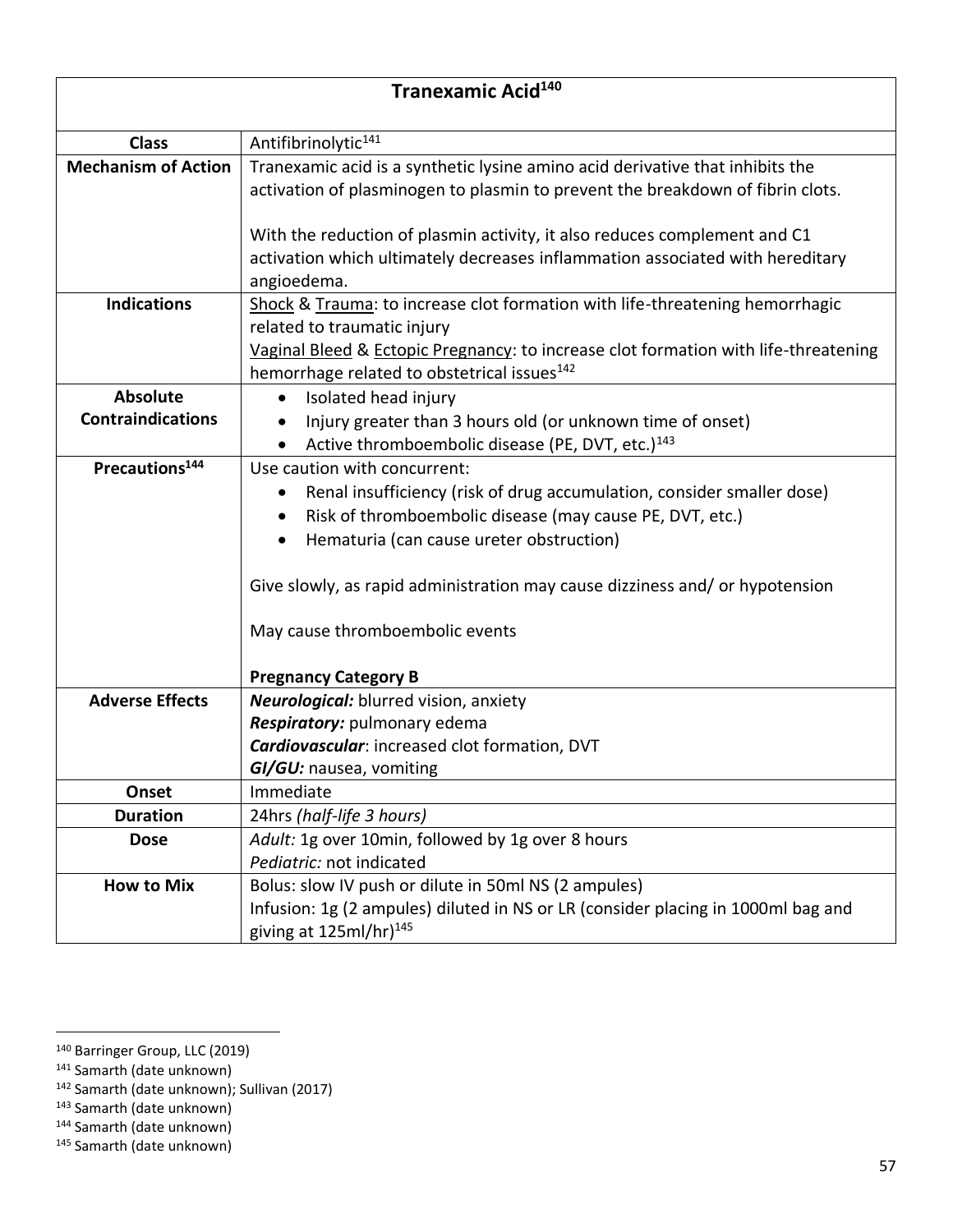| Vasopressin              |                                                                                     |  |
|--------------------------|-------------------------------------------------------------------------------------|--|
| <b>Class</b>             | Posterior pituitary hormone, vasoconstrictor                                        |  |
| <b>Mechanism of</b>      | Directly stimulates smooth muscle V1 receptors resulting in vasoconstriction. Acts  |  |
| <b>Action</b>            | similarly to endogenous antidiuretic hormone, causes GI peristalsis, and stimulates |  |
|                          | vasoconstriction of capillaries and small arterioles.                               |  |
| <b>Indications</b>       | Shock & Hypotension: to increase BP in cases of distributive shock                  |  |
| <b>Absolute</b>          | None                                                                                |  |
| <b>Contraindications</b> |                                                                                     |  |
| <b>Precautions</b>       | Use caution with concurrent:                                                        |  |
|                          | Chronic nephritis accompanied by nitrogen retention <sup>146</sup>                  |  |
|                          | Ischemic heart disease & advanced arteriosclerosis (can worsen cardiac<br>$\bullet$ |  |
|                          | output and precipitate anginal pain)                                                |  |
|                          | PVCs <sup>147</sup>                                                                 |  |
|                          | Pregnancy (can decrease placental blood flow <sup>148</sup> )                       |  |
|                          | Pregnancy Category C <sup>149</sup>                                                 |  |
| <b>Adverse Effects</b>   | Neurologic: headache, vertigo, fever                                                |  |
|                          | Respiratory: bronchospasm                                                           |  |
|                          | Cardiovascular: acute coronary syndrome, bradycardia, arrythmia, hypertension,      |  |
|                          | venous thrombosis, anaphylaxis                                                      |  |
|                          | GI/GU: GI distress                                                                  |  |
|                          | Skin: angioedema, pallor, diaphoresis, blanching of skin, rash, urticaria           |  |
| Onset                    | Variable                                                                            |  |
| <b>Duration</b>          | 30-60 minutes (half-life 10 - 20 minutes)                                           |  |
| <b>Dose</b>              | Adult: 0.01-0.04 units/min                                                          |  |
|                          | Pediatric: not indicated for pediatric patients                                     |  |
| <b>How to Mix</b>        | 20u in 100ml NS or D5W (yields 0.2u/ml)                                             |  |

<sup>148</sup> PDA Network (2018)

<sup>146</sup> Find a reason (also listed in PDA Network, but no reason given)

<sup>147</sup> Find a reason

<sup>149</sup> PDA Network (2018)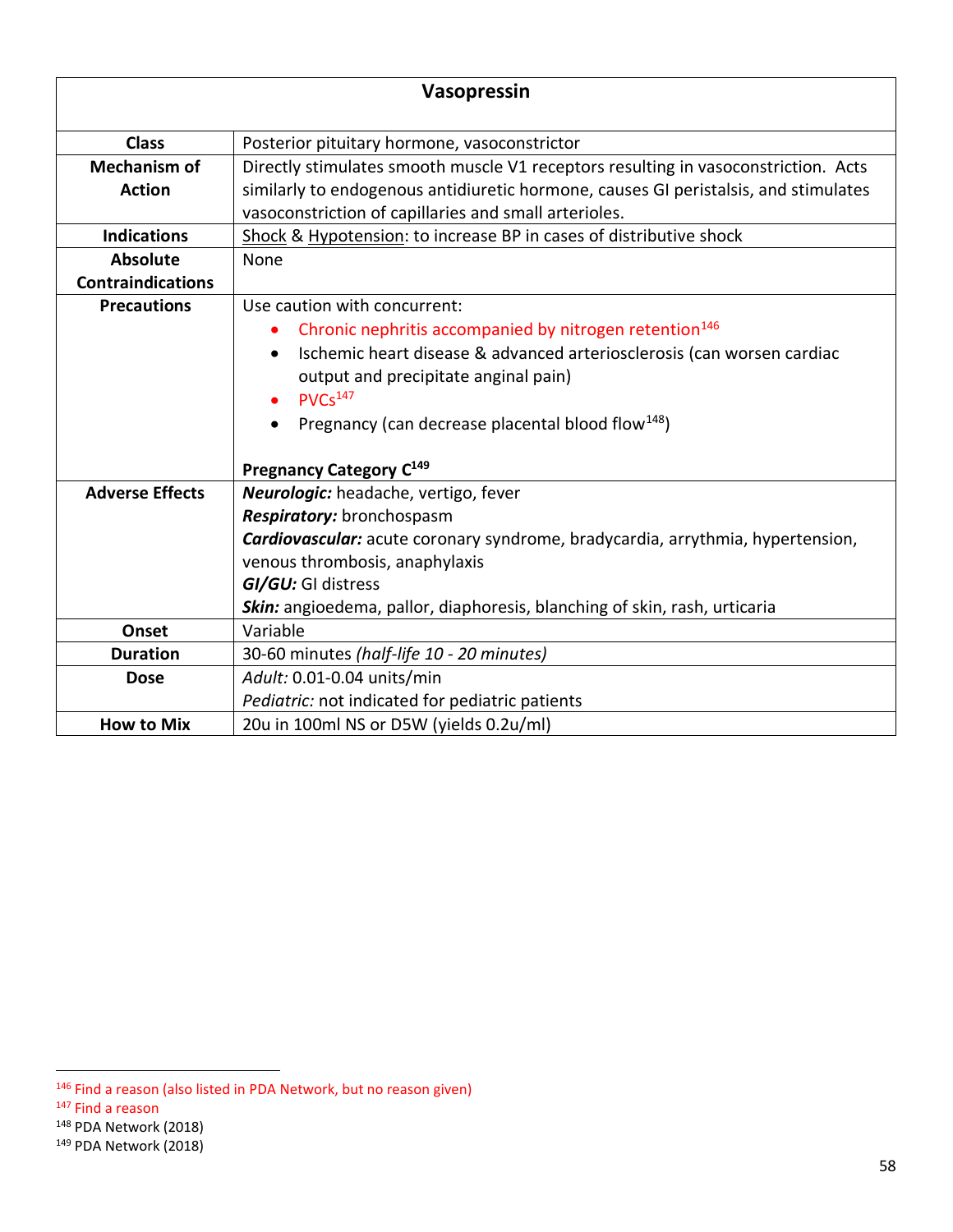| Vecuronium               |                                                                                     |  |
|--------------------------|-------------------------------------------------------------------------------------|--|
| <b>Class</b>             | Nondepolarizing neuromuscular blocking agent                                        |  |
| <b>Mechanism of</b>      | Bind to cholinergic receptors at the motor end plate. Does not produce muscular     |  |
| <b>Action</b>            | depolarization, so risk of hyperkalemic complications minimized in comparison to    |  |
|                          | depolarizing agent.                                                                 |  |
| <b>Indications</b>       | Pain, Agitation & Sedation: to control agitation in a ventilated patient when other |  |
|                          | interventions are ineffective                                                       |  |
| <b>Contraindications</b> | Unsecured airway<br>$\bullet$                                                       |  |
|                          | Inadequate confirmation of endotracheal tube                                        |  |
| <b>Precautions</b>       | With agitation that can be managed by other means, defer from paralysis             |  |
|                          |                                                                                     |  |
|                          | Use caution with concurrent:                                                        |  |
|                          | Sever hepatic disease (can cause prolonged neuromuscular blockade <sup>150</sup> )  |  |
|                          | Neuromuscular disorder (myasthenia gravis - can cause prolonged<br>$\bullet$        |  |
|                          | neuromuscular blockade <sup>151</sup> )                                             |  |
|                          |                                                                                     |  |
|                          | Concomitant sedative and analgesic use required                                     |  |
|                          |                                                                                     |  |
|                          | <b>Pregnancy Category C</b>                                                         |  |
| <b>Adverse Effects</b>   | Respiratory: apnea                                                                  |  |
|                          | Cardiovascular: hypotension, tachycardia and bradycardia, circulatory collapse      |  |
| Onset <sup>152</sup>     | $2.5 - 3min$                                                                        |  |
| Duration <sup>153</sup>  | 1.5 hours (half-life 45-65 minutes)                                                 |  |
| <b>Dose</b>              | Adult & Pediatric: 0.1mg/kg IV, repeat as needed                                    |  |

<sup>150</sup> PDA Network (2018)

<sup>151</sup> PDA Network (2018)

<sup>&</sup>lt;sup>152</sup> Barringer Group, LLC (2019)

<sup>153</sup> Barringer Group, LLC (2019)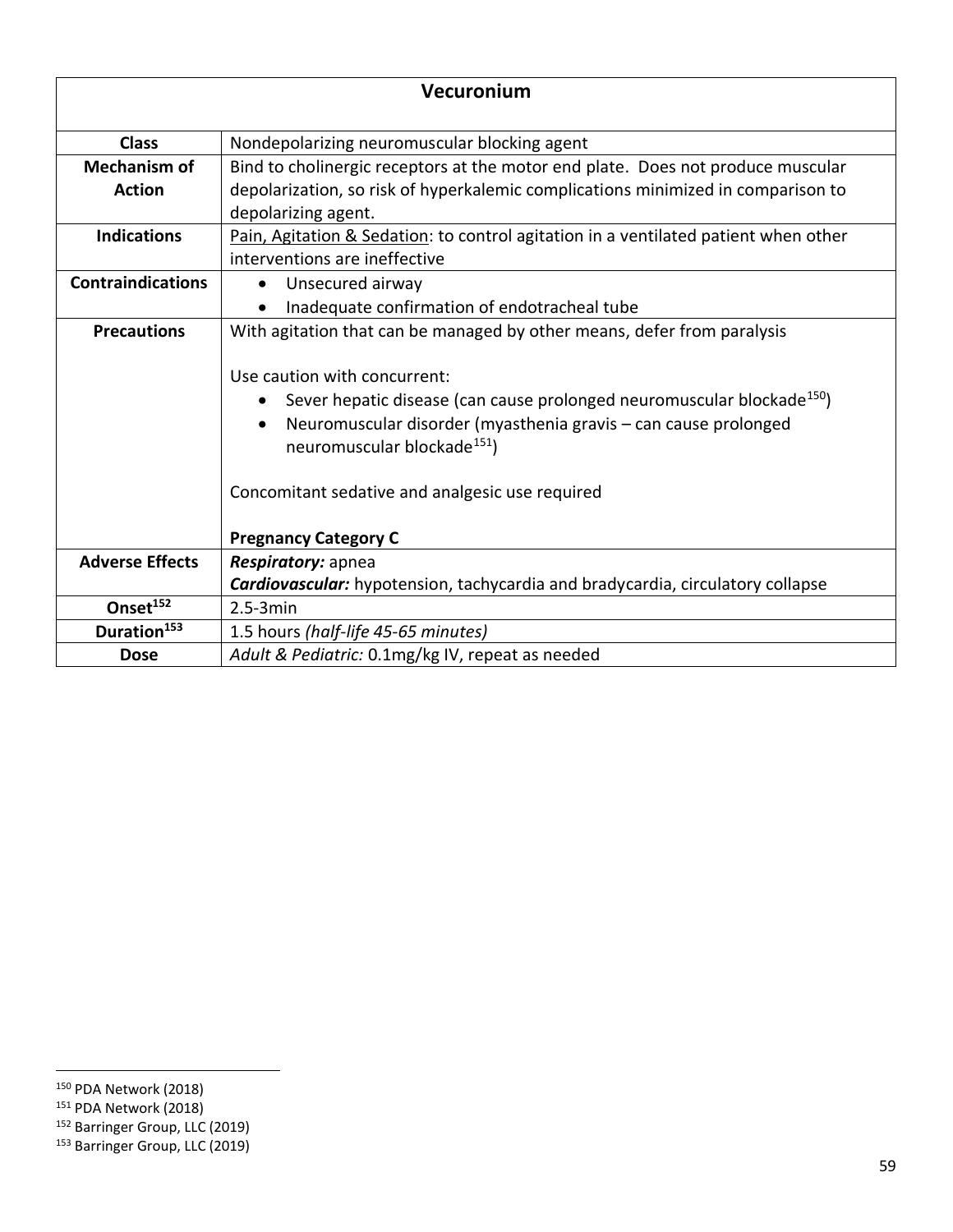| <b>Drug</b>                   |  |
|-------------------------------|--|
| <b>Class</b>                  |  |
| <b>Mechanism of Action</b>    |  |
| <b>Indications</b>            |  |
| <b>Contraindications</b>      |  |
| <b>Precautions</b>            |  |
| <b>Adverse Effects</b>        |  |
| Onset                         |  |
| <b>Duration</b>               |  |
| <b>Field Reference Guides</b> |  |
| <b>Dose</b>                   |  |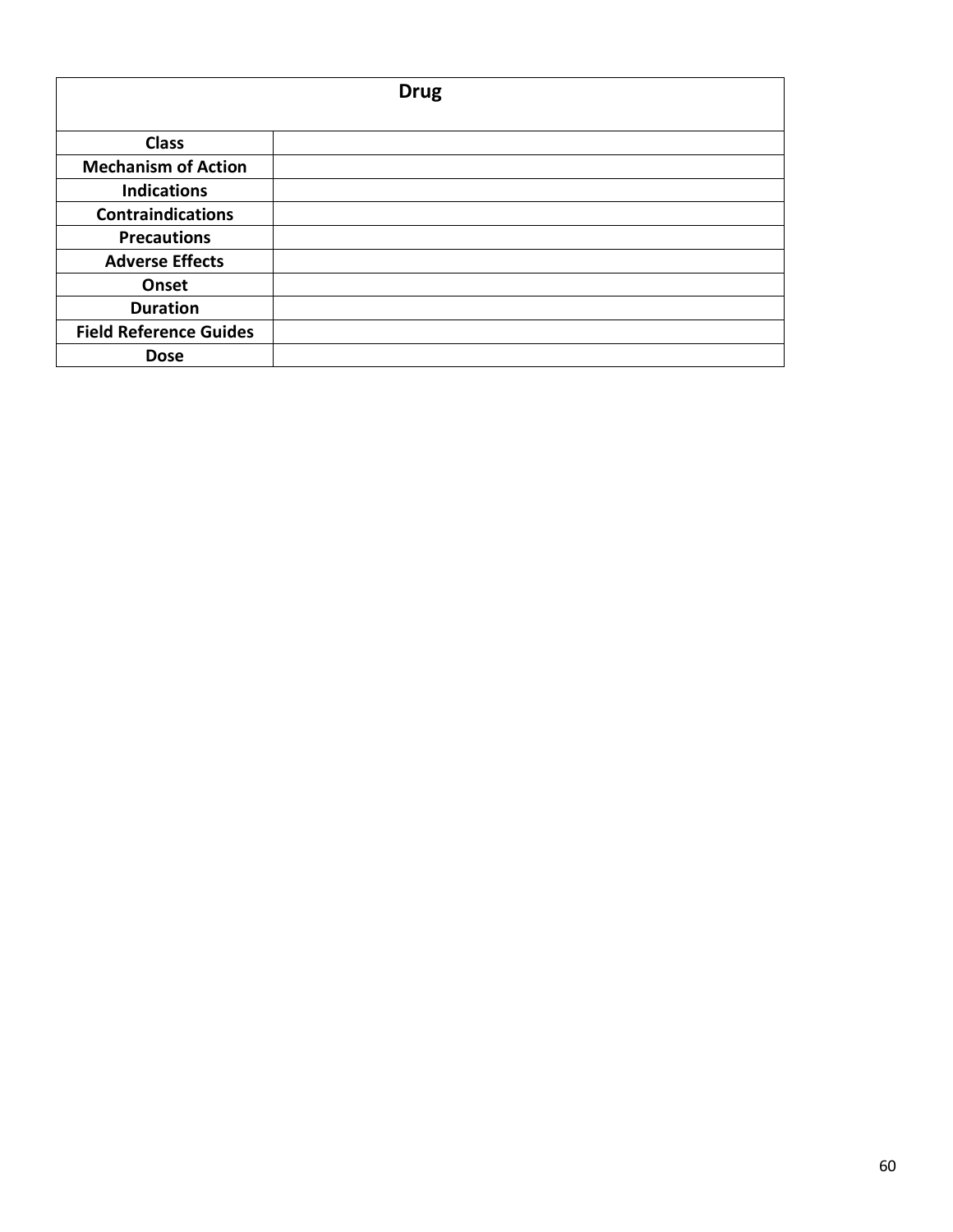## **Additional References**

Abbott (date unknown). Icikinase: Recombinant Streptokinase for Injection I.P. [Product Insert]. Telangara, India.

American College of Obstetricians and Gynecologists (2016). Committee Opinion: Magnesium Sulfate Use in Obstetrics. *Obstetrics and Gynecology, 127*, p. e52-53.

American Heart Association (2016). *Advanced Cardiovascular Life Support: Provider Manual*. [Cited as: ACLS (2015)]

American Heart Association (2016). *Pediatric Advanced Life Support: Provider Manual*. [Cited as: PALS (2015)]

Aslanbadi, N., Safaie, N., Talebi, F., Dousti, S. & Entezari-Maleki, T. (2018). The Streptokinase Therapy Complications and its Associated Risk Factors in Patients with Acute ST Myocardial Infarction. *Iranian Journal of Pharmaceutical Research, 17, p 53-63.*

Barringer Group, LLC (2019). Critical-Medical Guide, Version 9. [Mobile Application].<sup>154</sup>

Bendary, A., Tawfik, W., Mahros, M. & Salem, M. (2017). Fibrinolytic Therapy in Patients with ST-Segment Elevation Myocardial Infarction: Accelerated Versus Standard Streptokinase Infusion Regimen. *Journal of Thoracic Resuscitation*, 9(4), p 209-214.

Biocon (2015). *Insulin-R (regular): Insulin Injection, Soluble Ph. Eur.* [Product Insert]. Bangalore, India.

Black, R. A. & Hill, D. A. (2003). Over-the-Counter Medications in Pregnancy. *American Family Physician, 67*(12), p 2517-2524.

Bracken, M. B. (2012). Steroids for acute spinal injury. *Cochrane Datanase of Systematic Reviews, 1*, Art. No.: CD001046.

Campbell, K. & Doogue, M. (2012). Evaluating and managing patients with thyrotoxicosis. *American Family Physician, 41*(8), p 564-572.

CSL Behring Canada Inc. (2007). *Streptase: Streptokinase Injection*. [Product Insert]. Ottowa, Ontario.

Drugs.com (1998). *Tetanus Antitoxin (Systemic)*. Retrieved from https://www.drugs.com/mmx/tetanusantitoxin.html.

Drugs.com (2019). *Tetanus Immune Globulin (Human)*. Retrieved from https://www.drugs.com/ppa/tetanusimmune-globulin-human.html.

Fresenius Kabi (2016). *Magnesium Sulfate: Injection, USP 50%.* [Product Insert]. Lake Zurich, IL.

<sup>154</sup> While the app has been cited, there are additional primary references cited within the app – those have been omitted for simplicity's sake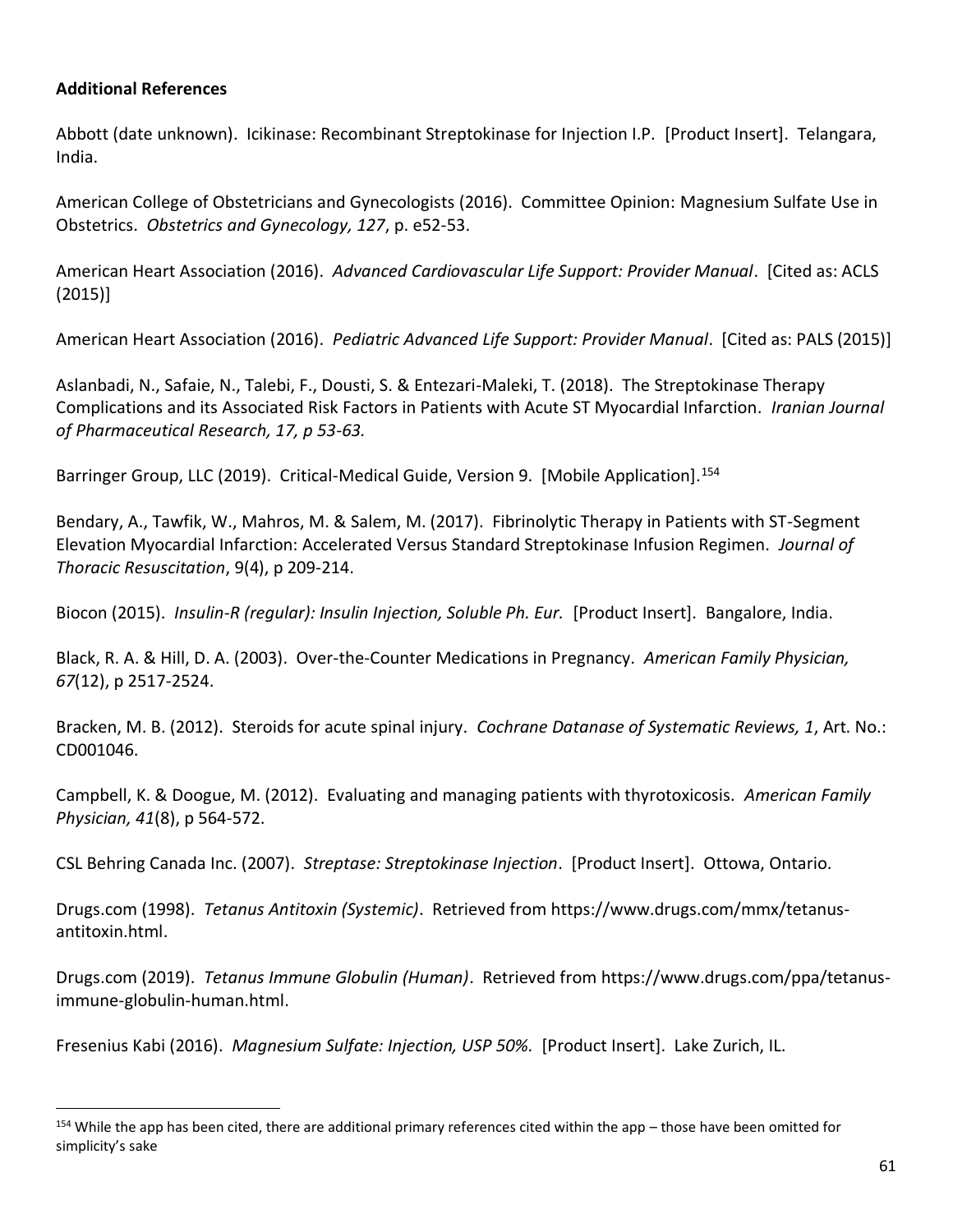Fresenius Kabi (2013). *Metoprolol Tartrae: Injection, USP*. [Product Insert]. Lake Zurich, IL.

John Wiley & Sons, Ltd. (2016). Thrombolysis for acute ischaemic stroke (Review). *The Cochrane Collaboration*. 155

Lateef, F. & Anantharaman, V. (2000). Hypotension in Acute Myocardial Infarction Patients Given Streptokinase. *Singapore Medical Journal*, 41(4), p 172-176.

Malik, J. A. & Khan, G. Q. (2004). Adverse Effect Profile of Streptokinase Therapy in Patients with Acute Myocardial Infarction: A Prospective Study. *JK Practitioner*, 11(2), p 106-109.

Murchison, L. E., How, J. & Bewser, P. D. (1979). Comparison of Propranolol and Metoprolol in the Management of Hyperthyroidism. *British Journal of Clinical Pharmacology, 8*, p 581-587.

National Association of Emergency Medical Technicians (2017). Advanced Medical Life Support (2<sup>nd</sup> Ed.). Jones & Bartlett: Burington, MA. [Cited as: AMLS (2017)]

Nickson, C. (2019). Calcium, Digoxin Toxicity and 'Stone Heart' Theory. *Life in the Fast Lane.* Retrieved from https://litfl.com/calcium-digoxin-toxicity-and-stone-heart-theory/.

PDR Network (2018). mobilePDR, Verson 2.0.6. [Mobile Application].<sup>156</sup>

Samarth Life Sciences PVT. LTD. (date unknown). *Tranemic: Tranexamic Acid Injection IP.* [Product Insert]. Mumbai, India. [Cited as: Samarth (date unknown)].

Sandoz GmbH (2015<sup>157</sup>). *Prescribing Information: Ceftriaxone for injection, USP*. [Product Insert]. Lake Forest, IL.

Serum Institute of India (SII) PVT. LTD. (date unknown). *Tetanus Antitoxin B. P.* [Product Insert]. Pune, India. [Cited as: SII (date unknown)].

Sikri, N. & Bardia, A. (2007). A History of Streptokinase Use in Acute Myocardial Infarction. *Texas Heart Institute*, 34(3), p 318-327.

Sullivan, J. T. (2017). The expanding role of tranexamic acid in the management of obstetric hemorrhage. *Joiurnal of Thoracic Disease, 9*(8), p 2251-2254.

Teleflex (27 July 2019). *ARROW EZ-IO Intraosseous Vascular Access System: Pain Management*. Retrieved from https://www.teleflex.com/usa/clinical-resources/ez-io/#resources.

UNMH Clinical Education Department (accessed 20 July 2019). Types of IV Fluids and Indications for Use. *Intravenous Therapy Skills*. Retrieved from

<sup>155</sup> Original article under review: Wardlaw, J. M., Murray, V., Berge, E. & Zoppo, G. J. (2014). Thrombolysis for acute ischaemic stroke. *Cochrane Database of Systematic Reviews*, 7, Article No.: CD000213.

<sup>156</sup> While the app has been cited, there are additional primary references cited within the app – those have been omitted for simplicity's sake; the PDR Network also has a webpage where much of the same information can be located: www.pdr.net <sup>157</sup> No date given on document; however most recent primary source noted on there is 2015.